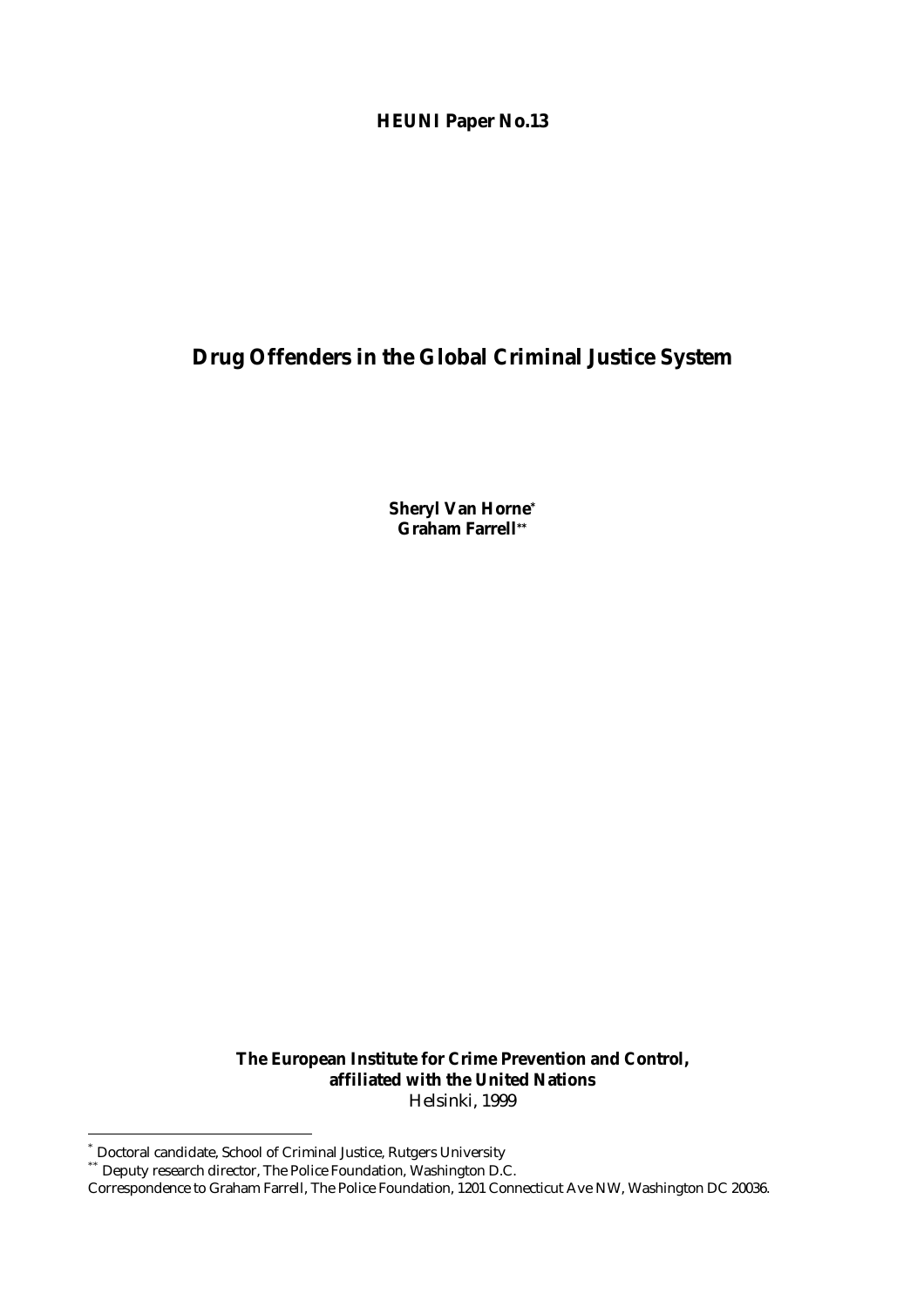This document is available electronically from: <http://www.vn.fi/om/heuni/>

#### **HEUNI**

The European Institute for Crime Prevention and Control, affiliated with United Nations P.O.Box 161 FIN-00131 Helsinki Finland Tel: +358-9-18257880 Fax: +358-9-18257890 e-mail: heuni@om.fi <http://www.vn.fi/om/heuni>

#### **ISSN 1236-8245**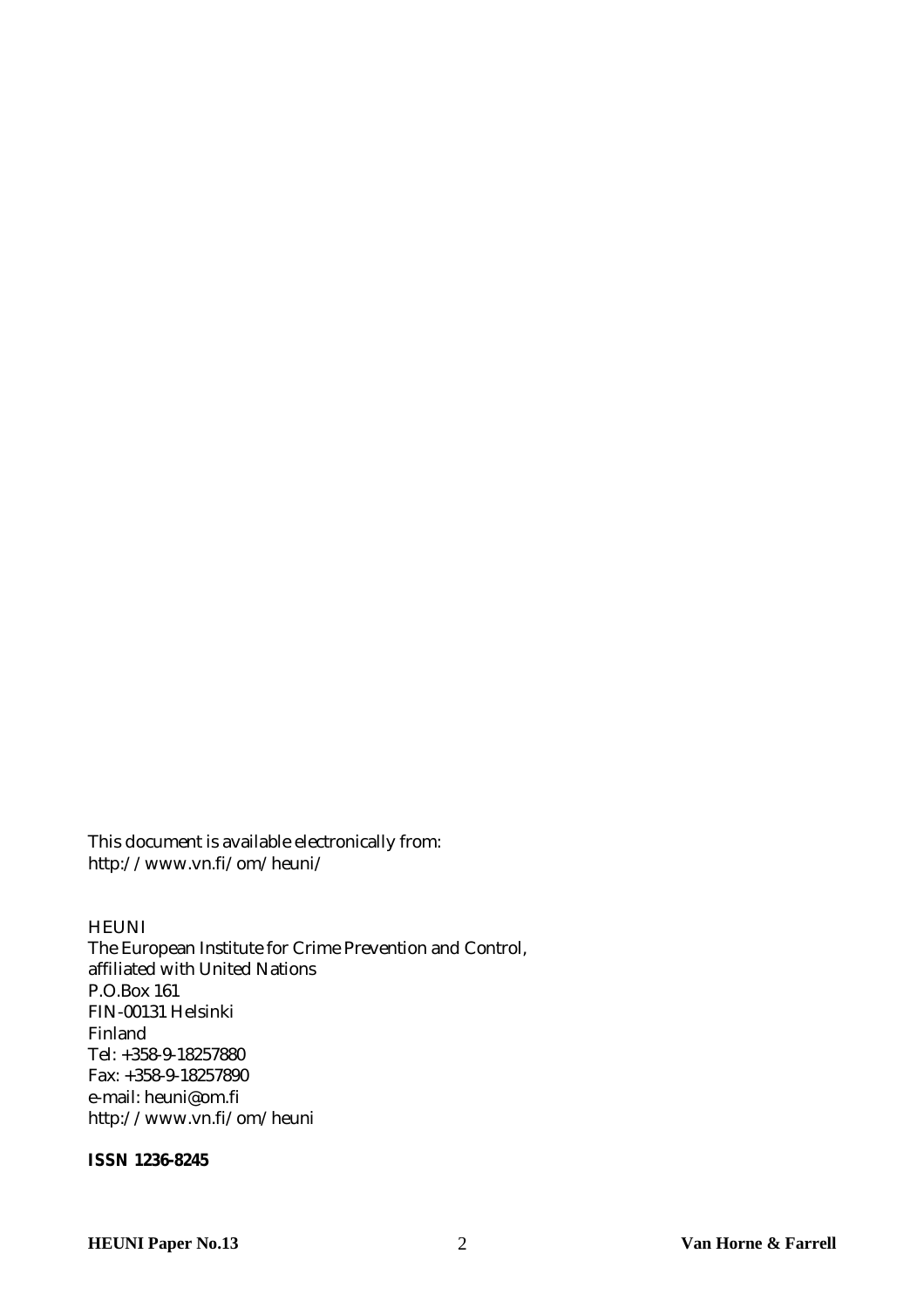## **Table of Contents**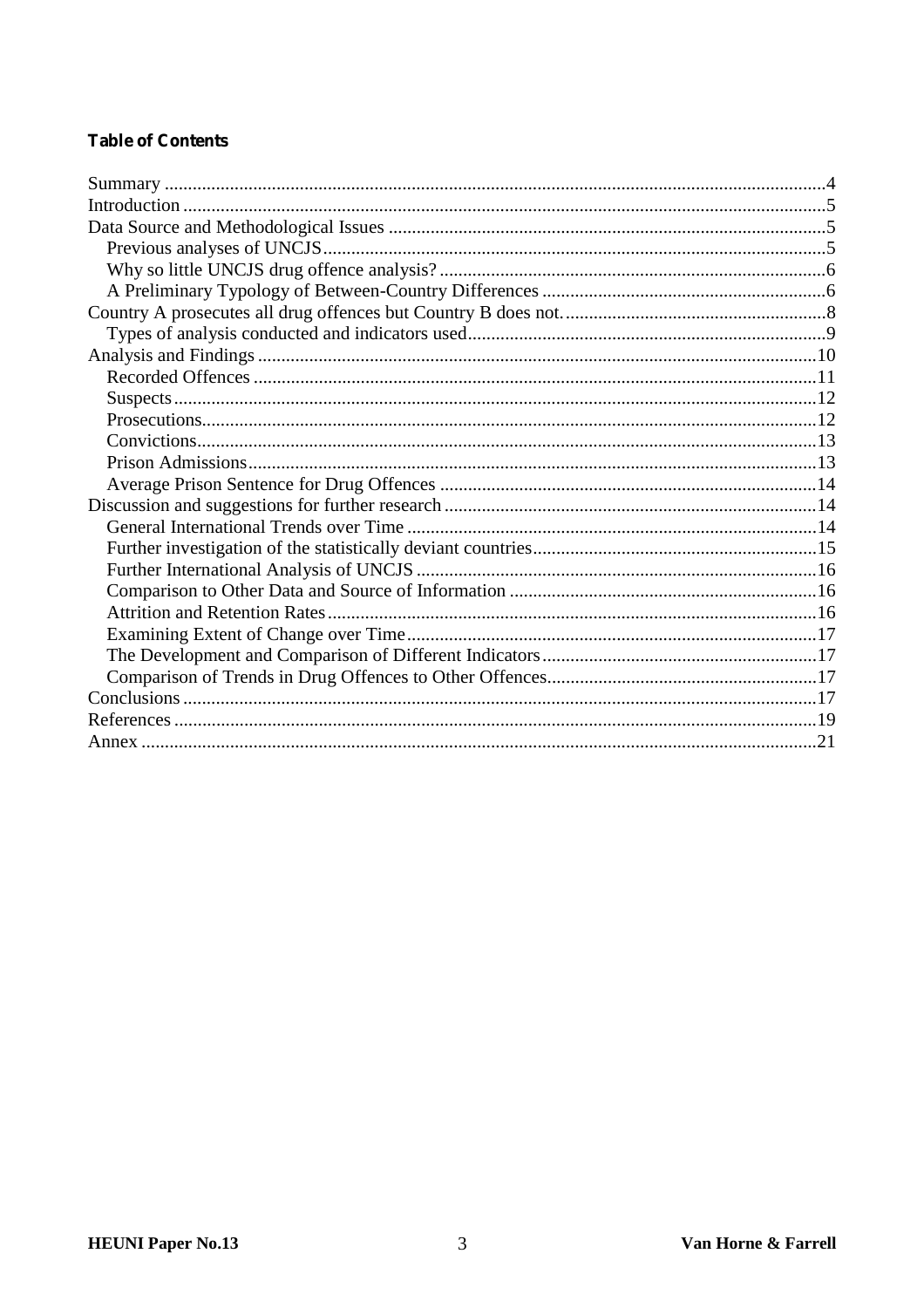## <span id="page-3-0"></span>**Summary**

The present work assesses the extent, variation and changes in drug trafficking, drug possession and all drug offences in criminal justice systems around the world between. Across the five years of study there was a strong international trend over time, showing relatively small but widespread increases in drug offenders for each stage from suspects arrested by law enforcement, through prosecutions and convictions, to prison admissions. The international mean for all drug offences as a percentage of all offences was 7% of suspects, 7% of prosecutions, 6% of convictions, and 11% of prison admissions in the most recent year for which data was available. The non-parametric sign-test is used to show that the international trends were statistically significant in terms of the number of countries increasing or decreasing the proportion of drug offenders. It seems that, in general, criminal justice systems around the world are characterised more by the similarities than differences in the proportions of drug offenders at different stages. However, several statistically deviant countries are identifiable at different criminal justice stages and at different times. Some specific issues are worthy of further examination. In particular there is the possibility that the United States is not particularly more punitive at sentencing or imprisonment than other countries when it comes to drug offenders, but rather, that it has a relatively greater tendency to prosecute drug offences cases. Further, at the stage of imprisonment, drug offenders constitute a larger proportion of all offenders imprisoned in Belgium, Italy and Germany, than they do in the United States. Although people are often quick to identify the US the world's penal sadist when it comes to drug offenders, the present data set suggests that for the early 1990's at least, there is no conclusive evidence that this is the case. The further investigation of these and other issues may provide information of relevance to drug policy or criminal justice policy at the national or international level. Variations in

sentence lengths for drug offences are also examined, although the data is more fragmented. For those countries that responded, the international median sentence length for possession offences is around one year compared to somewhere between three and five years for trafficking. The findings and their interpretation should be viewed with caution due to the limitations of the data. However, the analysis suggests that the United Nations crime survey has been under-utilised as a means of developing knowledge and information of relevance to national and international drug policy and criminal justice policy. A range of possibilities for furthering the present work is suggested.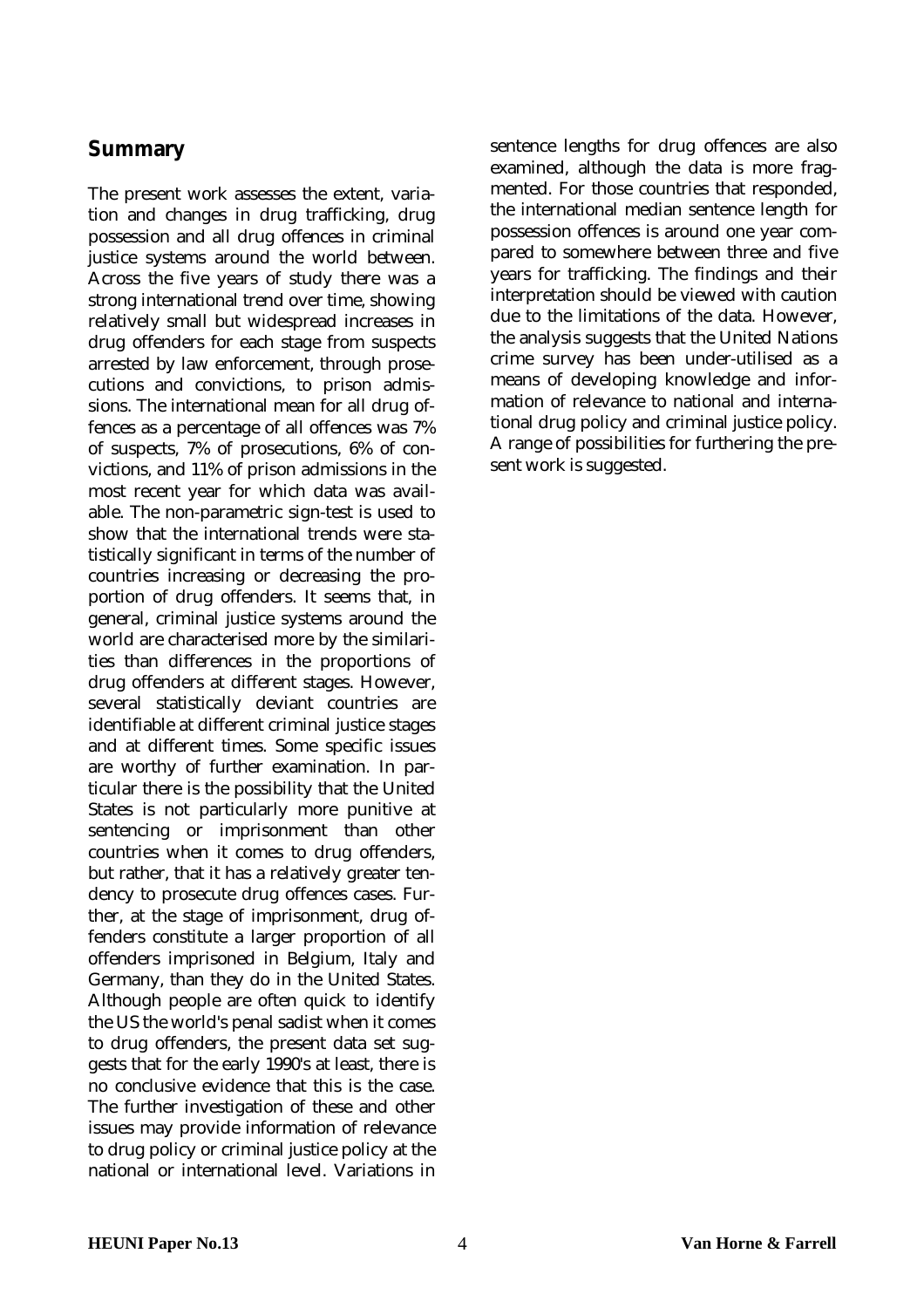# <span id="page-4-0"></span>**Introduction**

In the middle to late 1980's and early 1990's, the global illicit drug trade expanded significantly. Opium poppy and coca leaf cultivation approximately trebled in the 1980's, leading to huge increases in the illicit manufacture of heroin and cocaine (Stares 1995). The illicit industry relating to the amphetamine-type stimulants experienced rapid growth, with much production occurring within the large consumer markets of the western industrialised world (Pietschmann 1997). As a result, law enforcement agencies in more countries than ever before seized each of these illicit drugs and made related arrests (Keh and Farrell 1997). At the same time, and partly as a response to this change, some countries began to further gear their law enforcement machinery towards greater efforts against the illicit drug trade. The changes were reflected in the international community with the passing of the 1988 Vienna convention (United Nations 1990).

Other things equal, it would be expected that an expanded illicit drug industry at the same time as increased law enforcement would lead to an increase in the proportion of drugrelated offenders at different stages of the criminal justice systems for the countries involved. Yet, despite some country-level analyses, there appears to be a relative dearth of cross-national and international analyses of this phenomenon. As James Lynch, and author well versed in cross-national analysis, recently noted:

*"… [V]irtually all of the cross-national studies of prison use have compared nations on their response to serious common law crimes and specifically crimes similar to UCR index crimes. Many of the most dramatic changes in prison use, however, seem to be occurring in the area of drug offences." (Lynch 1995: 35-6)*

This leaves a fairly broad and significant gap in knowledge relating to drug offenders in the global criminal justice system – an area which is potentially one of the most important areas of global criminal justice of recent times. Or is it? What proportion of offences in criminal justice systems are related to breaches of drug laws in different countries? Has significant change really occured in criminal justice systems worldwide due to drug-related offences? If change occurred, were different criminal justice systems similarly affected? To what extent? Which countries were unaffected or were marginally affected? Did drug offences begin to place strain upon criminal justice systems everywhere, or only in a small minority of countries? If there was change, what was the speed of change and the variation over time and place? This work begins to address some of these questions.

# **Data Source and Methodological Issues**

### *Previous analyses of UNCJS*

The data source used is the Fifth United Nations Survey of Crime Trends and Criminal Justice Systems (UNCJS). Since 1977, the survey has been sent every five years to all UN member states, with the data collected covering back to 1970. The content of the survey has changed considerably over time and more recent sweeps have focused upon criminal justice systems (see Burnham 1999 for a short history of the survey). In their recent overview of the survey, Graeme Newman and Greg Howard observe that

*"There are many difficulties, for researchers and policy makers alike, in using and interpreting the UNCJS statistics. These statistics are, first and foremost, official statistics of member countries. They are, in fact, probably the most official statistics of international crime and justice that are published anywhere. One need only observe the ways in which countries behave internationally as entities - the ritual care with which they make statements in the international arena - to realize that a country's open announcement of the extent of its crime problem and its processing of offenders through the criminal justice system is a major political event. Countries do not reveal such information to other countries (and often to their*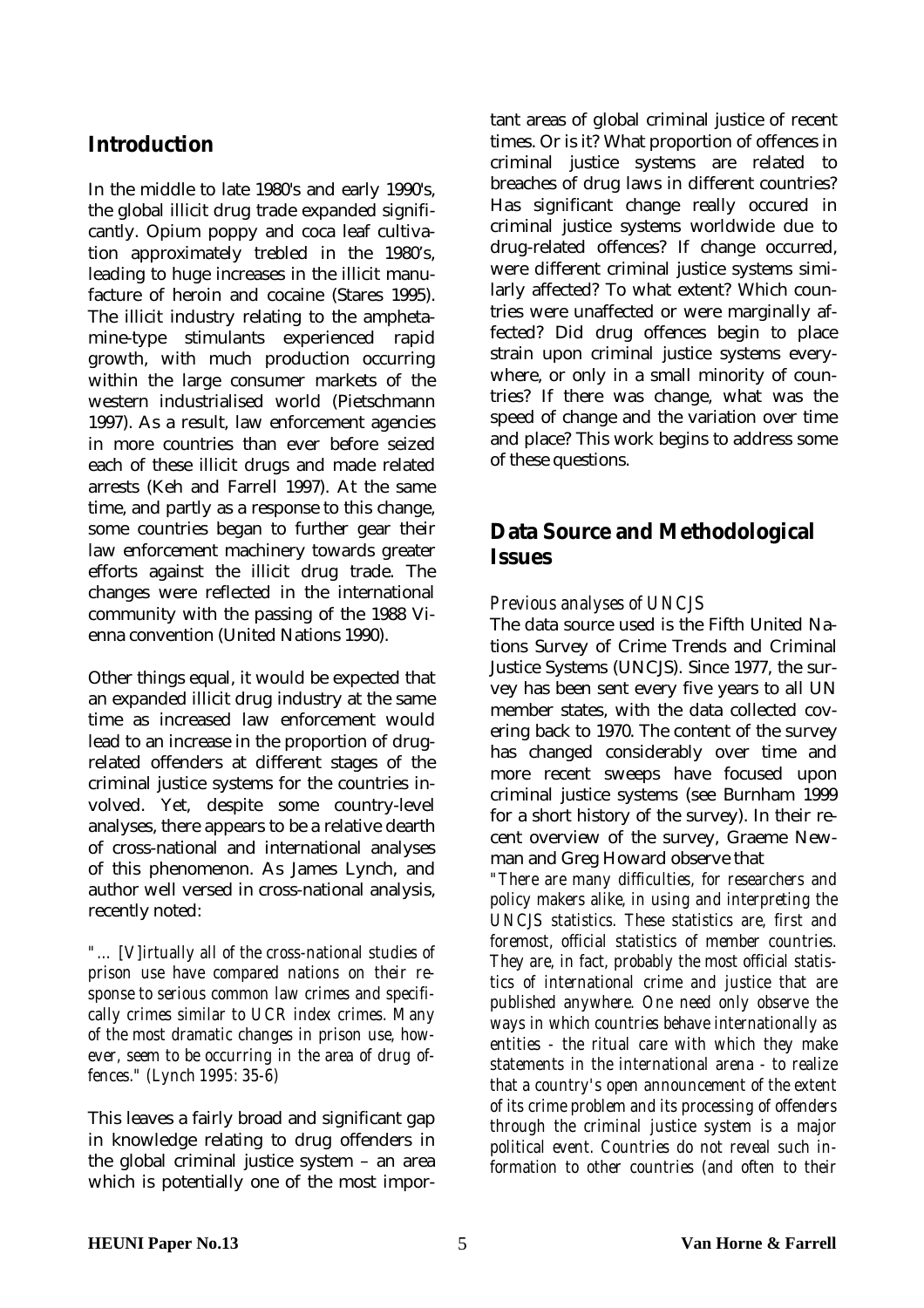*own citizens) unless this information has been rigorously checked, not only for its 'validity' but also for the impression that it creates." (Newman and Howard 1999; 8, emphasis in original)*

The Global Report on Crime and Justice edited by Newman (1999) contained a range of chapters that analyse various aspects of the 5th UNCJS including one with elements that are a precursor to the present report (Farrell 1999). In addition, the European Institute of Crime Prevention and Control, affiliated with the United Nations (HEUNI) recently published a series of analyses of the Fifth UNCJS survey (Kangaspunta et al 1998a, 1998b). The Kangaspunta et al. work makes significant innovative steps forward by integrating the UNCJS survey with the International Crime Victim Survey (ICVS). The United Nations has produced a series of official publications based on UNCJS over the years, and there has been a range of relevant academic publications including: Nalla and Newman (1994) who compared crime in the USSR and the USA in the first half of the 1980's; Harvey et al. (1992) who examined gender differences in criminal justice; Pease (1994) who used the survey as part of his critique of per capita imprisonment rates as a cross-national measure of punitiveness, and; Pease and Tseloni (1994) who examined juvenile justice in the international arena and used the nonparametric sign test in a similar fashion to its use herein. Although this is far from, and not intended to be, a comprehensive review of cross-national comparative work, homicide statistics are commonly recognised to be the most reliable cross-national crime data and they are one of the most studied. Homicide statistics derive from a number of sources including UNCJS, Interpol, and the World Health Organisation, and have been the focus for a series of research papers by authors including Neapolitan (e.g. Neapolitan 1996) and Messner (e.g. Messner 1997).

### *Why so little UNCJS drug offence analysis?*

Despite the range of published UNCJS analyses, it is apparent that work relating to drug offences using UNCJS is sparse. Pease and Hukkila (1990) looked at drug crimes using the third UNCJS data for 1980-1986. They found that, amid generally increasing crime rates, drug crimes had the most precipitous increases. It is possible to speculate that the dearth of drug offence analyses using UNCJS is due to a Catch-22 situation: the drugrelated offences would not be analysed until they were known to exist among drug researchers, and they would not be known to exist until they were analysed and published. The UNCJS survey is conducted by the Centre for International Crime Prevention (UN-CICP), whose main focus is non-drug crimes. Drug possession and trafficking have traditionally been outside the sphere of interest of what is now UNCICP, not least because there are UN sister agencies that specialise in drugs.1 At the same time, it is possible that the drug-related aspects of UNCJS remained largely unknown among UN agencies concentrating on international drug policy and among independent drug researchers who would not naturally turn to UNCJS as a source of information. These factors could combine with a frequent pre-occupation with the technical aspects and alleged methodological difficulties of the survey among researchers. It is possible that such a mundane explanation accounts for the lack of exploitation of a unique resource for comparative drug policy research.

### *A Preliminary Typology of Between-Country Differences*

At the time of writing, the most recent survey sweep covers the period 1990 to 1994 inclusive. Response rates to the survey are less than 100% (see Kangaspunta 1998a; Newman and Howard 1999), and there are often incomplete responses to specific data items. The UNCJS data on drug offences relates to

 $\overline{a}$ 

<sup>1</sup> Prior to 1990, the Division on Narcotic Drugs (DND), the International Narcotics Control Board (INCB), and the UN Fund for Drug Abuse Control (UNFDAC) (see Bruun, Pan and Rexed 1975), and post-1990, the United Nations International Drug Control Programme (see UNDCP 1997). At the same time, other UN agencies such as the UNRISD have published on a range of drug policy issues (see e.g. Tullis 1996).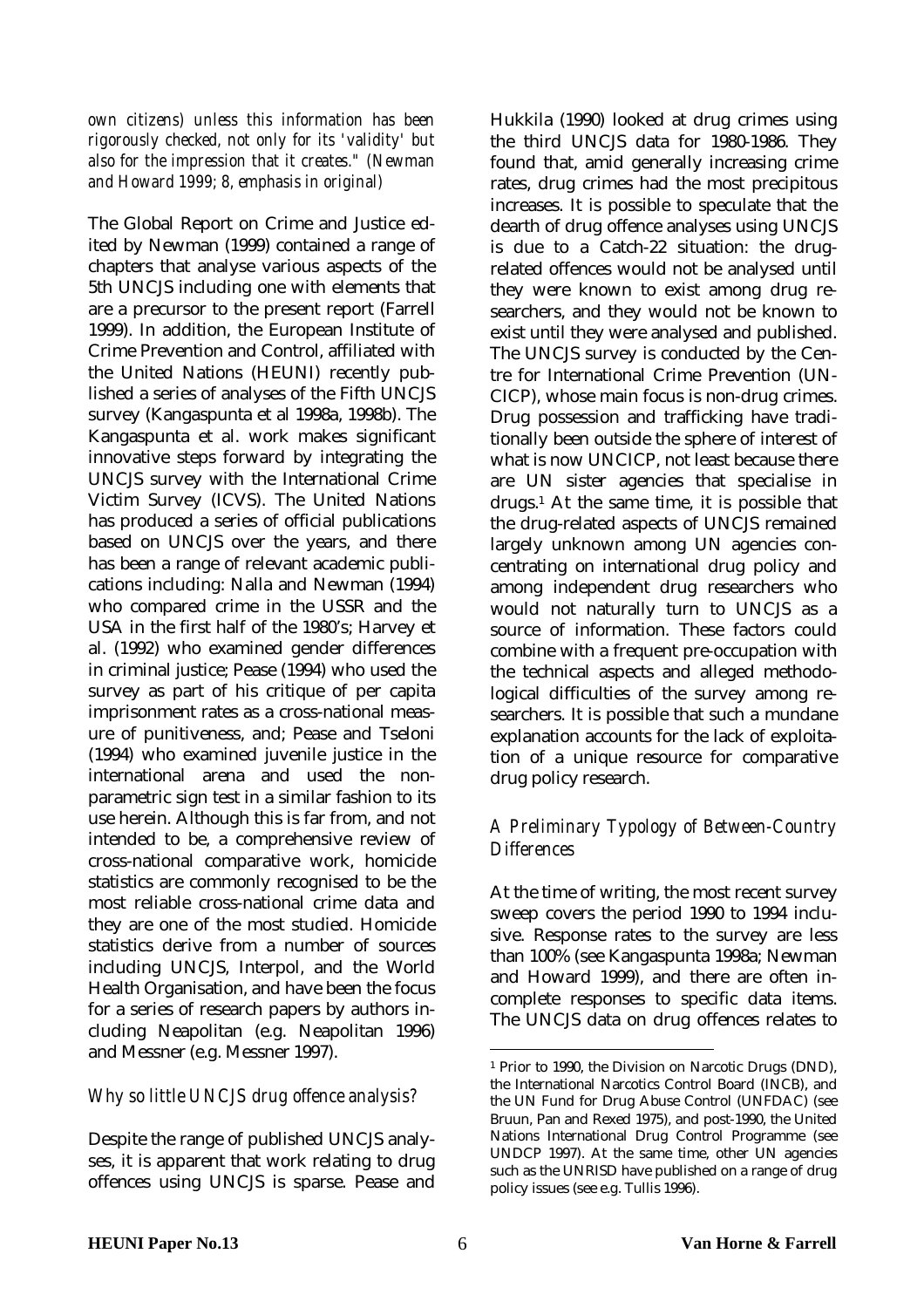drug trafficking and possession offences and a third broad category of 'all drug offences'. Crimes that are indirectly related to drugs but not breaches of drug laws, such as acquisitive crime to fund drug use, drugrelated shootings and assaults, are not classed as drug offences. This is not to minimise their significance, but is simply due to the nature of the data set, which only contains information on breaches of specific drug laws. The UNCJS questionnaire asks how many drug offence cases there were for suspects, the numbers prosecuted, convicted, and admitted to prison. Two questions ask the average sentence length in that country for possession and trafficking offences.

The questions relating to drug offences vary in their specifics for each stage of the criminal justice system. Data relating to trafficking and possession are available in relation to recorded offences and average sentence length. In relation to suspects and prosecutions, data for the number of all drug offences is also available. For convictions and prison admissions, information on possession and all drug offences is available. No formal explanation is offered here for these apparent discrepancies. It may simply reflect difficulties in maintaining consistency in a lengthy questionnaire that has been revised several times over the years (Burnham 1999). Future UNCJS sweeps might consider harmonising these classifications for questions relating to drug offences, preferably asking for all three data points at each stage.

With respect to methodological issues, Matti Joutsen summarises the key issues as part of his more detailed analysis:

*"The major problems in regards to data analysis are the imprecise definition of the terms, improper classifications, ambiguous coding structures, and differences in the units of count used." (Joutsen, 1998; 3)*

#### Joutsen also recognises that

*"These are problems that, to a large extent, are common to all efforts in gath*ering *international criminal justice statistics." (Joutsen, 1998; 3)*

Although the same survey questions on drug offences are asked of each country, this does not mean that UNCJS can be said to utilise standardised measures. Definitions and terms vary from country to country, as do recording and reporting procedures. Examining the UNCJS data can lead to the identification of the origins of between-country differences. The potential origins of differences are wide and varied. Table 1 attempts to list the reasons as a preliminary typology, much of it summarising the methodological issues described by Joutsen (1998: 3-6).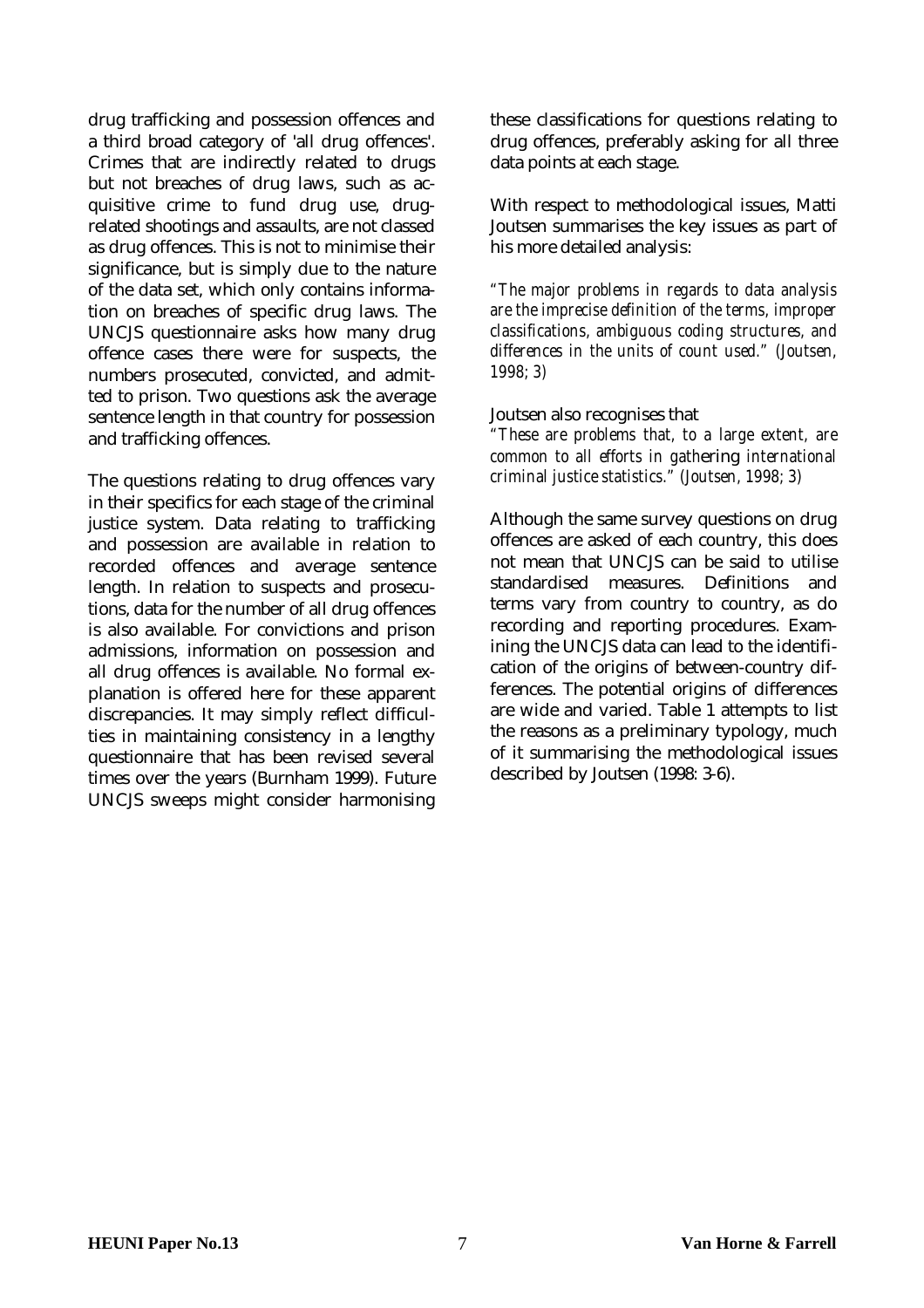Table 1: Types of Between-Country Variation in UNCJS Drug Data

| Source of variation            | Drug offence example                                                     |
|--------------------------------|--------------------------------------------------------------------------|
| 1. Legal definition            | Country A and country B use different categories of drug weight to       |
|                                | define possession and trafficking.                                       |
| 2. Legal terminology           | Country A uses the term 'plea-bargain' but Country B does not.           |
| 3. Procedural difference       | Country A defines prosecution of drug offences as only those cases       |
|                                | that reach court. Country B defines prosecution as including warn-       |
|                                | ings issued by the prosecutor.                                           |
| 4. Statistical classification  | In both country A and country B, possession of drug paraphernalia is     |
|                                | an offence. In the UNCJS report, country A includes these as posses-     |
|                                | sion offences but country B does not.                                    |
| 5. Counting rule               | Country A counts drug offences. Country B counts drug offenders.         |
| 6. Comprehensiveness of        | Country A includes minor possession offences in its statistics but       |
| statistics                     | country B does not.                                                      |
| 7. Absence of or Errors in     | Country does not keep statistics, or does not keep or centrally collate  |
| counting                       | accurate statistics.                                                     |
| 8. Errors in reporting         | Country reports its data incorrectly to UNCJS for various reasons        |
|                                | (data does not exist; is not coordinated; is out of date; survey went to |
|                                | wrong respondent; clerical error).                                       |
| 9. Non-response                | Country does not return the UNCJS questionnaire, or returns it in-       |
|                                | complete.                                                                |
| 10. Volume of drug offences    | Differences in CJS reflect true differences in volume of drug offences   |
| 11. Criminal justice practice  | Differences between stages reflect different practices at different      |
| and procedure                  | stages, e.g. in likelihood of prosecuting a drug offence.                |
| 11. Difference in input to CJS | Country A has a greater proportional input of drug offences to its CJS   |
|                                | than country B.                                                          |
| 12. Legal practices            | Country A prosecutes all drug offences but Country B does not.           |
| 13. Exogenous differences      | Variation in CJS resources.                                              |
| 14. Other offences             | Even if drug offences static, percentage of drug offences will increase  |
|                                | if volume of other offences decreases.                                   |

Note: Much of this table is based on Joutsen (1998; 3-6).

Listing the origins of differences in this manner purposely does not distinguish between differences that are of methodological and those that are more 'substantive' origins. This is because in the present context it is possible that even methodological differences can be viewed as substantive in some instances. For example, it is not purely of methodological interest if two countries have different legal definitions of drug possession and trafficking. Rather than trying to 'control' for the legal difference, the implication might be that some harmonisation of legal codes is necessary. The same could be true for recording and reporting practices. Identifying countries that are poor data collectors might be a means of identifying countries that require technical assistance to organise the information from their criminal justice system. From a methodological perspective however, the

nature of UNCJS does mean that the phenomenon being compared may not be exactly similar. Whether this is viewed as a substantive or methodological issue is to some extent determined by the subjective position of the observer and the objectives of the research.

The present writers try to take the position of data optimists in relation to the methodological issues - recognising the limitations of the data but using it to an advantage if possible. Seeking out and identifying the origins of differences and discrepancies in the data is an important first step in any analytic attempt. Cross-national comparisons of drug-related offences in the criminal justice system are sufficiently scarce that this is a proper as well as a necessary point of embarkation for the present exercise. If the analysis highlights only differences and discrepancies then this alone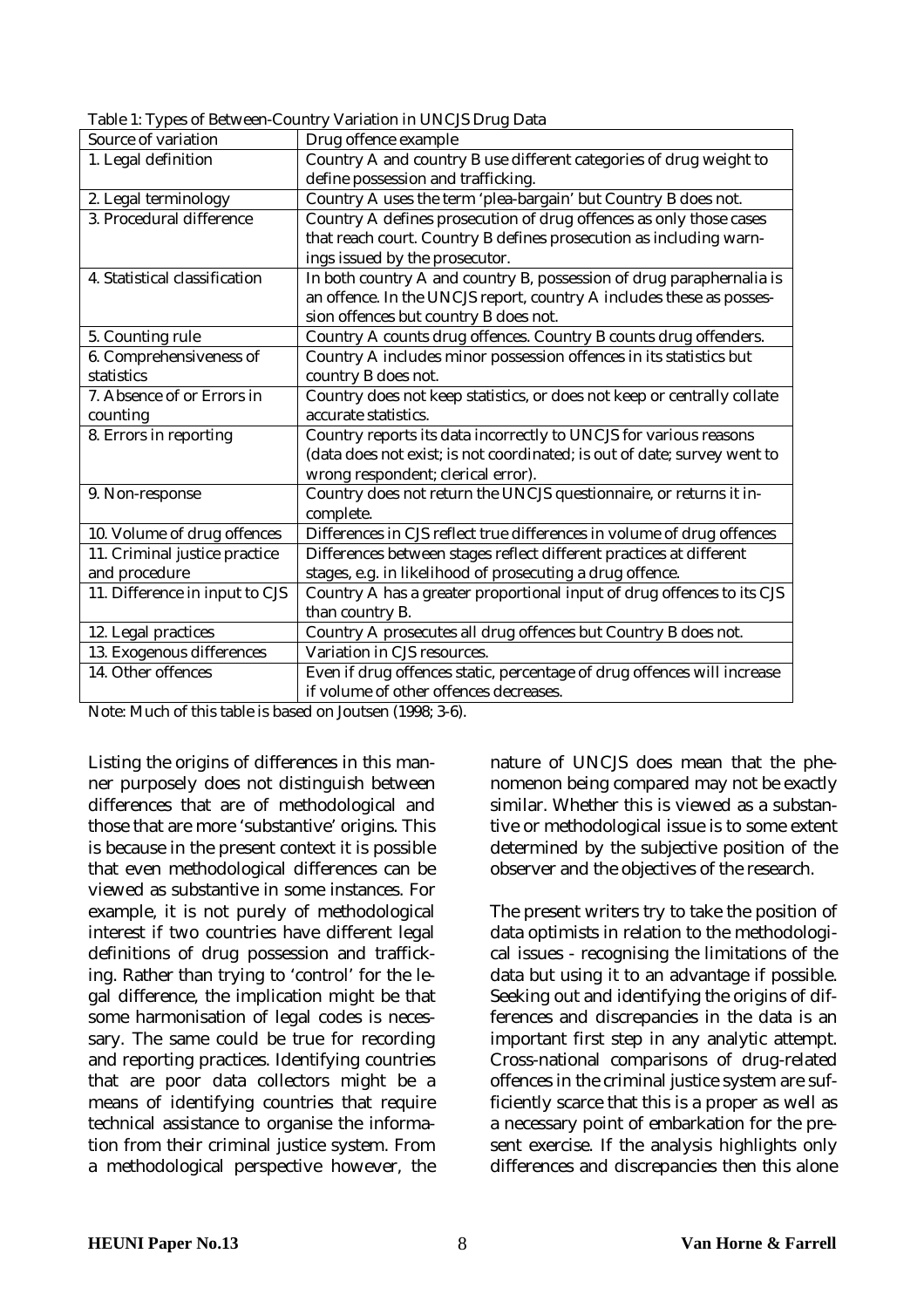is arguably a substantive contribution to the field of cross-national drug research. Specific examples should make this point clearer as the findings are presented.

## *Types of analysis conducted and indicators used*

Several types of analysis are possible using the UNCJS data. Cross-national comparison allows the identification of countries that are anomalous with respect to any or all aspects of the drug offence data. A simple statistical technique is used herein to highlight some of the between-country anomalies.

A second type of analysis that can be conducted with the drug offence data is the identification of international trends over time and across stages of the criminal justice system. This is termed international trend analysis to distinguish it from cross-national analysis. International trend analysis is possible so long as any between-country definitional differences remain fairly consistent over time. Consider the hypothetical case where forty-five countries use different legal definitions of drug trafficking but all report an increase in the proportion of drug trafficking offenders prosecuted in 1994 compared to 1990. Such a trend is almost certainly independent of definitional discrepancies. Similarly, what if, for a given year, all reporting countries retain a greater proportion of drug possession offences at the later stages of the criminal justice system? Again, this may reasonably be taken as a trend that is independent of definitional discrepancies even if the specific causes vary between countries. Such a strong pattern would certainly warrant further investigation.

Despite specific legal definitional differences between countries, the findings presented below often demonstrate that, in relation to drug trafficking and possession, the global criminal justice system is often characterised by similarities rather than differences between countries. It is sometimes possible to overlook such a basic issue in the search for anomalies, trends over time, and trends between stage of the system. The present work

merely scratches the surface of a huge and largely unexplored area of cross-national and international analysis, and a range of possibilities for further research are suggested in the penultimate section of this work.

In what follows, the main quantitative indicator used is percentages. For example, the number of drug trafficking suspects are examined as a percent of all suspects in the criminal justice system, and the number of trafficking convictions as a percentage of all convictions for that country. Like any indicator this has strengths and weaknesses. The main advantage is that percentages are a common metric. They are comparable across countries whereas absolute numbers are not since percentages are independent of the absolute number of trafficking or possession offences in the country. This strength can also be a weakness. It becomes absurd to compare and give similar weight to countries of greatly varying size and criminological context: some countries are so small that they record only a relative handful of crimes per year for instance, so that percentage shifts may be small absolute changes. Per capita rates are frequently used in cross-national comparisons of this sort since population is a readily available denominator, but they have also been criticised since 'population' is to some extent a denominator of convenience rather than of relevance to the issue in question (see for example, Pease 1996). However, if the denominators remained reasonably constant across years, any trend analysis of the sort conducted here would be identical (however sign-test trend analysis based on the raw numbers of drug offences would be equally valid). Perhaps the single main reason for selecting all offences rather than population or another numerator is that the percentage which result are in terms of a unit of analysis of relevance to the criminal justice system (offences). In short, no indicator is perfect, and the one used here is arguably at least as useful as any other immediately available. It is acknowledged that there is much scope for further investigation.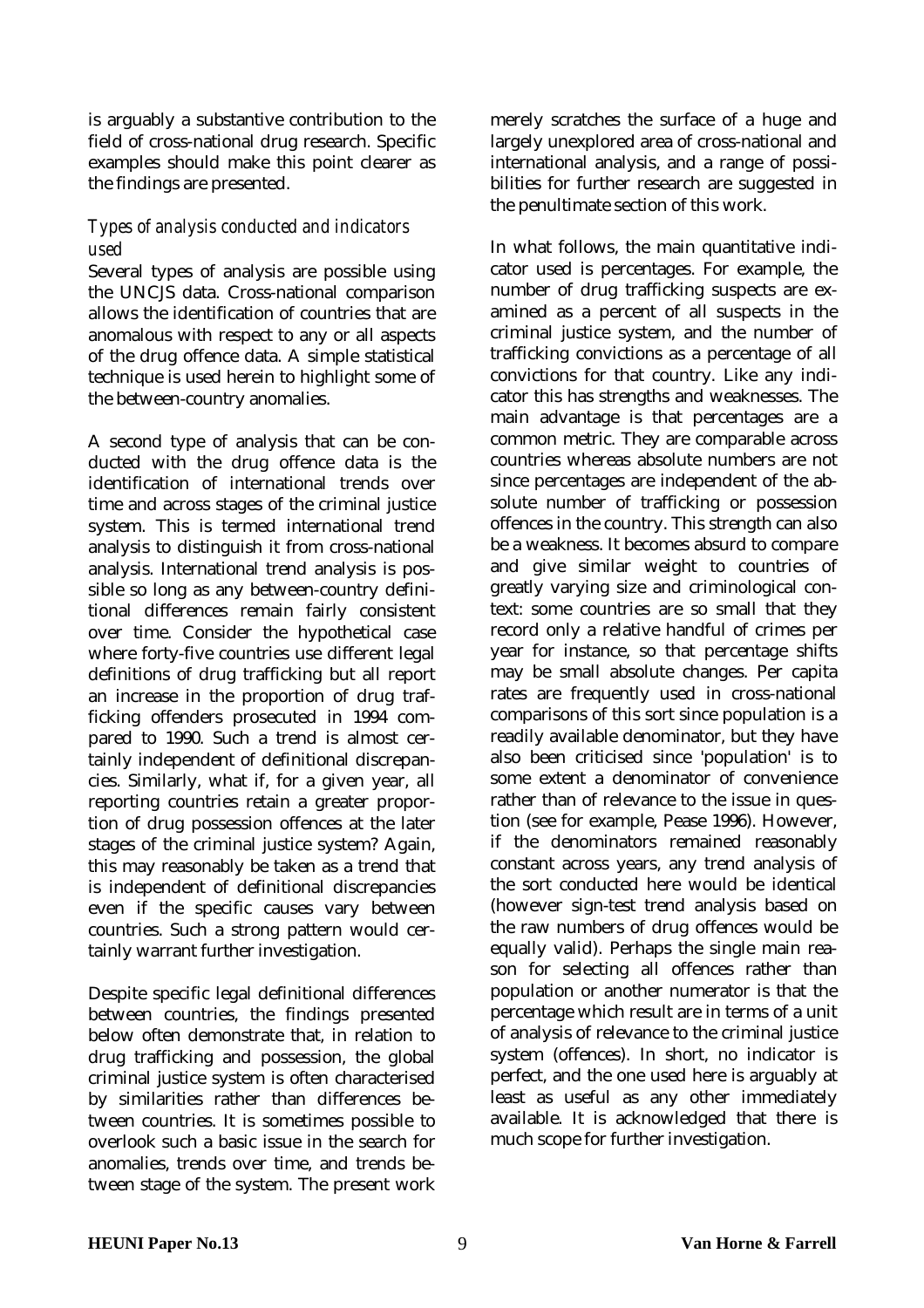<span id="page-9-0"></span>From the rates for individual countries, international mean and median rates are also presented. These are not weighted by the size of the country. This means that, as discussed above, countries of varying size and context contribute equally to the international means. Again, this is not perfect, and the 'international means' presented here are a different measure from what might be termed a 'global mean' based on the individual case or offender as the unit of interest rather than the country. The two measures are simply of different phenomena. The international mean and medians presented here give crude indicators of international average tendencies as a basis for comparison. Once again, the potential for the development of this work utilising additional, different and complementary measures does not go unrecognised.

# **Analysis and Findings**

Findings are presented sequentially by stage of the criminal justice system, followed by average sentence lengths. Within stages, all drug offences are discussed first where that information is available, followed by possession then trafficking offences. Within each stage, individual country similarities and differences are followed by international trends over time. The set of findings by stage are followed by a section examining overall international trends.

Tables 2a to 2c present summary information that are referred to in different sections of the findings. Table 2a contains the international means and medians of the country-level data of Tables 3 to 17, purely for ease of reference. Table 2b presents the results of the nonparametric sign tests that are used to look for international trends as described below. With less than or equal to 25 observations the exact method was used with reference to the tables of the normal distribution; with more than 25 observations the normal approximation was used, giving the respective z-scores. Specific results are discussed in the relevant sections. The first column of Table 2b also details the

Table (3 to 17) to which the statistical test refers.

Table 2c shows a list of countries identified as 'statistical deviants' for each different stage of the criminal justice system. It is impossible to discuss every country in the data set for each year and each stage of the criminal justice system and in relation to the others. Instead, a cut-off criterion was used to identify extreme countries. If the percentage of cases for a country was more than two standard deviations above the international mean then it was identified as a statistical deviant. The zscores are shown in the final column of each of Tables 3 to 17. Although the data are typically skewed towards the lower end of the range, standard deviation is still a reasonable measure to identify statistical outliers at the upper end of the range. While this means that many of the most deviant countries are touched on in the text, it is clear that there remains rich potential for further analysis to be undertaken. Closer scrutiny of Tables 3 to 17 reveal a range of interesting variations and patterns which are not fully described in the body of the text.

Tables 3 to 17, discussed in the following sections, have several common features that will benefit from prior description. Each table presents an alphabetised list of countries for each of the five years, showing all available data points provided by governments. The penultimate column shows the rank of that country's 1994 value. In the absence of 1994 data, the most recent year with data was utilised. This means that every country that provided data for any year was ranked and its z-score calculated. Ranks are in descending order. Hence Egypt is ranked 1 in Table 3 since it has the highest percentage of recorded crime attributable to recorded drug possession offences. The z-score for 1994 (or most recent available year) represents the number of standard deviations the countries lie from the international mean. Many of the analytic tables presented in Kangaspunta et al. (1998a) presented the overall standard deviation as well as the international mean and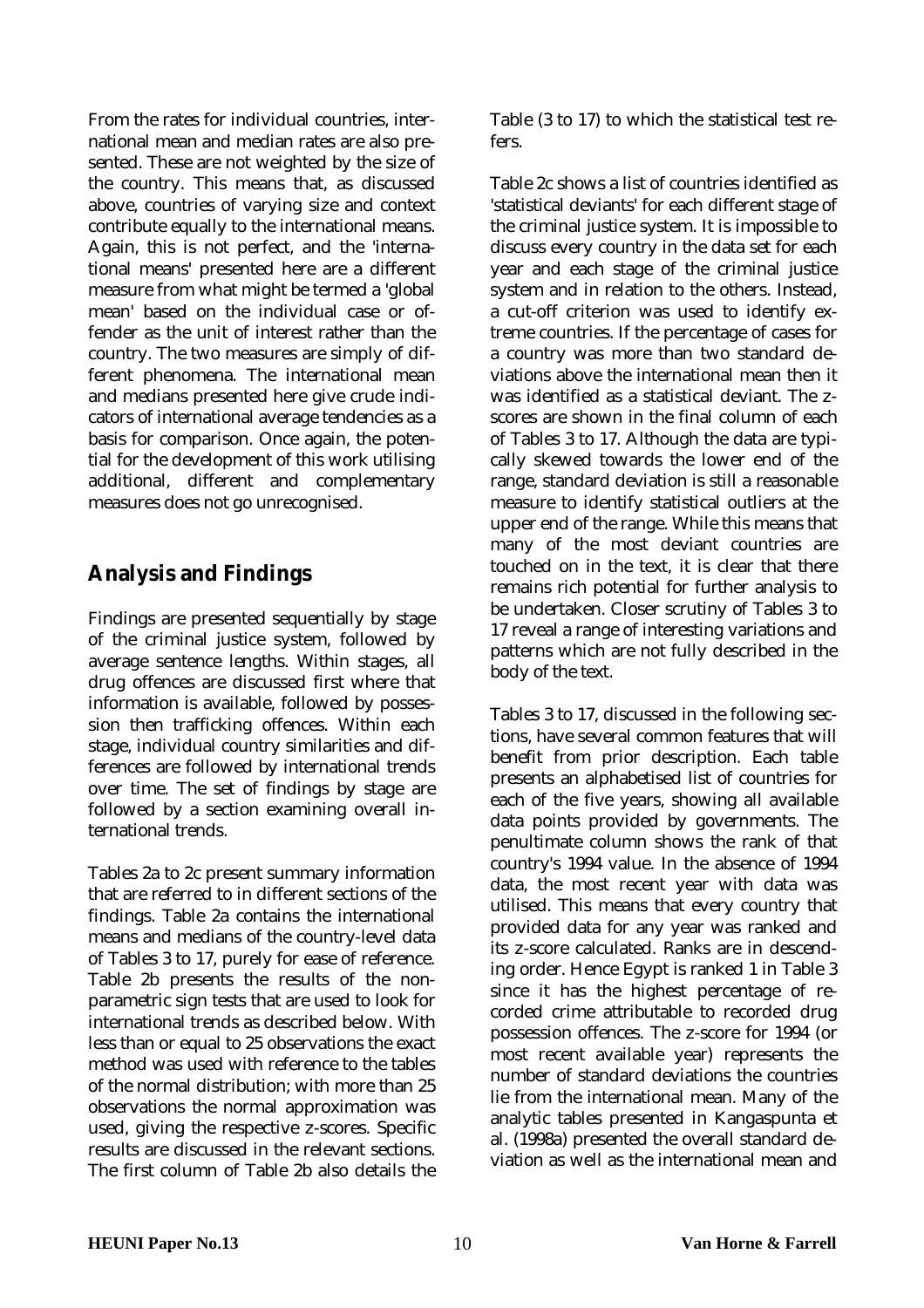this analysis simply takes that one step further.

### *Recorded Offences*

In relation to volume of offences, data was only requested on drug possession and trafficking. Perhaps more so than the remainder of the data, that relating to recorded offences of trafficking and possession is likely to be misleading. Whereas data for each of the stages of the criminal justice system purport to represent the population, that relating to recorded offences is a sample of uncertain representativeness. This is because many drug trafficking and possession offences do not come to the attention of the police since, as they are victimless crimes (there is no direct victim in all normal senses of the word), there are few incentives for persons to contact the police. Consequently, trafficking and possession offences can only be expected to be officially recorded as such when they come to the attention of the police in instances where an arrest is made or there is some formal contact with the police.

As potentially the limiting worst case of UNCJS data, recorded drug offences are worthy of examination. The data can still provide a partial and indirect cross-national comparative indicator of interest. For example, if rates of under-recording of trafficking and possession crimes are either similar between countries or at least remain fairly constant over time, then some useful patterns may still be evident. Similarly, by examining the relationship between the proportion of recorded crimes compared to suspects, prosecutions and other stages, some patterns might be apparent that shed light upon different processes in different locales.

The proportion of all recorded crimes that are trafficking and possession offences is typically very low. The international mean and median never exceed 3% for possession and 2% for trafficking in any given year (Table 1). These averages largely reflect the fact that possession and trafficking offences constituted less than one percent of all recorded

crime in many countries. Some anomalies are evident. The most extreme is Egypt with zscores greater than 4 for each of possession and trafficking. The Egyptian government reported that possession offences (Table 3) are between 16 and 26 percent of all recorded crime, and trafficking offences (Table 4) between 22 and 28 percent of all crime. If recorded possession and trafficking offences in Egypt are mutually exclusive (they may be even if the offenders are not) then the suggestion is that together they could account for close to half of all recorded offences. In Malaysia, possession offences represented between 12 and 15% of recorded offences in all years, although trafficking offences were never more than 1% annually. In Israel, Jamaica and Switzerland, drug possession often accounted for between 5% and 10% of all recorded crimes. In each of these three counties, trafficking offences always accounted for a smaller proportion of all recorded crime but in Israel and Jamaica these were still above the international mean. In Jamaica, Kyrgystan and Morocco, at some point between 1990 and 1994, at least 5% of all recorded offences were drug trafficking. The proportion of trafficking offences in Kyrgystan increased steadily over time, to double from 3% to 6% of all offences. The Syrian Arab Republic was the only country that topped Egypt in relation to trafficking offences, peaking in 1992 when drug trafficking represented 29% of all recorded crime.

What about international trends over time? For possession offences, 26 countries reported an increase in the proportion of recorded offences between 1990 and 1994, compared to only 7 with a decrease (Table 2b). This difference was highly statistically significant using the non-parametric sign test (p=0.002). It shows an international tendency to increase the recording of drug possession offences relative to other crimes across the five-year period. The same increasing trend was evident for recorded trafficking offences, with 29 countries increasing compared to 12 countries decreasing the proportion of trafficking offences recorded (p=0.012).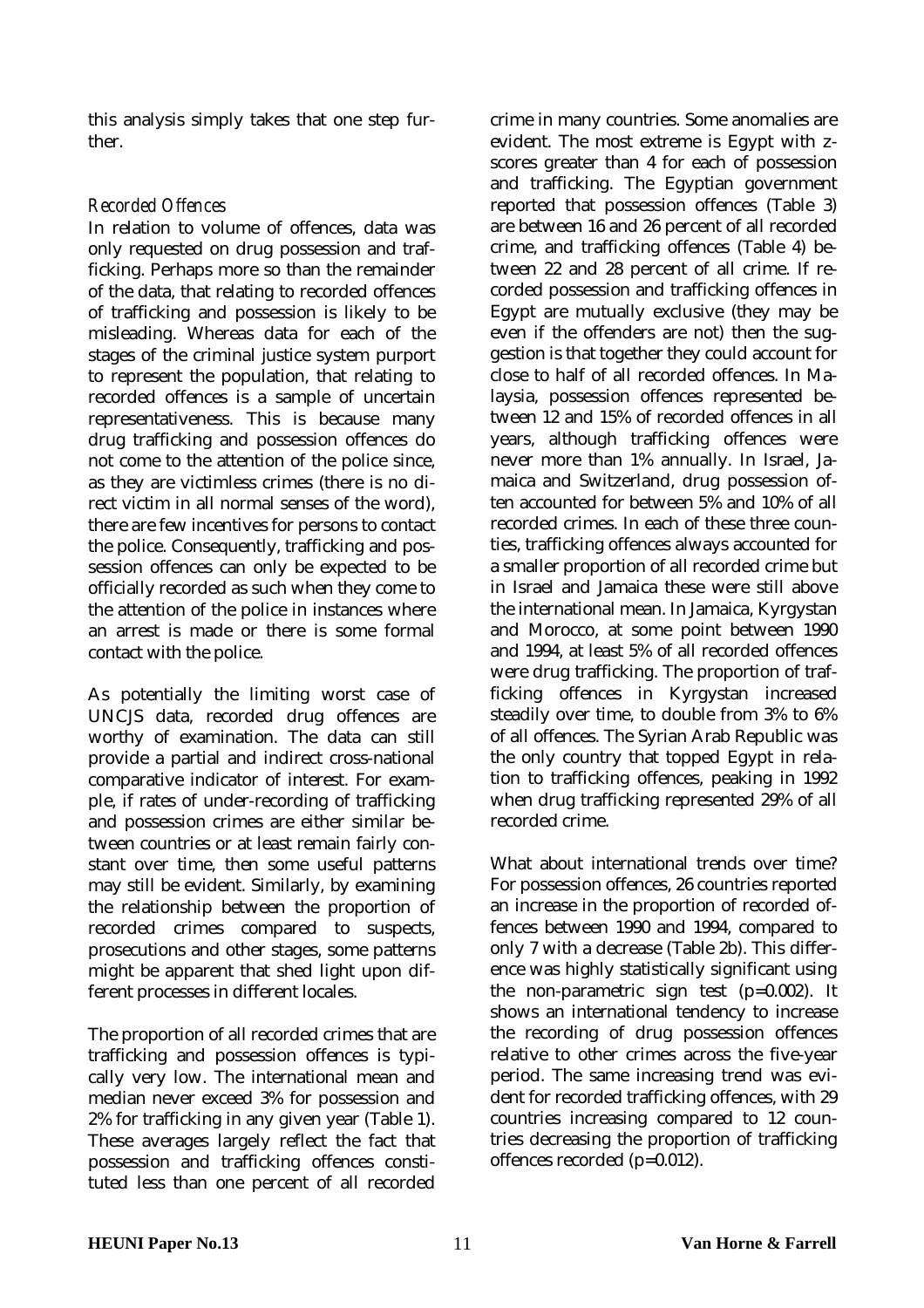An increasing proportion of drug offences, and a significant international trend, do not necessarily mean that countries in general are paying more attention to drug offences. It could mean that they are recording less of other types of offence. This is an empirical question that might be addressed through further manipulation of the UNCJS data, but the present writers suspect it would prove an unfounded hypothesis. In relation to what is known about the increasing size of the illicit drug industry during this period, it is likely that the trend reflects a combination of actual increases in drug offences together with greater attention being paid to such offences by law enforcement agencies. The specifics will vary between countries.

#### *Suspects*

In general, the number of suspects for 'all drug offences' is slightly larger than the addition of trafficking and possession offences. This is consistent with the expectation that countries include other offences within an overall 'all drug offence' category. To speculate in the absence of specific information, this probably reflects the inclusion of offences such as the laundering of drug money, and drug-related corruption.

The international mean for suspects of 'all drug offences' varied between 5 and 8 percent of all suspects across the five years, that for possession offences between 3 and 5 percent, and that for trafficking between 1 and 2 percent (Table 1). In relation to the number of suspects, between 1990 and 1994, there was a statistically significant international trend for countries to increase the proportion of drugrelated suspects for both 'all drug offence' suspects (p=0.002) and possession offences (p=0.017) (Table 2b). The result for trafficking offences was close to statistical significance and is indicative of a general increasing trend, with 17 countries increasing compared to less than half that, 8, decreasing the percentage of trafficking suspects (p=0.108).

At the individual country level, Western Samoa was a statistical deviant in relation to all drug suspects and possession suspects. All drug suspects were never less than a third, and sometimes two-thirds of all suspects per year, and possession suspects in 1994 represented around a quarter of all suspects. Denmark had unusually high percentages of possession suspects with them constituting between 20 and 25 percent of all suspects in each year. Further investigation of this anomaly might prove informative since Denmark has a reputation for fairly lenient drug policies but reported high proportions of drug suspects relative to its western European counterparts.

In 1994, Kyrgyzstan reported that trafficking suspects comprised nearly 10 percent of all suspects, a rate statistically deviant in the international context and representing a doubling of their percentage from 1990. This could reflect various changes in a country in transition, including possible changes in legal definitions, real changes in the volume of drug trafficking, increased attention given to trafficking by law enforcement, or a combination of these factors.

### *Prosecutions*

Sao Tome and Principe and the United States of America were the two principal statistical deviants in relation to prosecutions for all drug offences. Sao Tome and Principe reported around 80 percent of all prosecutions being related to all drug offences, and the USA around 40 percent (Table 8). These compare to an international mean of 7 percent, although this was skewed by the extreme high cases since the median never rose above 3 percent of all prosecutions. For possession offences, the international mean percentage of prosecutions was around 4 to 5 percent, whereas that for drug trafficking varied between 1 and 3 percent. The principal deviant for possession offences was Hong Kong. The high percentage of prosecutions for trafficking in Andorra in 1994 could be an error in the source data (the rate is ten times that of Andorra in every other year), an instance of a relatively small absolute change producing a distorted picture as a percentage, a change in legal definition, or a change in practice.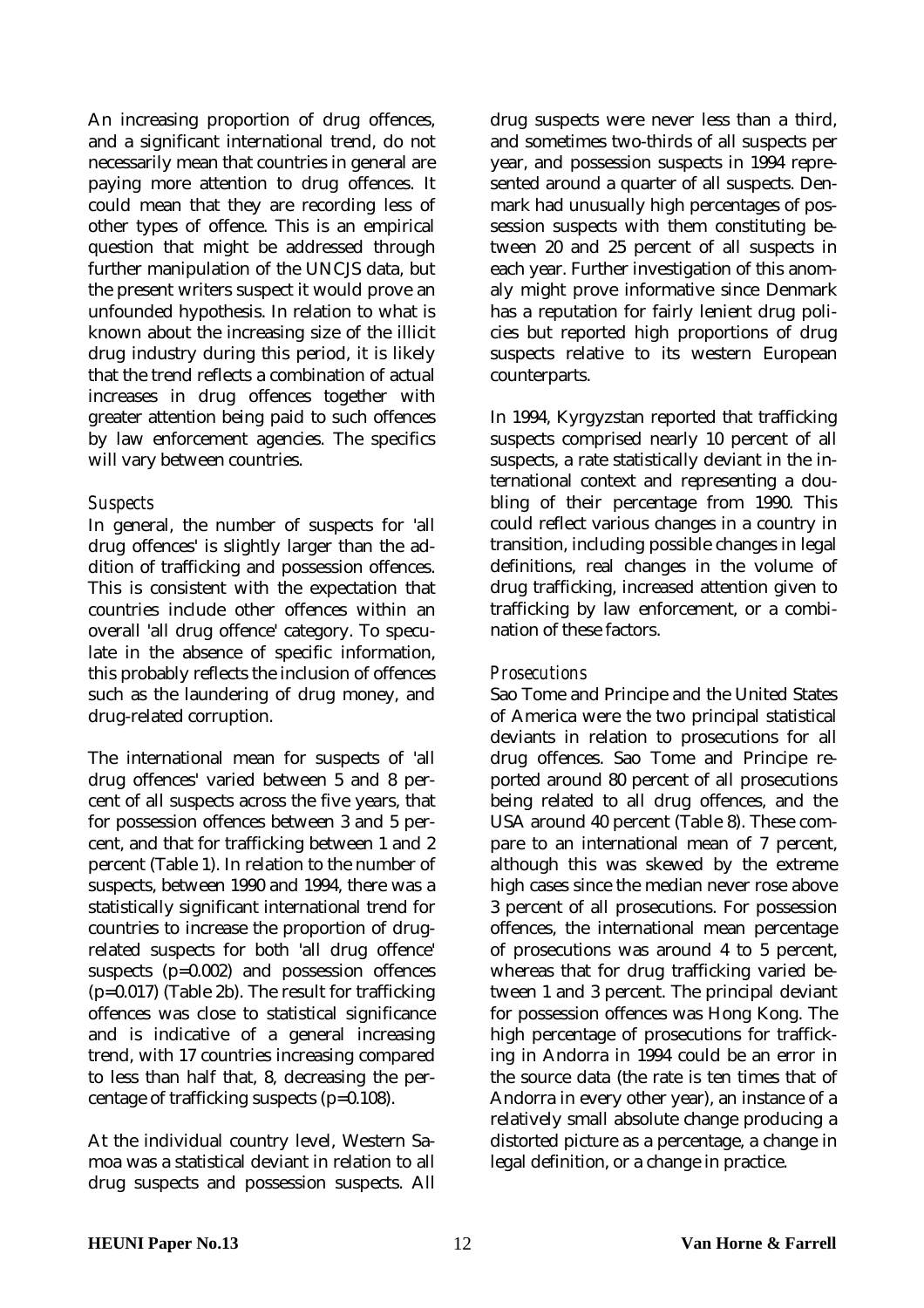With respect to international trends in prosecutions, there was a statistically significant increase in the likelihood that a country reported an increased percentage of prosecutions for all drug offences in 1994 compared to 1990 (p=0.015). Over the five years, 27 countries increased and 11 countries decreased drug offence prosecutions relative to other offences. Although the trend analysis for drug possession and trafficking offences did not achieve statistical significance, this probably only reflects the small number of countries for which information was available, since in each case more than twice as many countries reported increases in drug prosecutions than reported decreases (Table 2a).

### *Convictions*

For convictions as with prosecutions, the United States of America was statistically deviant. The US government reported the highest percentage of convictions for 'all drug offences' at around a third of all convictions. Of all drug offence convictions in the US, more than a third were for possession. Denmark was the second ranking country for convictions, with around a quarter related to drug offences, although data was only provided for a single year and does not coincide with the prosecution data like that of the United States. It might be expected that countries with a high percentage of prosecutions for drug offences would have similarly high percentages of drug offence convictions unless there is an unusual rate of attrition or retention of drug offences between the two stages.

The international mean percentage of convictions accounted for by all drug offences was between 4 and 5 percent, and between 1 and 3 percent for possession offences. Thirty countries (75%) recorded an increased percentage of drug convictions in 1994 compared to 1990 (p=0.003), and of the fourteen countries for which information was available in relation to possession convictions, 11 (79%) reported an increase (p=0.057).

### *Prison Admissions*

The international mean percentage of prison admissions accounted for by all drug offences increased from around 8 to 11 percent from 1990 to 1994, and possession offences from 4 to 5 percent. This meant that possession offences constituted between 40 and 45 percent of all prison admissions, in terms of an unweighted international mean rate. Between 1990 and 1994, 21 countries reported an increase in prison admissions for 'all drug offences', compared to 10 reporting a decrease (p=0.072), although only slightly more countries reported increasing than decreasing percentages of cases for drug possession.

Three western European countries were the most statistically deviant in relation to admissions to prison. In Belgium, Germany and Italy, drug offenders represented a third or more of all admissions. In the United States and Zambia they represented over a quarter of all admissions. With respect to prison admissions for drug possession the picture was somewhat different, with Hong Kong and Kuwait reporting 22 and 16 percent respectively. Both of these countries doubled the percentage of possession offenders in their criminal justice systems between 1990 and 1994.

These findings are almost certainly worthy of further investigation. Common perception of European criminal justice systems compared to those of the United States are that the US imprisons, relatively speaking, far more drug offenders. That Belgium, Germany and Italy have the highest rates in this respect may be of particular interest to policy makers and drug researchers around the world. It is worth re-iterating that the government of each country reports its own data, so the reporting of Belgium, Germany and Italy is independent. It is also worth reiterating that the finding could represent differences due to definitional or other discrepancies. However, any definitional or other methodological difference must be peculiar to imprisonment since the same finding was not evident at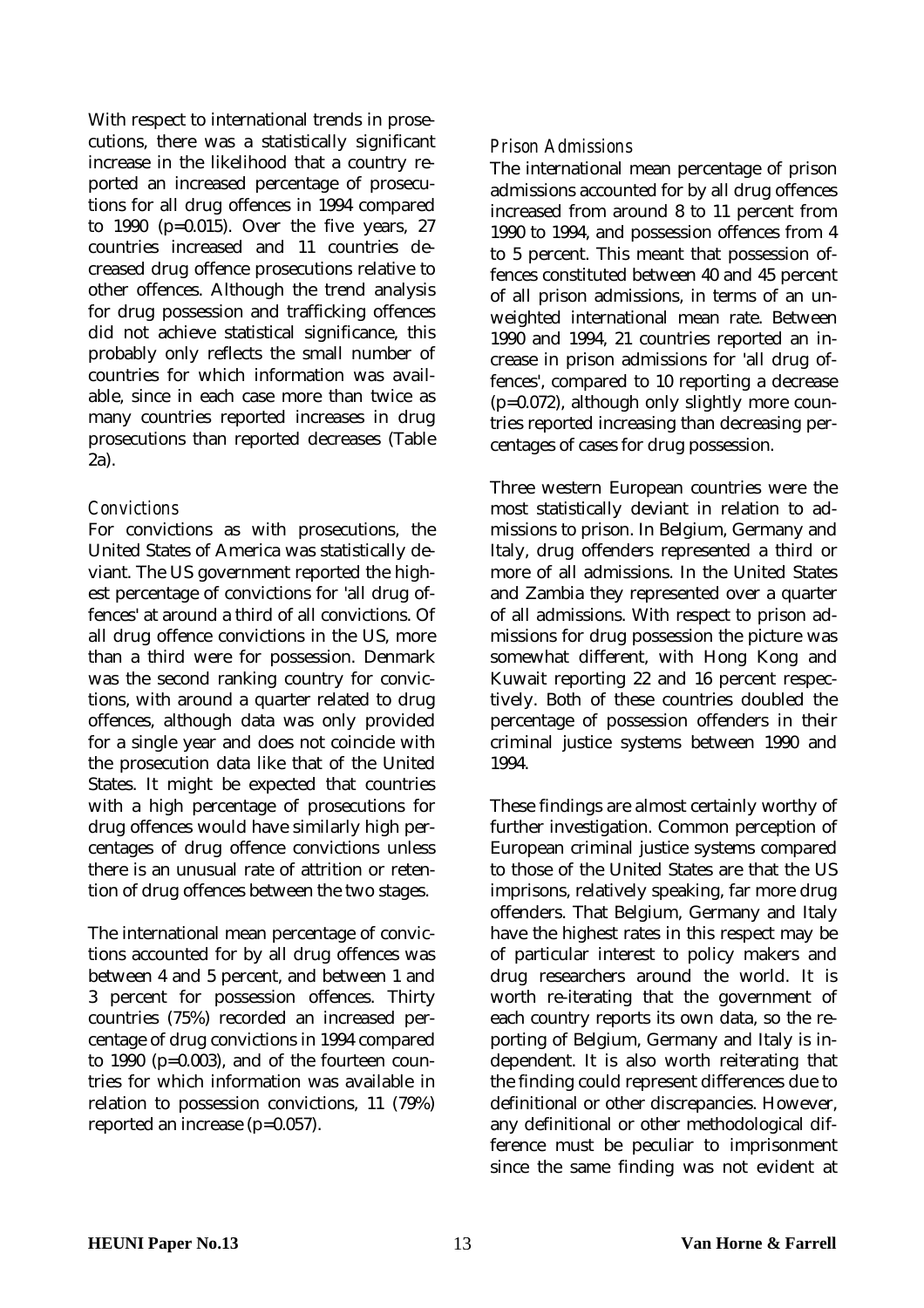<span id="page-13-0"></span>other stages. Although people are often quick to identify the US the world's penal sadist when it comes to drug offenders, the present data set suggests that for the early 1990's at least, there is no conclusive evidence that this is the case.

#### *Average Prison Sentence for Drug Offences*

The data on average length of prison sentences for drug offences is pauce, but some patterns and anomalies are apparent. Tables 15 through 17 show the available information for each of all drug offences, possession and trafficking respectively, in terms of the number of months for the average sentence. The questions were asked for 1990, 1992 and 1994 only. For each of the three categories of drug offences, the international mean rates are so skewed by the data reported by Egypt as to be almost useless, and the median is a preferable indicator. The Egyptian government reported sentence lengths that were 28, 121 and 13 times longer than the next more severe country for all drug offences, possession and trafficking respectively. The second ranked country was Kuwait for the first two categories, a country which had sentence lengths several times greater than the international median. Egyptian average sentence lengths also increased greatly between 1990 and 1994. There is no immediately apparent explanation for the fact that average sentence length for drug possession were reported by Egypt as longer than those for trafficking. One possibility is that it is linked to drug trafficking incurring the death penalty in that country. As suggested in the following discussion, anomalies such as Egypt could prove worthy of further investigation by an interested international body. For example, in relation to sentencing, the international drug control conventions appear to encourage punitive approaches to control drugs and impose 'lower limits' (i.e. prohibition is compulsory). Yet the conventions do not appear to define or recommend upper-limits to severity beyond which a country transgresses the boundaries of appropriate punishment (although a broader examination of the relationship to international sentencing law is beyond the scope of this paper).

Perhaps surprisingly, and in itself an interesting finding, the Egyptian exception seemed to prove the rule that, relatively speaking, most countries were characterised by the relative similarity of their average sentencing practice for drug offences. In relation to all drug offences, the international median varied from two to three years for all drug offences, was steady at one year for possession, and from around three to five years for trafficking offences.

# **Discussion and suggestions for further research**

This section discusses the general international trends over time, and makes several suggestions for further research.

#### *General International Trends over Time*

Table 1 shows that many stages of the criminal justice system had a higher proportion of drug offenders in 1994 compared to 1990. Examining the trends over time for all stages together (Table 2a), is quite illuminating. Even where the differences were not statistically significant (Table 2b), at all stages of the criminal justice system there were more countries with an increase in the proportion of drug offenders - whether trafficking, possession or all drug crimes - than there were countries with a decrease. Hence it can reasonably be concluded that the available evidence suggests a general international trend towards greater proportions of drug-related offenders in criminal justice systems, for the period concerned. Such findings make good intuitive sense, concurring with evidence relating to what is known about changes in the international illicit drug trade, and the law enforcement and criminal justice response to those changes.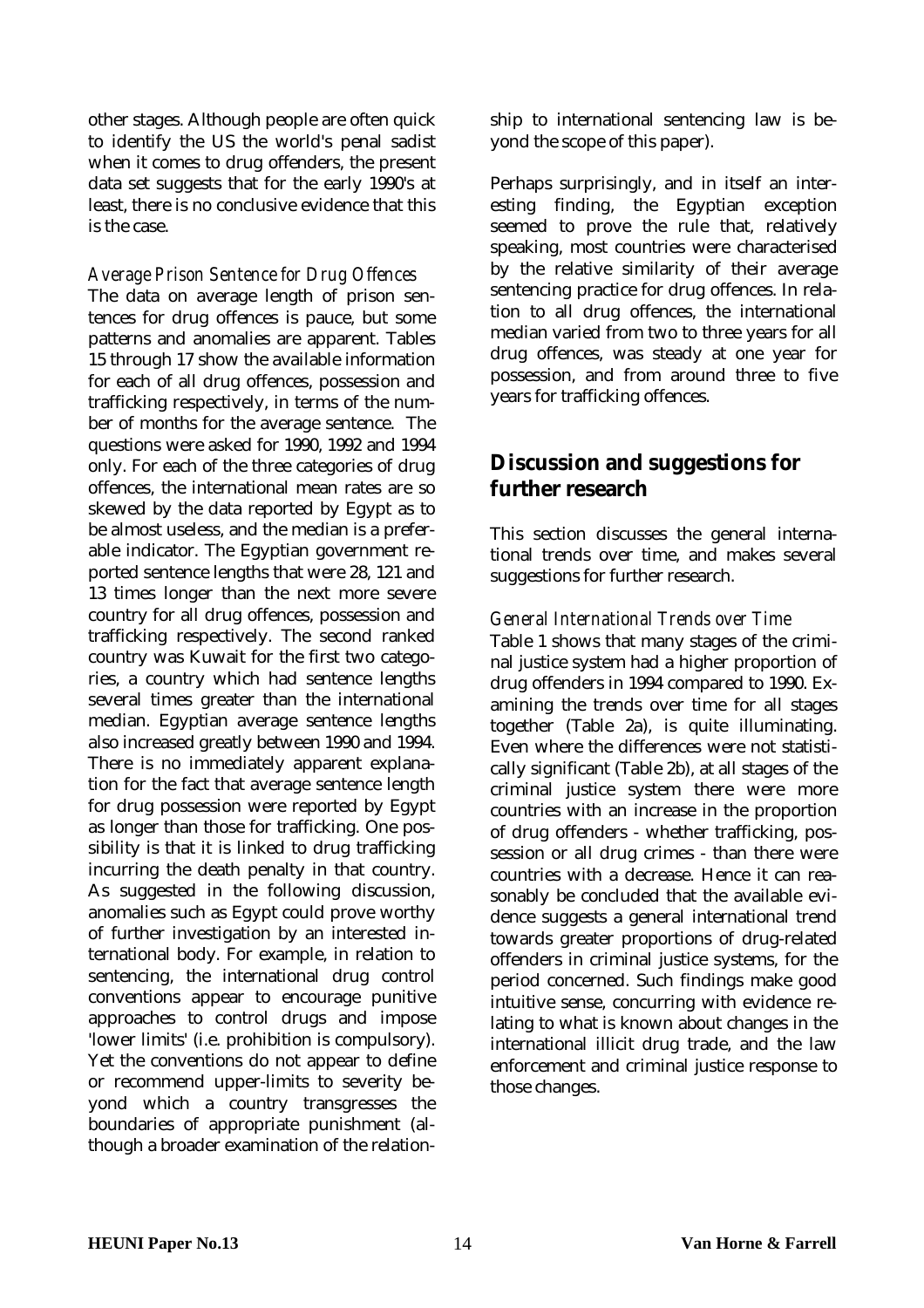### *Further investigation of the statistically deviant countries*

With the relevant research, it is probable that a book, or several books, could be written about drug-related offences in the criminal justice system of each country. The scope of the present analysis is necessarily modest. An efficient approach to identifying interesting and perhaps important issues might be to start by further investigation of countries that were identified as statistical deviants. Some of them would quickly be shown to be disparate primarily due to definitional differences – but further research of such is of potential utility. Some of the statistical deviants would prove to be 'artefacts' of the data for some other relatively benign reason - some small countries, for instance, may have relatively few crimes overall so that variations in drug offences cause apparently large surges when presented as percentages. However, it is possible that, based upon such step-by-step investigation, there will be grounds for the international community to begin to progress towards a state of knowledge where policyrelevant information emerges. The United States can be used as a well-known example. The US is probably the country that is the most researched in relation to drug offences. Figure 1 shows that, from the information available here (1992 was the only year where complete information was reported by the US), the percentage of drug offence suspects in the US was similar to the international mean and that the main difference occurs at the stage of prosecution. The present evidence suggests that the US does not necessarily undertake far more law enforcement relative to other crimes, and is not necessarily more punitive at sentencing (in terms of probability of incarceration) than other countries. The fact that each of Belgium, Italy and Germany all reported imprisoning greater percentages of drug offenders relative to other offenders was highlighted in the section on imprisonment. However it may be that the US is, relatively speaking, more prosecutorial. A tendency to a greater propensity to prosecute drug offences would, ceteris paribus, lead to greater amounts of imprisonment than elsewhere for drug offences in relation to other offences. Yet if the US has a greater tendency to prosecute but not a greater tendency to imprison than these three countries then, relative to other types of crime, the US is filtering drug offenders out of the criminal justice system at later stages at a greater rate than those other countries. It is possible that the situation has changed since the time of the data available here, in which case it should be investigated when the data from the sixth UNCJS are available. Other factors of relevance are that there have been significant reductions in crime in the US in the 1990's. Several scholars, such as Nobel laureate economist Gary Becker (Becker 1998) attribute these reductions, at least in part, to increased incarceration. If the apparent in-



creases in incarceration are in fact due to an increased tendency to prosecute drug offenders, then perhaps the minutiae of this possible prosecutorial tendency have important lessons to offer in terms of crime control. A greater tendency to prosecute drug offenders would also explain the need for specialised drug courts in the US but would suggest that they may not evolve as the appropriate means of reducing strain upon criminal justice systems around the world. Although this discussion of this individual case has become extended, it is presented here as a potentially interesting avenue for further research, perhaps by an interested international body such as the United Nations.

Egypt presents another possible example for further investigation. As discussed above, the Egyptian government reported highly anomalous sentencing practices in relation to the international median. It is possible that there is an error in the reported data. If not,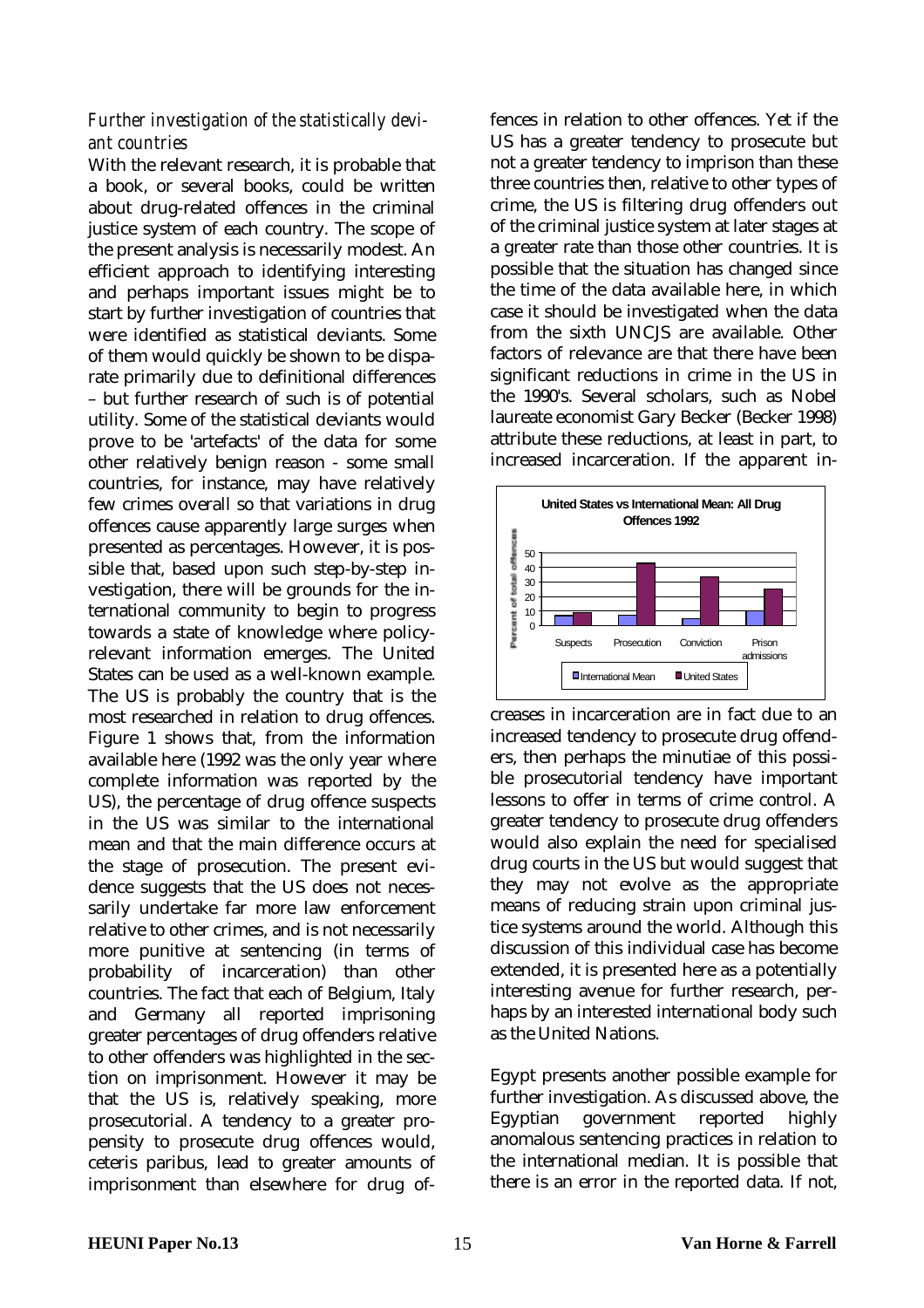and if the data is accurate and can be interpreted in this manner, it could raise the issue of whether there could or should be any sentencing length limits that the international community deem to be excessively harsh for drug offences.

### *Further International Analysis of UNCJS*

The incorporation of previous sweeps of UNCJS would provide a longer-term perspective upon some of the processes at work in the global criminal justice system. The 1980's were a period of particular change in the global illicit drug industry in relation to production and trafficking. It would undoubtedly prove fascinating to track how the changes influenced criminal justice systems around the world at varying speeds and to various extents at different times. Over time, is there a clear geographical 'spread' of the influence of drug offences upon criminal justice systems?, and how does this compare to other drug-related indicators? By comparing indicators at different stages in different years, as well as sentencing practices, it may be possible to tease out changes due to the volume of drug offence cases incoming to criminal justice systems, and changes due to practices within the criminal justice systems. Similarly, when more recent sweeps of UNCJS become available, linking them to the present analysis is an interesting prospect: Has the rate of change of drug offences increased or decreased?, and where and when?

### *Comparison to Other Data and Source of Information*

It might be possible to compare the UNCJS data to the drug seizure data collated by the United Nations International Drug Control Programme (UNDCP). It might be hypothesized that there would be a positive relationship between the two, particularly in relation to recorded offences. A second avenue of exploration of different sources of information might be to undertake case studies for particular countries where additional criminal justice system information was available. Information relating specifically to drug offences was not generally available in the excellent reference source compiled by Kangaspunta et al. (1998b). Such research might in time proceed towards the development of guidelines for countries to develop more sophisticated data collection to allow the tracking of drug-related offences through their criminal justice systems, breaking information down into specific drug types, for example. This would allow more intricate analysis that in turn might inform policy. How do cannabis, heroin, cocaine and the amphetamine possession and trafficking cases (and other drug types) fare in relation to each other and over time, by country, and internationally?

A third and perhaps natural extension of the present work might be to try to introduce factors relating to the laws and criminal justice systems of different countries, particularly in relation to the processing of drug offences. Do countries with laws or processes with particular statistical signatures process drug offenders in a different manner? How do these compare to other crime types?

### *Attrition and Retention Rates*

With the aim of being realistic and concentrating upon comparative percentages of three types of drug offence category at different stages of the criminal justice system, internationally and in particular countries, over time, some types of analysis have necessarily been excluded from the present work. Farrell (1999) presented a preliminary analysis of an international mean attrition rate between stages of the criminal justice system. Furthering that type of analysis for different years, and as a comparison between countries, could prove fruitful. At what stage of the processing of drug offenders does the greatest attrition or retention takes place? How does this compare to other crime types?, how does it vary between countries?, over time?, and between countries with different drug laws and tendencies to pursue drug cases of different types?

In relation to attrition or retention rates, the definition of 'statistically deviant' countries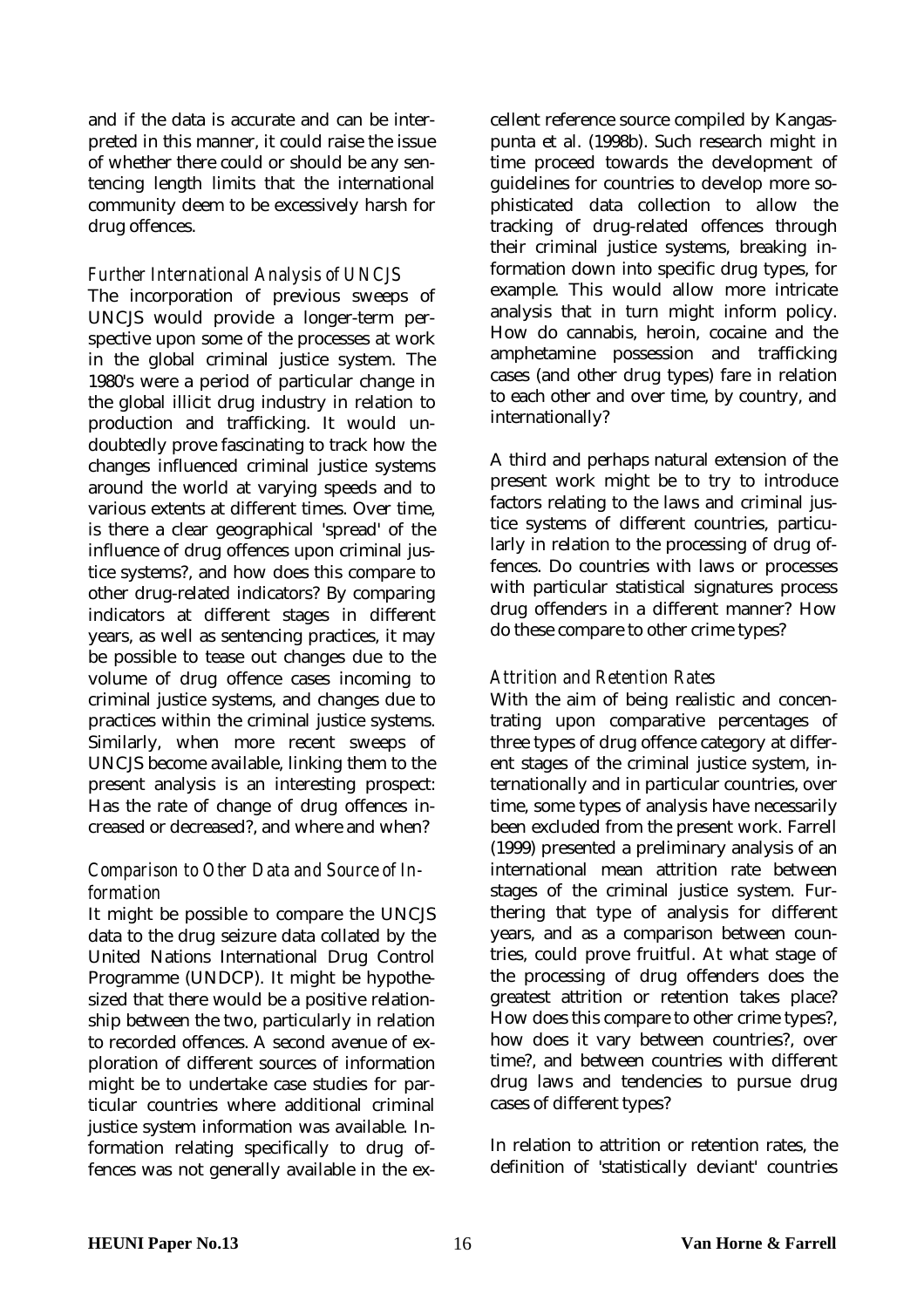<span id="page-16-0"></span>could be somewhat different. If drug offences progressed at a similar rate to the average offence in a country's justice system, then the percentage of drug offence cases would be the same at each stage. Countries with an increasing percentage of drug offences at later stages are those that retain drug offences relative to other offences, and countries with decreasing percentages of drug offenders are those that filter such offences out. To account for variations in the levels of other offences of varying severity, such an exercise might be more appropriately conducted in relation to a particular other offence or a basket of offences which have relatively well established international patterns.

### *Examining Extent of Change over Time*

The present analysis concentrated on developing a metric that was common between countries to allow comparison. It concentrated upon the direction rather than the magnitude of change. Among countries reporting increased proportions of drug offenders at different stages, how large were the increases? Which countries experienced the largest increases and why? Do these patterns of increase reflect patterns found in other data sets such as drug seizures? How do these vary between all drug offences, possession and trafficking?

### *The Development and Comparison of Different Indicators*

The present analysis used drug offences as a percentage of all offences as the key indicator. The analysis could also be developed in terms of per capita rates. Other indicators are available: Although almost too obvious to state, absolute numbers are important since a populous country with a harsh prosecution policy for drug offences (for example), influences the lives of more people than a smaller country. It is possible to overlook such issues when developing common metrics to facilitate comparison.

### *Comparison of Trends in Drug Offences to Other Offences*

The present analysis has touched only on drug offences. How do patterns, trends and variations in drug offences compare to those of other crimes, and at different stages of the criminal justice system? It might be expected that they would vary greatly since the international illicit drug trade, as well as enforcement and criminal justice responses, underwent significant change during the period of time in question. It might prove informative to place drug offences in this type of comparative crime-type perspective to determine the extent of those changes and their impact upon criminal justice systems at different stages.

# **Conclusions**

The suggestions for further research listed above are far from exhaustive. Like the apparently summit-less mountain, the next analytic ridge often becomes apparent only when the present one has been ascended. At the outset of this work the writers were primarily interested in exploring the utility of the UNCJS data relating to drug offences. The aim quickly progressed to the examination of substantive research questions, and the task became to restrain the research to realistic parameters as new avenues and possibilities rapidly emerged. The writers would claim a success if the analysis demonstrates some of the potential of the data in a largely unexplored area of comparative drug research. The primary areas are the extent and impact of drug offences in the criminal justice systems of different countries and internationally, and changes and variations in such over time, space, and the definition of offence. It is concluded that the drug-related aspects of the UNCJS data set have been under-utilized. Some formal effort should be made to ensure this does not continue. A more ambitious hope for the present work would be that it helps stimulate the development of a broader research agenda in this arena that may in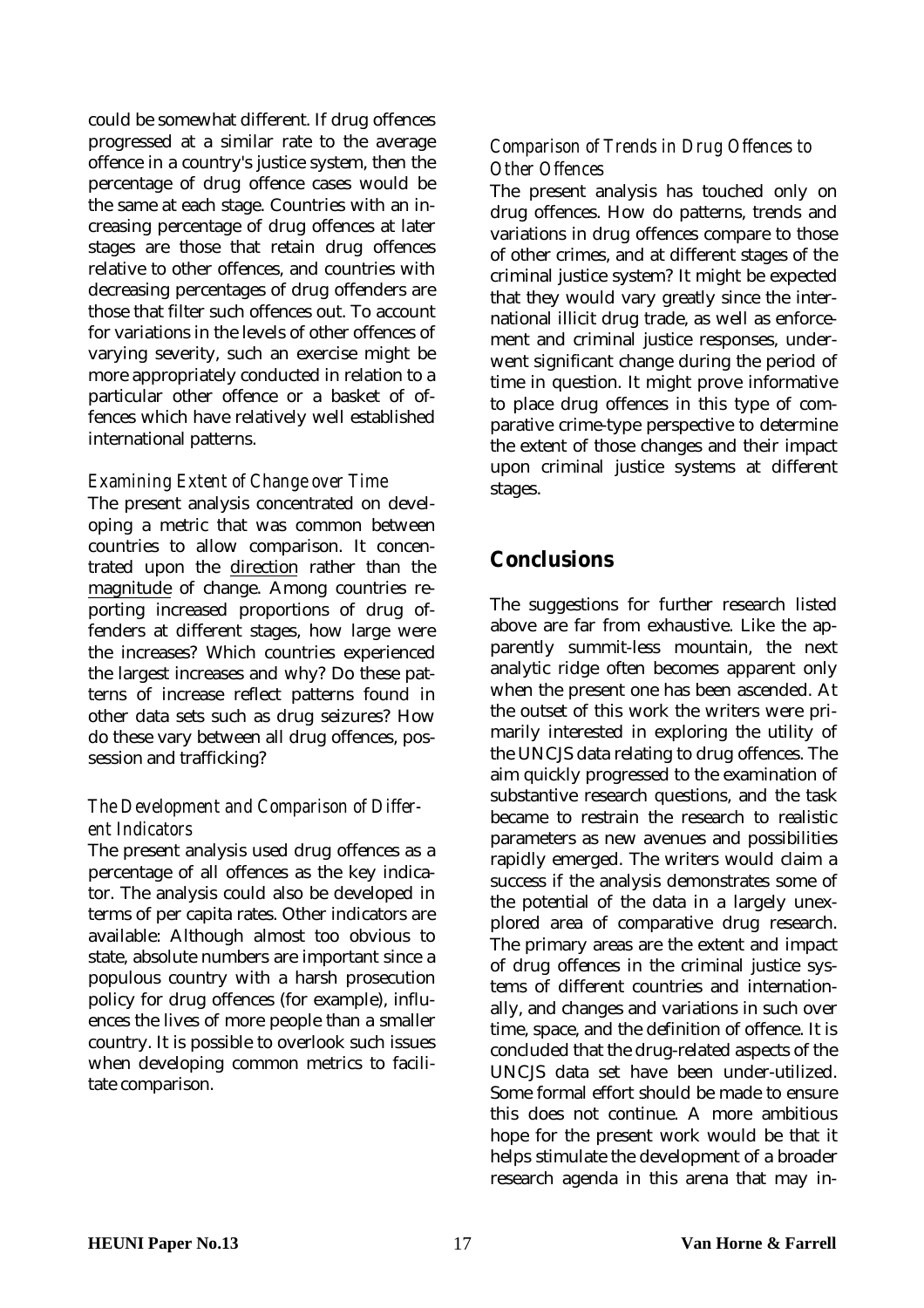form international drug policy and criminal justice policy.

The present analysis suggested that, with some individual variation, criminal justice systems around the world were often characterised by their similarities rather than their differences in relation to the proportion of drug offenders. Overall, in 1994, the international mean for 'all drug offences' as a percentage of all offences was 7% of suspects, 7% of prosecutions, 6% of convictions, and 11% of prison admissions. In relation to the international mean in 1994, possession offences accounted for 73% of all drug related suspects, 53% of prosecutions, 47% of convictions, and 50% of prison admissions.2

Countries with proportions of drug offenders that differed significantly from the international mean were typically the exceptions that proved the rule. However, as such, they may prove worthy of further investigation. Strong international trends over time were identified: Statistically significant numbers of countries reported increasing drug offenders as a proportion of all offences between 1990 and 1994. This was almost but not entirely irrespective of the stage of the criminal justice system or the category of the drug offence. In light of the expansion of the illicit drug industry during the later 1980's and early 1990's this might not sound surprising to some, but it is important if only to confirm what many only suspected. The research may benefit greatly from pursuit of some of the avenues of investigation outlined above, such as the addition of further UNCJS surveys to allow the examination of possible changes in these trends. As such, the present work might best be viewed as a preliminary investigation in a largely undeveloped area of cross-national comparative drug policy and criminal justice research.

 $\overline{a}$ 

<sup>2</sup> Calculated as: (International mean percentage for all drug offences / International mean for possession offences) x 100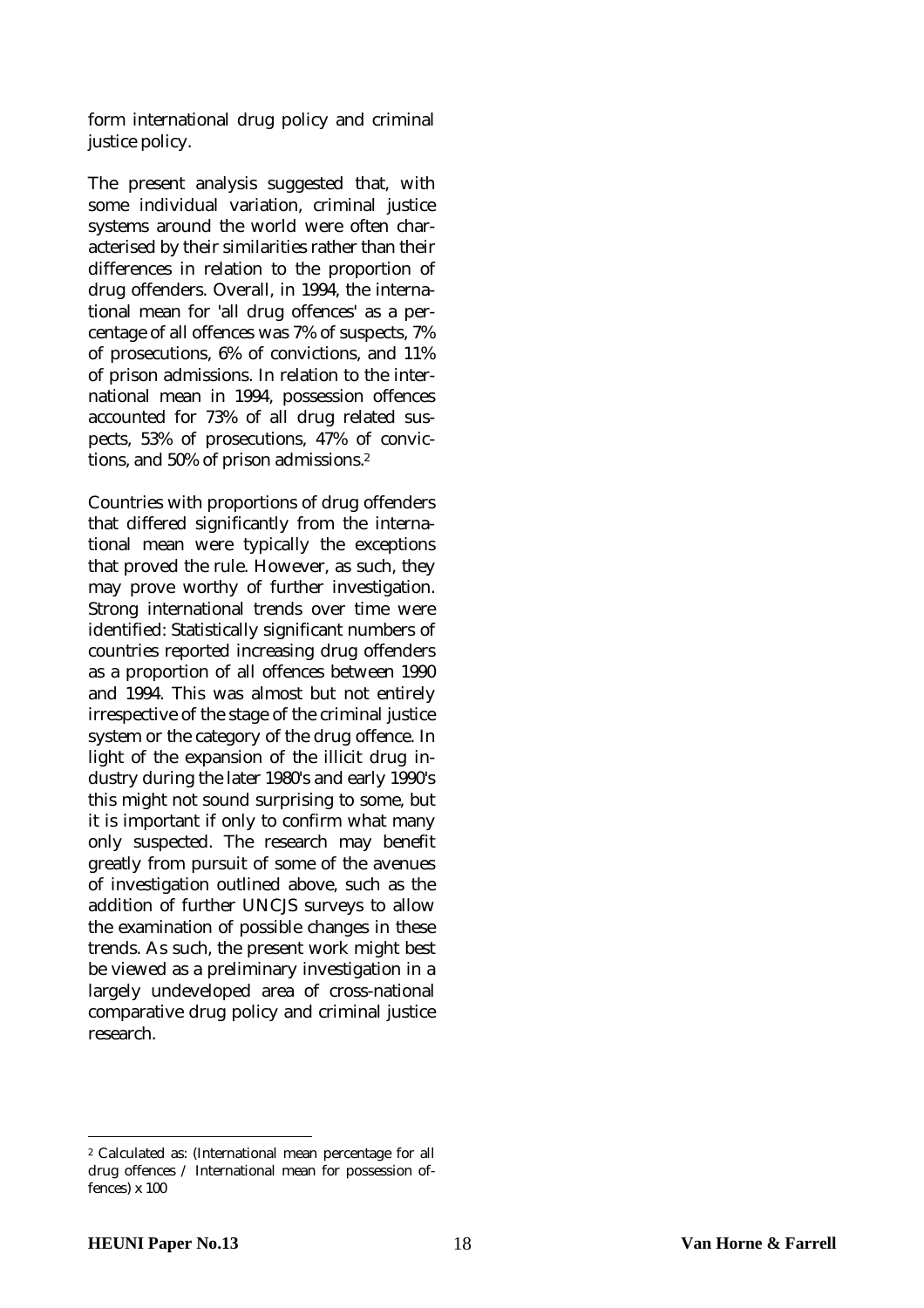# <span id="page-18-0"></span>**References**

Becker, G. S. 1998. 'How the US Handcuffed the Crime Rate' *Business Weekly*, 28th December.

Bruun, K., L. Pan and I. Rexed. 1975. *The Gentlemen's Club: International Control of Drugs and Alcohol*. Chicago: The University of Chicago Press.

Burnham, R.W. 1999. 'A short history of the collection of UN crime and justice statistics at the international level' in G. Newman (Ed.) *Global Report on Crime and Justice*, published for the United Nations Center for International Crime Prevention. New York, Oxford: Oxford University Press.

Farrell, Graham. 1999. 'Drugs and drug control' in G. Newman (ed*) Global Report on Crime and Justice*, published for the United Nations Center for International Crime Prevention. Oxford and New York: Oxford University Press.

Harvey, Linda; R.W. Burnham; Kathy Kendall; Ken Pease. 1992. Gender differences in criminal justice. *British Journal of Criminology*, 32 (2), 208-217.

Kangaspunta, Kristiina; Matti Joutsen; Natalia Ollus (eds.) 1998a. *Crime and criminal justice systems in Europe and North America 1990-1994*. Monsey, NY: European Institute for Crime Prevention and Control; Criminal Justice Press.

Kangaspunta, Kristiina, Matti Joutsen, Natalia Ollus and Sami Nevala (eds.) 1998b*. Profiles of Criminal Justice Systems in Europe and North America 1990-1994*. Monsey, NY: European Institute for Crime Prevention and Control; Criminal Justice Press.

Keh, Douglas and Graham Farrell. 1997. 'Trafficking drugs in the global village' *Transnational Organized Crime*, 3, 2.

Lynch , James. 1995. 'Crime in international perspective' in J.Q. Wilson and J. Petersilia (Eds.), *Crime*, San Fransisco, ICS Press.

Messner, Steven E. and Richard Rosenfeld. 1997. 'Political restraint of the market and levels of criminal homicide: a cross-national application of institutional-anomie theory' *Social Forces*, 74, 4, 1393-1416.

Nalla, Mahesh K. and Graeme R. Newman. 1994. Crime in the U.S and the Former U.S.S.R.: a comparison of crime trends from the third United Nations Survey. *International Journal of Comparative and Applied Criminal Justice* 18 (1), pp. 85-94.

Neapolitan, Jerome L. 1996. 'Cross-national crime data: some unaddressed problems' Journal of Crime and Justice, XIX, 1, 95-112.

Newman, Graeme (ed.). 1999. *Global Report on Crime and Justice*. Published for the United Nations Center for International Crime Prevention. Oxford and New York: Oxford University Press.

Newman, Graeme, and Greg Howard. 1999. 'Introduction: data sources and their use' in in G. Newman (ed*) Global Report on Crime and Justice*, published for the United Nations Center for International Crime Prevention. Oxford and New York:.Oxford University Press.

Pease, Ken and Kristiina Hukkila. 1990. Criminal justice systems in Europe and North America. Helsinki Institute for Crime Prevention & Control publication no. 17. Helsinki, Finland.

Pease,Ken and Andromachi Tseloni. 1994. 'Juvenile-adult differences in criminal justice: evidence from the United Nations Crime Survey' *Howard Journal of Criminal Justice*, 35, (1): pp. 40-60.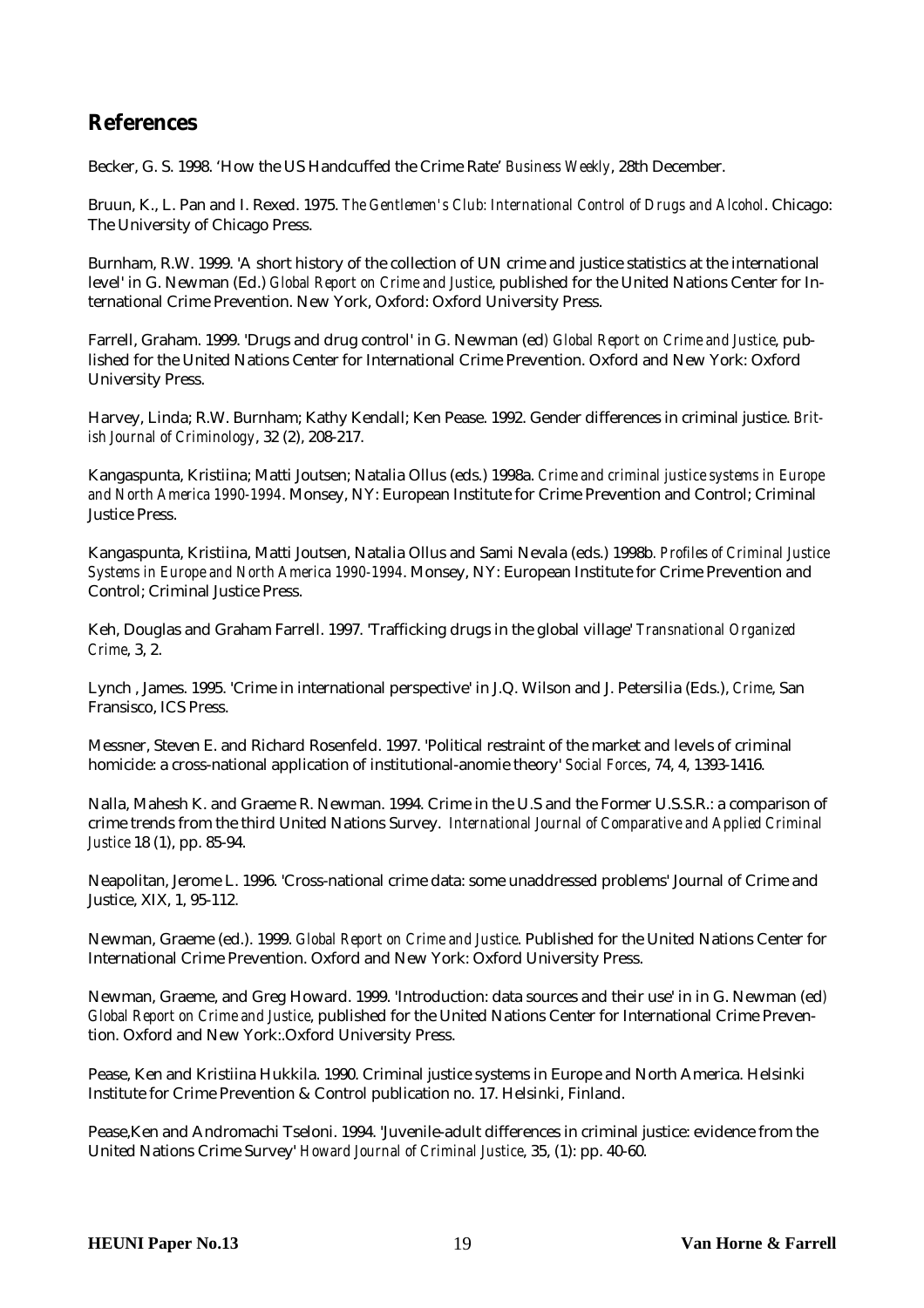Pease, Ken. 1994. 'Cross-national imprisonment rates: limitations of method and possible conclusions' *British Journal of Criminology*, 34, 116-130.

Pietschmann, Thomas. 1997. 'Economic forces driving manufacture, trafficking and consumption of amphetamine-type stimulants' in H. Klee (Ed.) *Amphetamine Misuses: International Perspectives on Current Trends*. Switzerland: Harwood Press.

Stares, Paul B. 1995. 'The Global Drug Phenomenon: Implications for Policy' in Georges Estievenart (Ed.) *Policies and Strategies to Combat Drugs in Europe*. Netherlands: Martinus Nijhoff. pp. 7-14.

Tullis, LaMond. 1996. Unintended Consequences: Illegal Drugs and Drug Policy in nine Countries. UNRISD Studies of the Illegal Drug Trade. UNRISD.

United Nations Asia and Far East Institute for the Prevention of Crime and Treatment of Offenders; Australian Institute of Criminology. 1995. Crime Trends in Asia and the Pacific. Tokyo, Japan.

United Nations. 1991. *United Nations Convention Against Illicit Traffic in Narcotic Drugs and Psychotropic Substances, 1998*. New York: United Nations.

United Nations International Drug Control Programme. 1997. World Drug Report. Oxford, UK: Oxford University Press.

White House. 1999. *The National Drug Control Strategy 1999*. Washington DC.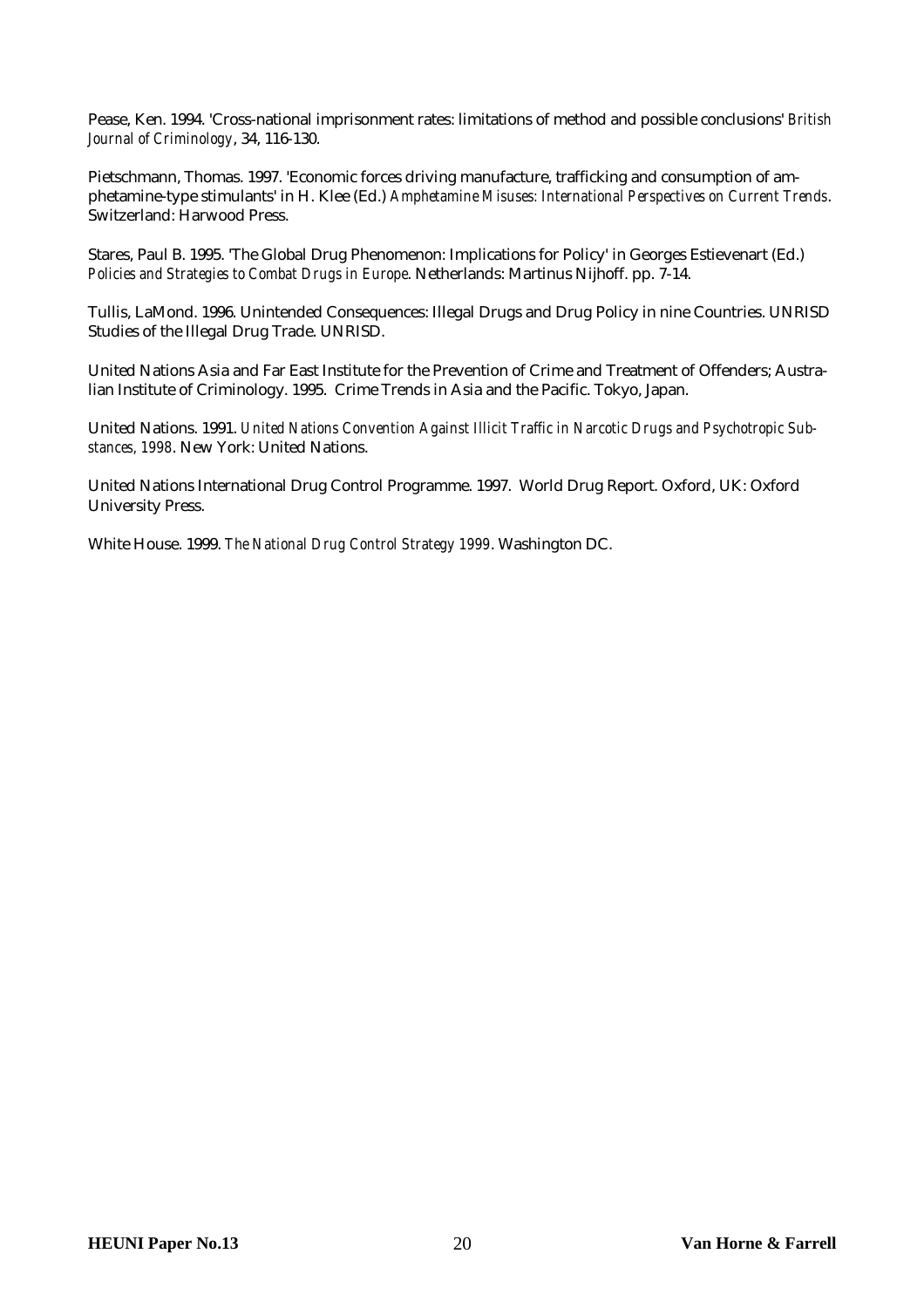# <span id="page-20-0"></span>**Annex**

| <b>Source of variation</b>    | Drug offence example                                                  |
|-------------------------------|-----------------------------------------------------------------------|
| 1. Legal definition           | Country A and country B use different categories of drug weight to    |
|                               | define possession and trafficking.                                    |
| 2. Legal terminology          | Country A uses the term 'plea-bargain' but Country B does not.        |
| 3. Procedural difference      | Country A defines prosecution of drug offences as only those cases    |
|                               | that reach court. Country B defines prosecution as including          |
|                               | warnings issued by the prosecutor.                                    |
| 4. Statistical classification | In both country A and country B, possession of drug paraphernalia     |
|                               | is an offence. In the UNCJS report, country A includes these as pos-  |
|                               | session offences but country B does not.                              |
| 5. Counting rule              | Country A counts drug offences. Country B counts drug offenders.      |
| 6. Comprehensiveness of       | Country A includes minor possession offences in its statistics but    |
| statistics                    | country B does not.                                                   |
| 7. Absence of or Errors in    | Country does not keep statistics, or does not keep or centrally col-  |
| counting                      | late accurate statistics.                                             |
| 8. Errors in reporting        | Country reports its data incorrectly to UNCJS for various reasons     |
|                               | (data does not exist; is not coordinated; is out of date; survey went |
|                               | to wrong respondent; clerical error).                                 |
| 9. Non-response               | Country does not return the UNCJS questionnaire, or returns it in-    |
|                               | complete.                                                             |
| 10. Volume of drug of-        | Differences in CJS reflect true differences in volume of drug of-     |
| fences                        | fences                                                                |
| 11. Criminal justice prac-    | Differences between stages reflect different practices at different   |
| tice and procedure            | stages, e.g. in likelihood of prosecuting a drug offence.             |
| 11. Difference in input to    | Country A has a greater proportional input of drug offences to its    |
| <b>CJS</b>                    | CJS than country B.                                                   |
| 12. Legal practices           | Country A prosecutes all drug offences but Country B does not.        |
| 13. Exogenous differences     | Variation in CJS resources.                                           |
| 14. Other offences            | Even if drug offences static, percentage of drug offences will in-    |
|                               | crease if volume of other offences decreases.                         |

Table 1: Types of Between-Country Variation in UNCJS Drug Data

Note: Much of this table is based on Joutsen (1998; 3-6).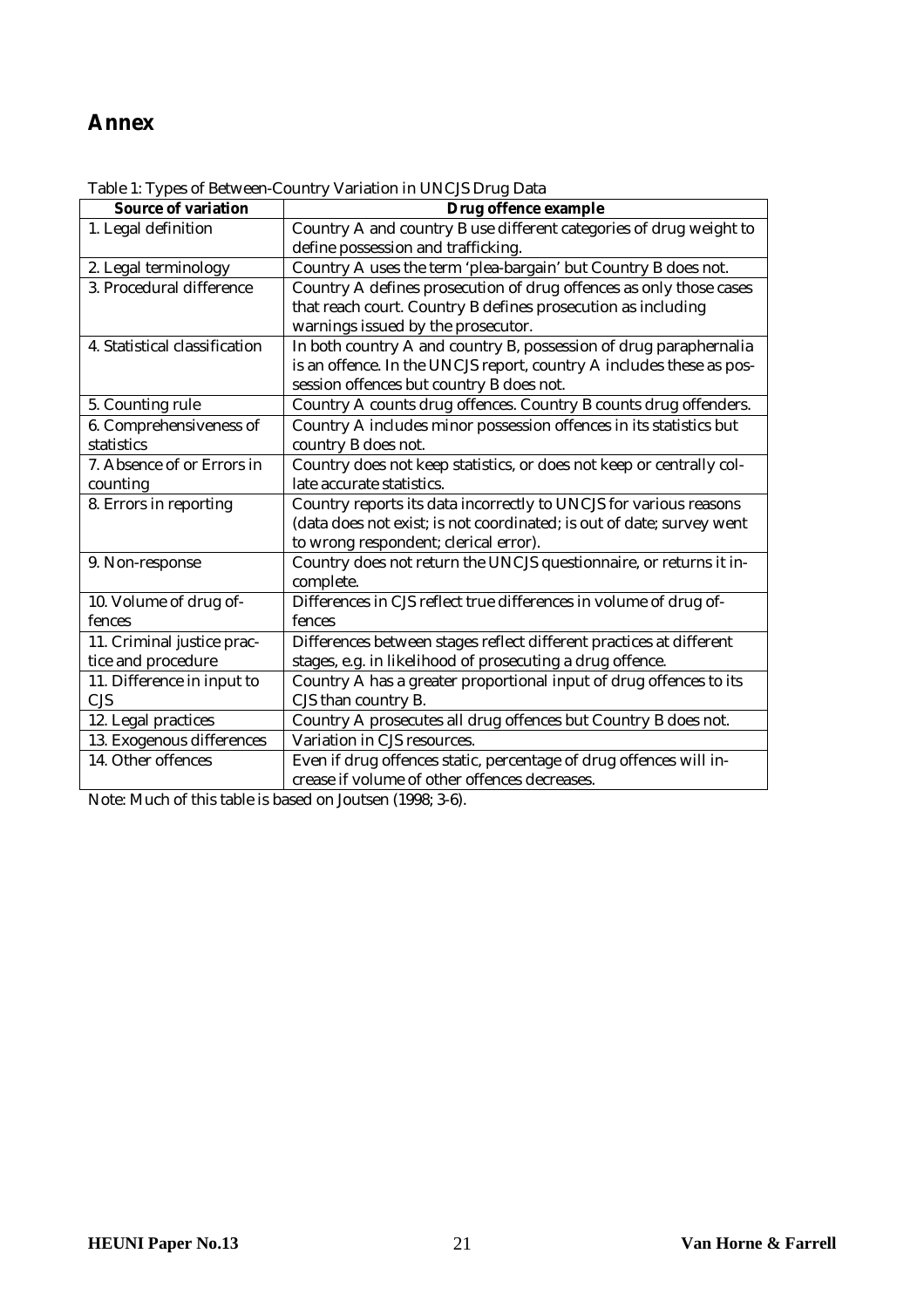Table 2a: International Medians and Means

|                                                     |                          | 1990 | 1991  | 1992  | 1993  | 1994  |
|-----------------------------------------------------|--------------------------|------|-------|-------|-------|-------|
|                                                     | Offences                 |      |       |       |       |       |
| Table 3: Drug Possession Offences as Percent of     | Mean                     | 2.28 | 2.39  | 2.31  | 2.46  | 2.71  |
| <b>Total Recorded Offences by Country</b>           | Median                   | 1.06 | 0.93  | 1.05  | 1.16  | 1.69  |
| Table 4: Recorded Trafficking Offences as Percent   | Mean                     | 1.66 | 1.97  | 2.11  | 2.04  | 1.93  |
| of Total Recorded Offences by Country               | Median                   | 0.34 | 0.31  | 0.38  | 0.47  | 0.49  |
|                                                     | <b>Suspects</b>          |      |       |       |       |       |
| Table 5: 'All Drug Offence' Suspects as Percent of  | Mean                     | 5.45 | 7.46  | 6.83  | 7.64  | 6.90  |
| <b>Total Suspects by Country</b>                    | Median                   | 1.92 | 3.68  | 3.79  | 4.85  | 5.55  |
| Table 6: Drug Possession Suspects as Percent of     | Mean                     | 3.66 | 4.66  | 3.75  | 4.32  | 5.02  |
| <b>Total Suspects by Country</b>                    | Median                   | 1.45 | 2.53  | 2.55  | 3.22  | 3.99  |
| Table 7: Drug Trafficking Suspects as Percent of    | Mean                     | 1.58 | 1.97  | 1.91  | 1.77  | 2.01  |
| <b>Total Suspects by Country</b>                    | Median                   | 0.57 | 0.60  | 0.91  | 1.18  | 1.13  |
|                                                     | Prosecutions             |      |       |       |       |       |
| Table 8: 'All Drug Offence' Prosecutions as Percent | Mean                     | 7.32 | 6.09  | 7.36  | 7.86  | 7.31  |
| of Total Prosecutions by County                     | Median                   | 1.32 | 1.48  | 1.75  | 2.60  | 2.62  |
| Table 9: Drug Possession Prosecutions as Percent of | Mean                     | 4.17 | 4.32  | 3.77  | 4.98  | 3.90  |
| <b>Total Prosecutions by Country</b>                | Median                   | 1.19 | 1.52  | 1.23  | 1.58  | 3.10  |
| Table 10: Drug Trafficking Prosecutions as Percent  | Mean                     | 1.43 | 1.47  | 1.46  | 1.49  | 3.07  |
| of Total Criminal Prosecutions by County            | Median                   | 0.38 | 0.56  | 0.96  | 1.01  | 1.33  |
|                                                     | Convictions              |      |       |       |       |       |
| Table 11: 'All Drug Offence' Convictions as Percent | Mean                     | 4.78 | 4.02  | 4.74  | 4.70  | 5.96  |
| of Total Convictions 1990,1992 and 1994, Ranked     | Median                   | 2.79 | 1.64  | 2.36  | 2.67  | 4.71  |
| for 1994                                            |                          |      |       |       |       |       |
| Table 12: Drug Possession Convictions as Percent    | Mean                     | 1.15 | 1.26  | 1.57  | 2.19  | 2.82  |
| of Total Convictions by Country                     | Median                   | 1.15 | 1.26  | 1.57  | 2.19  | 2.82  |
|                                                     | <b>Prison Admissions</b> |      |       |       |       |       |
| Table 13: 'All Drug Offence' Prison Admissions as   | Mean                     | 8.85 | 10.32 | 10.07 | 11.10 | 10.98 |
| Percent of Total Prison Admissions by Country       | Median                   | 5.87 | 7.11  | 6.12  | 7.03  | 10.37 |
| Table 14: Drug Possession Prison Admissions as      | Mean                     | 4.83 | 5.01  | 4.86  | 5.55  | 5.51  |
| Percent of Total Prison Admissions by Country       | Median                   | 3.18 | 4.06  | 3.55  | 4.75  | 3.60  |
|                                                     | Sentencing               |      |       |       |       |       |
| Table 16: 'All Drug Offence' Average Prison Sen-    | Mean                     | 318  |       | 540   |       | 586   |
| tenced Served (months) by Country                   | Median                   | 21   |       | 30    |       | 34    |
| Table 17: Average Sentence Length (in months) for   | Mean                     | 12   |       | 12    |       | 12    |
| Drug Possession by Country 1990, 1992 and 1994      | Median                   | 198  |       | 418   |       | 499   |
|                                                     |                          |      |       |       |       |       |
| Table 18: Average Sentence Length (in Months) for   | Mean                     | 221  |       | 205   |       | 215   |
| Drug Trafficking by Country, 1990, 1992 and 1994    | Median                   | 64   |       | 40    |       | 42    |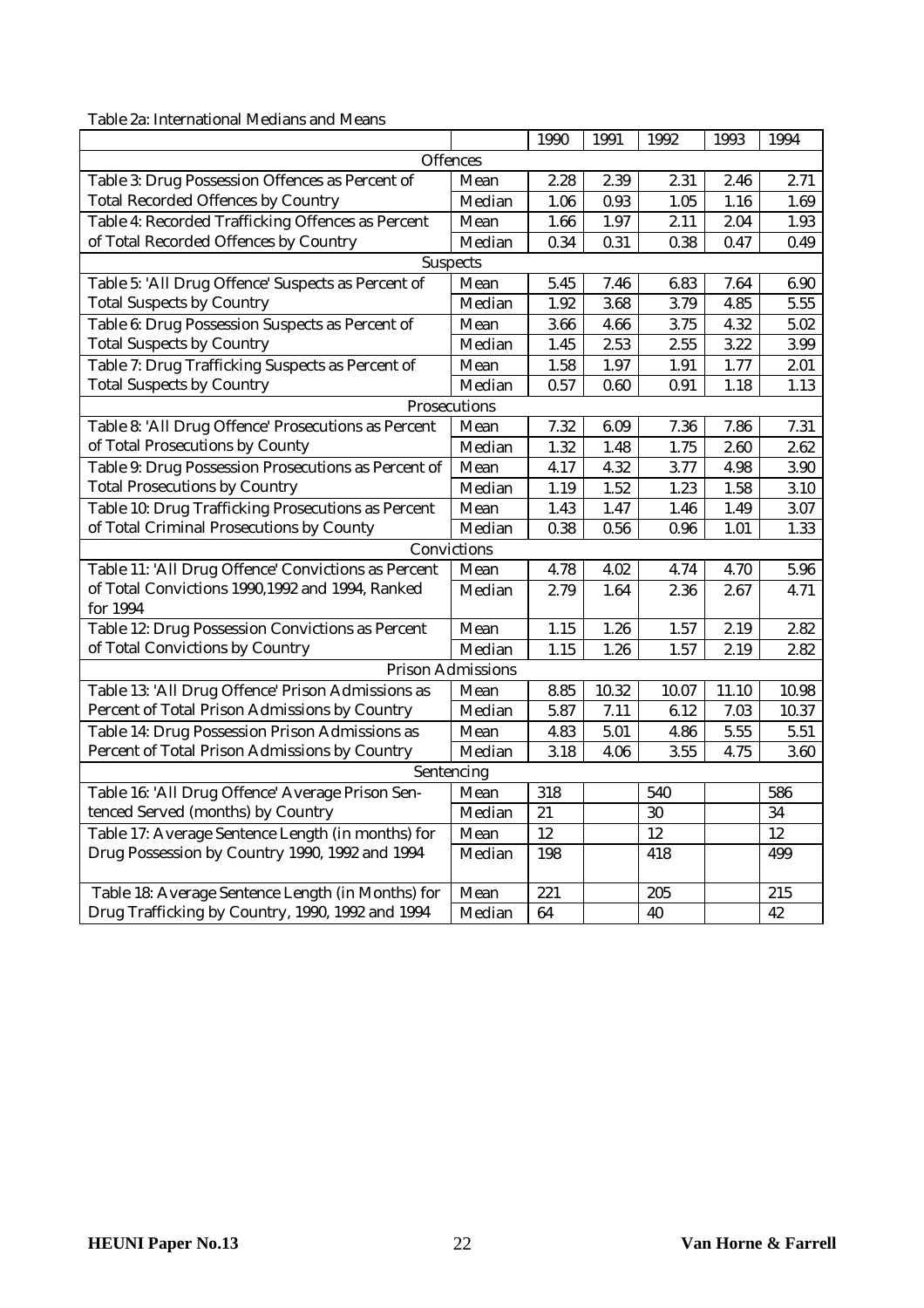|                                                                             | -ve              | $+ve$            | <b>Ties</b>      | $\mathbf N$      | Prob $(p=)$  |  |  |  |
|-----------------------------------------------------------------------------|------------------|------------------|------------------|------------------|--------------|--|--|--|
| Offences: change 1990-1994                                                  |                  |                  |                  |                  |              |  |  |  |
| Possession (Table 3)                                                        | 7                | 26               | 3                | 36               | $.002**$     |  |  |  |
|                                                                             |                  |                  |                  |                  | $(z=-3.133)$ |  |  |  |
| Trafficking (Table 4)                                                       | 12               | 29               | $\mathbf{1}$     | 42               | $.012*$      |  |  |  |
|                                                                             |                  |                  |                  |                  | $(z=-2.499)$ |  |  |  |
| Suspects: change in proportion 1990-1994                                    |                  |                  |                  |                  |              |  |  |  |
| All Drug Offences (Table 5)                                                 | 11               | 33               | $\bf{0}$         | 44               | $.002**$     |  |  |  |
|                                                                             |                  |                  |                  |                  | $(z=-3.166)$ |  |  |  |
| Drug Possession (Table 6)                                                   | $\overline{5}$   | 17               | $\mathbf{1}$     | 23               | $.017*$      |  |  |  |
|                                                                             |                  |                  |                  |                  | (binomial)   |  |  |  |
| Drug Trafficking (Table 7                                                   | 8                | 17               | $\mathbf{1}$     | 26               | .108         |  |  |  |
|                                                                             |                  |                  |                  |                  | (binomial)   |  |  |  |
| Prosecutions: change in proportion 1990-1994<br>All Drug Offences (Table 8) | 11               | 27               | $\boldsymbol{0}$ | 38               | $.015*$      |  |  |  |
|                                                                             |                  |                  |                  |                  | $(z=-2.433)$ |  |  |  |
| Possession (Table 9)                                                        | $\overline{5}$   | 10               | $\boldsymbol{2}$ | 17               | .302         |  |  |  |
| Trafficking (Table 10)                                                      | $\boldsymbol{6}$ | 13               | $\overline{c}$   | 21               | .167         |  |  |  |
|                                                                             |                  |                  |                  |                  | (binomial)   |  |  |  |
| Convictions: change 1990-1994                                               |                  |                  |                  |                  |              |  |  |  |
| All Drug Offences (Table 11)                                                | 10               | 30               | $\bf{0}$         | 40               | $.003**$     |  |  |  |
|                                                                             |                  |                  |                  |                  | $(z=-3.004)$ |  |  |  |
| Possession (Table 12)                                                       | 3                | 11               | $\bf{0}$         | 14               | .057         |  |  |  |
|                                                                             |                  |                  |                  |                  | (binomial)   |  |  |  |
| Prisons Admissions: change in proportion 1990-1994                          |                  |                  |                  |                  |              |  |  |  |
| All Drug Offences (Table 13)                                                | 10               | 21               | 1                | 32               | .072         |  |  |  |
|                                                                             |                  |                  |                  |                  | $(z=-1.796)$ |  |  |  |
| Possession (Table 14)                                                       | 8                | 8                | $\mathbf{1}$     | 17               | 1.00         |  |  |  |
|                                                                             |                  |                  |                  |                  | (binomial)   |  |  |  |
| Between Stages, 1994                                                        |                  |                  |                  |                  |              |  |  |  |
| Suspects to Prosecutions 1994: All drug                                     | 16               | $5\phantom{.0}$  | $\sqrt{2}$       | 23               | $.027*$      |  |  |  |
| <b>Suspects to Prosecutions 1994: Possession</b>                            | $\boldsymbol{6}$ | 1                | $\bf{0}$         | 7                | .125         |  |  |  |
| <b>Suspects to Prosecutions 1994: Trafficking</b>                           | $\overline{5}$   | $\boldsymbol{4}$ | $\mathbf{1}$     | 10               | 1.00         |  |  |  |
| Suspects to Convictions 1994: All drug                                      | 15               | 12               | $\bf{0}$         | 27               | .70          |  |  |  |
|                                                                             |                  |                  |                  |                  | $(z=-.385)$  |  |  |  |
| Suspects to Convictions 1994: Possession                                    | $\sqrt{5}$       | $\boldsymbol{2}$ | $\bf{0}$         | $\boldsymbol{7}$ | .453         |  |  |  |
| Suspects to Admissions 1994: All drug                                       | $\overline{7}$   | 11               | $\bf{0}$         | 18               | .481         |  |  |  |
| <b>Suspects to Admissions 1994: Possession</b>                              | $\bf 6$          | $\overline{c}$   | $\pmb{0}$        | 8                | .289         |  |  |  |
| Prosecutions to Convictions 1994: All drug                                  | 11               | 19               | $\mathbf{1}$     | 31               | .201         |  |  |  |
|                                                                             |                  |                  |                  |                  | $(z=-1.278)$ |  |  |  |
| Prosecutions to Convictions 1994: Possession                                | $\mathbf{3}$     | 8                | $\bf{0}$         | 11               | .227         |  |  |  |
| Prosecutions to Admissions 1994: All drug                                   | $\bf 8$          | 11               | $\bf{0}$         | 19               | .648         |  |  |  |
| Prosecutions to Admissions 1994: Possession                                 | $\sqrt{2}$       | $6\phantom{.}$   | $\bf{0}$         | 8                | .289         |  |  |  |
| Convictions to Admissions 1994: All drug                                    | $\boldsymbol{9}$ | 10               | $\bf{0}$         | 19               | 1.00         |  |  |  |
| Convictions to Admissions 1994: Possession                                  | $\sqrt{2}$       | 3                | $\pmb{0}$        | $5\phantom{.0}$  | 1.00         |  |  |  |

Table 2b: Sign-Test Results

Notes to Table:

The '+ve', '-ve' and 'no difference' counts may differ marginally from the actual tables since six decimal places were used in the sign test analysis but only 2 decimal places are shown in the tables.

\* significant at 0.05 level

\*\* significant at 0.01 level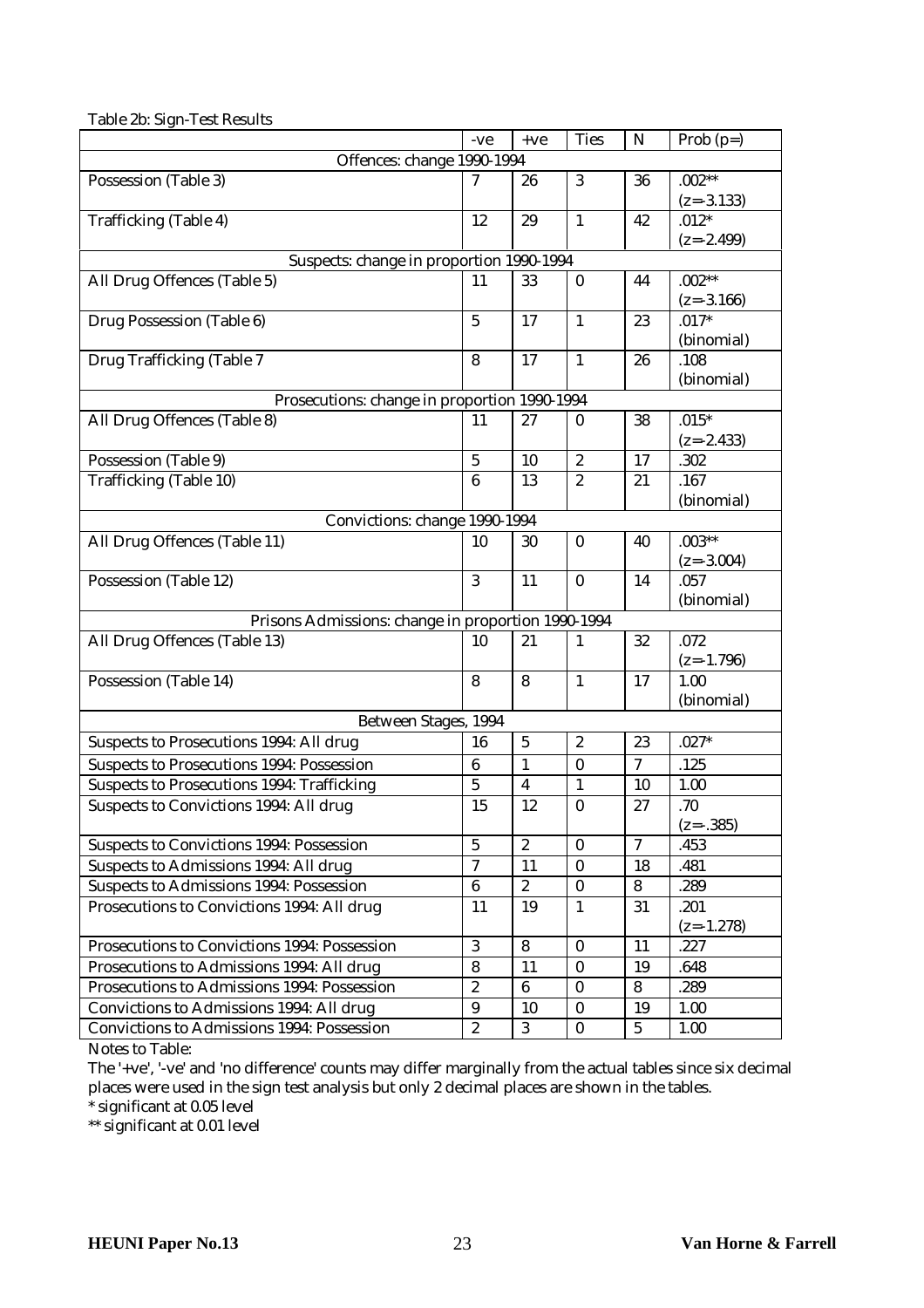Table 2c: Statistical Deviants: Countries with Percent Values +/- 2 or more Standard Deviations from the International Mean.

| <b>Stage</b>                             | Countries (s.d. value)                       |
|------------------------------------------|----------------------------------------------|
| Possession Offences (Table 3)            | Egypt (4.65); Malaysia (2.61)                |
| Trafficking Offences (Table 4):          | Egypt (4.11); Syria (4.94)                   |
| All Drug Offence Suspects (Table 5)      | Western Samoa (3.60)                         |
| Possession Suspects (Table 6)            | Denmark (2.62); Western Samoa (3.11)         |
| <b>Trafficking Suspects (Table 7)</b>    | Kyrgyzstan (3.16)                            |
| All Drug Offence Prosecutions (Table 8)  | Sao Tome & Principe (5.26); United States of |
|                                          | America (2.17)                               |
| Drug Possession Prosecutions (Table 9)   | Hong Kong (3.64)                             |
| Drug Trafficking Prosecutions (Table 10) | Andorra (4.49)                               |
| All Drug Offence Convictions (Table 11)  | Denmark (2.19); United States of America     |
| Drug Possession Convictions (Table 12)   | Denmark (2.22); Hong Kong (2.98)             |
| All Drug Offence Admissions (Table 13)   | Belgium (2.80); Germany (2.14); Italy (2.29) |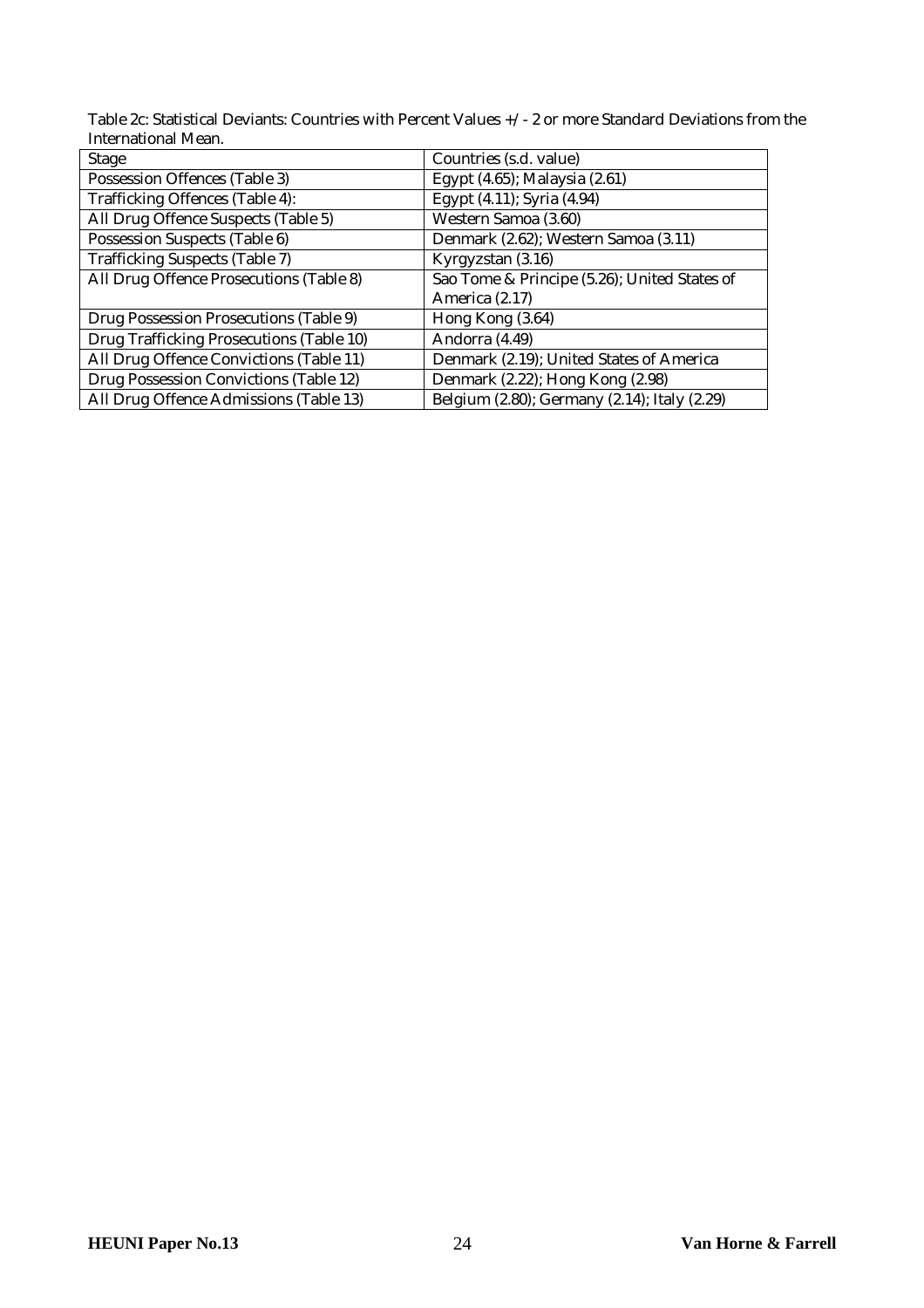| Table 3: Recorded Drug Possession Offences as Percent of Total Recorded Offences by Country 1990-1994 |  |  |  |  |
|-------------------------------------------------------------------------------------------------------|--|--|--|--|
|                                                                                                       |  |  |  |  |

| Country              | 1990      | 1991  | 1992                 | 1993     | 1994  | Rank                    | z1994   |
|----------------------|-----------|-------|----------------------|----------|-------|-------------------------|---------|
| Austria              | 0.69      | 0.77  | 1.04                 | 1.49     | 1.90  | 18                      | $-0.20$ |
| Belgium              |           |       | $\cdot$              | $\cdot$  | 1.12  | 27                      | $-0.40$ |
| <b>Bolivia</b>       |           |       | 0.11                 | 0.03     | 0.18  | 34                      | $-0.65$ |
| Canada               | 1.30      | 1.00  | 1.07                 | 1.12     | 1.29  | 23                      | $-0.36$ |
| Chile                | 0.31      | 0.58  | 0.59                 | 0.41     | 0.40  | 31                      | $-0.59$ |
| Costa Rica           | 0.40      | 0.46  | 0.34                 | 0.36     | 0.44  | 30                      | $-0.58$ |
| Denmark              | 2.43      | 3.13  | 3.14                 | 3.33     | 2.70  | 14                      | 0.01    |
| Ecuador              | 1.38      | 1.49  | 1.49                 | 1.41     | 1.72  | 21                      | $-0.24$ |
| Egypt                | 16.03     | 21.30 | 26.30                | 25.61    | 20.31 | $\mathbf{1}$            | 4.65    |
| France               | 1.06      | 1.09  | 1.11                 | 1.02     | 1.15  | 26                      | $-0.39$ |
| Georgia              |           |       |                      | 3.46     | 5.23  | $\bf 6$                 | 0.68    |
| <b>Hong Kong</b>     | 3.98      | 3.19  | 1.64                 | 3.43     | 4.19  | 8                       | 0.41    |
| <b>Israel</b>        | 9.02      | 9.76  | 6.42                 | 5.38     | 5.39  | $\bf 5$                 | 0.72    |
| Jamaica              | 7.33      | 7.91  | 6.60                 | 7.25     | 7.32  | $\overline{\mathbf{4}}$ | 1.23    |
| Japan                | 0.35      | 0.37  | 0.39                 | 0.41     | 0.38  | 32                      | $-0.60$ |
| Kazahkstan           | 2.35      | 2.44  | 2.43                 | 2.78     | 3.40  | 11                      | 0.20    |
| Kuwait               | $\bullet$ |       | 0.09                 | 0.03     | 0.02  | 40                      | $-0.69$ |
| Kyrgyzstan           | 0.03      | 0.05  | 0.06                 | 0.04     | 0.10  | 37                      | $-0.67$ |
| Macau                |           | 0.33  | 0.68                 | 0.77     | 3.25  | 12                      | 0.16    |
| Madagascar           | 0.10      | 0.17  | 0.62                 | 0.05     | 0.53  | 29                      | $-0.56$ |
| Malaysia             | 14.86     | 13.83 | 12.51                | 11.86    | 12.58 | $\sqrt{2}$              | 2.61    |
| Malta                | 1.23      | 0.85  | 0.67                 | 0.78     | 2.56  | 15                      | $-0.02$ |
| Marshall Islands     | 0.00      | 0.36  | 0.14                 | 0.26     | 0.17  | 35                      | $-0.65$ |
| <b>Mauritius</b>     | 2.31      | 1.79  | 2.91                 | 3.20     | 3.78  | $9\,$                   | 0.30    |
| Morocco              |           |       | 1.50                 | 1.41     | 1.22  | 25                      | $-0.38$ |
| Nicaragua            | 0.77      | 1.32  | 1.17                 | 2.07     | 1.83  | 19                      | $-0.22$ |
| Northern Ireland     | 0.36      | 0.42  | 0.80                 | 1.09     | 1.66  | 22                      | $-0.26$ |
| Qatar                | 0.20      | 0.09  | $\ddot{\phantom{0}}$ | 0.13     |       | 36                      | $-0.66$ |
| Rep Of Korea         | 0.00      | 0.00  | 0.00                 | 0.00     | 0.00  | 41                      | $-0.70$ |
| Rep Of Macedonia     | 0.05      | 0.03  | 0.05                 | 0.07     | 0.10  | 38                      | $-0.67$ |
| Rep Of Moldova       | 0.21      | 0.31  | 0.24                 | $0.58\,$ | 0.64  | 28                      | $-0.53$ |
| Romania              | 0.00      | 0.00  | 0.00                 | 0.00     | 0.00  | 42                      | $-0.70$ |
| Scotland             | 1.22      | 1.42  | 1.56                 | 2.29     | 2.49  | 16                      | $-0.04$ |
| Singapore            | 1.54      | 1.64  | 2.50                 | 3.01     | 3.12  | 13                      | 0.12    |
| Slovakia             | 0.00      | 0.00  | 0.02                 | 0.02     | 0.05  | 39                      | $-0.68$ |
| Slovenia             | 0.38      | 0.25  | 0.16                 | 0.19     | 0.33  | 33                      | $-0.61$ |
| Sweden               | 1.36      | 1.55  | 1.53                 | 1.92     | 2.00  | 17                      | $-0.17$ |
| Switzerland          | 3.65      | 4.37  | 6.16                 | 7.74     | 8.95  | $\boldsymbol{3}$        | 1.66    |
| Ukraine              | 1.74      | 2.51  | 2.93                 | 4.48     | 4.68  | 7                       | 0.53    |
| Uruguay              | 0.81      | 0.85  | 0.80                 | 1.37     | 1.81  | 20                      | $-0.22$ |
| <b>Western Samoa</b> | 5.76      | 4.00  | 1.50                 | 1.19     | 3.54  | 10                      | 0.23    |
| Zambia               | 0.00      | 0.00  | 0.00                 | 0.00     | 0.00  | 43                      | $-0.70$ |
| Zimbabwe             | 1.27      | 1.29  | 1.17                 | 1.27     | 1.23  | 24                      | $-0.37$ |
| $\mathbf N$          | 37        | 38    | 40                   | 42       | 42    | 43                      | 43      |
| Mean                 | 2.28      | 2.39  | 2.31                 | 2.46     | 2.71  |                         |         |
| Median               | 1.06      | 0.93  | 1.05                 | 1.16     | 1.69  |                         |         |
| Std. Deviation       | 3.79      | 4.27  | 4.59                 | 4.41     | 3.82  |                         | 3.80    |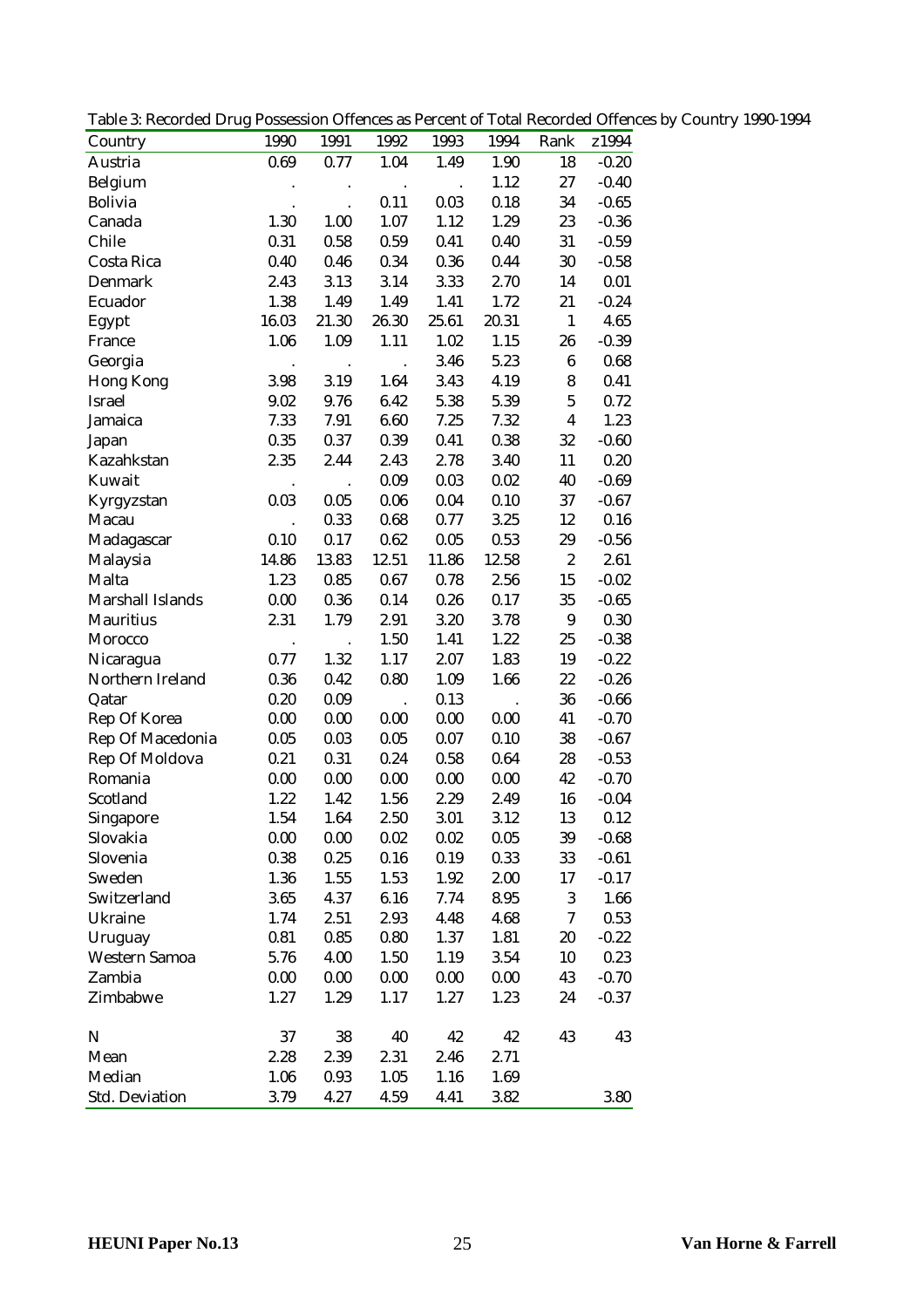Table 4: Recorded Trafficking Offences as Percent of Total Recorded Offences by Country 1990-1994

| Country                    | 1990                 | 1991      | 1992      | 1993                 | 1994  | Rank             | z1994   |
|----------------------------|----------------------|-----------|-----------|----------------------|-------|------------------|---------|
| Austria                    | 0.47                 | 0.47      | 0.64      | 1.24                 | 0.47  | 26               | $-0.30$ |
| Belgium                    |                      | $\bullet$ | $\bullet$ | $\ddot{\phantom{a}}$ | 0.49  | 24               | $-0.30$ |
| <b>Bolivia</b>             |                      |           | 0.49      | 0.24                 | 0.03  | 43               | $-0.40$ |
| Canada                     | 0.76                 | 0.77      | 0.79      | 0.75                 | 0.79  | 19               | $-0.24$ |
| Chile                      | 0.15                 | 0.20      | 0.18      | 0.13                 | 0.15  | 38               | $-0.37$ |
| Costa Rica                 | 0.48                 | 0.58      | 0.38      | 0.51                 | 0.49  | 25               | $-0.30$ |
| Denmark                    | 0.21                 | 0.20      | 0.19      | 0.18                 | 0.16  | 37               | $-0.37$ |
| Ecuador                    | 2.45                 | 2.10      | 1.86      | 1.61                 | 1.48  | 12               | $-0.09$ |
| Egypt                      | 27.88                | 26.26     | 24.46     | 23.10                | 21.69 | $\boldsymbol{2}$ | 4.11    |
| <b>England &amp; Wales</b> | 0.22                 | 0.22      | 0.25      | 0.27                 | 0.35  | 31               | $-0.33$ |
| France                     | 0.21                 | 0.21      | 0.22      | 0.23                 | 0.22  | 36               | $-0.36$ |
| Georgia                    |                      |           |           | 0.48                 | 1.08  | 16               | $-0.18$ |
| <b>Hong Kong</b>           | 0.11                 | 0.19      | 0.50      | $\,0.82\,$           | 1.10  | 15               | $-0.17$ |
| <b>Israel</b>              | 3.26                 | 3.36      | 4.98      | 2.71                 | 2.41  | $\rm 7$          | 0.10    |
| Italy                      | 1.23                 | 1.53      | 1.76      | 1.47                 | 1.76  | 10               | $-0.04$ |
| Jamaica                    | 3.51                 | 5.69      | 6.17      | 5.73                 | 3.85  | $\sqrt{5}$       | 0.40    |
| Japan                      | 0.02                 | 0.01      | 0.01      | 0.01                 | 0.01  | 44               | $-0.40$ |
| Kazakhstan                 | 0.22                 | 0.23      | 0.22      | 0.31                 | 0.43  | 28               | $-0.31$ |
| Kuwait                     | $\bullet$            |           | 1.98      | 2.32                 | 1.82  | $\boldsymbol{9}$ | $-0.02$ |
| Kyrgyzstan                 | 3.04                 | 3.53      | 4.21      | 5.01                 | 6.08  | 3                | 0.86    |
| Macau                      | $\ddot{\phantom{a}}$ | 0.70      | 1.04      | 0.83                 | 1.06  | 17               | $-0.18$ |
| Madagascar                 | 0.26                 | 1.01      | 0.42      | 0.82                 | 2.46  | $\bf 6$          | 0.11    |
| Malaysia                   | 1.14                 | 1.13      | 1.05      | 1.03                 | 1.04  | 18               | $-0.19$ |
| Malta                      | 0.54                 | 0.38      | 0.31      | 0.26                 | 0.64  | 21               | $-0.27$ |
| Marshall Islands           | 0.41                 | 0.00      | 0.00      | 1.54                 | 0.00  | 46               | $-0.40$ |
| <b>Mauritius</b>           | 0.93                 | 1.23      | 0.93      | 1.01                 | 1.13  | 14               | $-0.17$ |
| Morocco                    | 3.87                 | 3.89      | 4.58      | 4.35                 | 4.03  | $\boldsymbol{4}$ | 0.44    |
| Nicaragua                  | 0.11                 | 0.25      | 0.22      | 0.21                 | 0.26  | 34               | $-0.35$ |
| Northern Ireland           | 0.02                 | 0.03      | 0.11      | 0.14                 | 0.23  | 35               | $-0.35$ |
| Qatar                      | 0.71                 | 0.28      | 0.95      | 0.38                 | 0.37  | 30               | $-0.32$ |
| Rep Of Korea               | 0.19                 | 0.12      | 0.12      | 0.36                 | 0.13  | 39               | $-0.37$ |
| Rep Of Macedonia           | 0.13                 | 0.15      | 0.14      | 0.25                 | 0.39  | 29               | $-0.32$ |
| Rep Of Moldova             | 0.04                 | 0.04      | 0.05      | 0.12                 | 0.11  | 41               | $-0.38$ |
| Romania                    | 0.01                 | 0.06      | 0.07      | 0.10                 | 0.11  | 42               | $-0.38$ |
| Scotland                   | 0.57                 | 0.60      | 0.74      | 1.02                 | 1.16  | 13               | $-0.16$ |
|                            | 0.66                 | 0.44      | 0.31      | 0.22                 | 0.51  | 23               | $-0.30$ |
| Singapore<br>Slovakia      | 0.00                 | 0.00      | 0.02      | 0.01                 | 0.01  | 45               | $-0.40$ |
|                            |                      |           | 0.33      |                      |       |                  |         |
| Slovenia                   | 0.22                 | 0.22      |           | 0.45                 | 0.60  | 22               | $-0.28$ |
| Spain                      | 1.56                 | 1.85      | 2.02      | 1.86                 | 1.72  | 11               | $-0.04$ |
| Sweden<br>Switzerland      | 0.80                 | 1.01      | 0.91      | 1.48                 | 0.76  | 20               | $-0.24$ |
|                            | 1.61                 | 1.71      | 1.91      | 2.35                 | 2.27  | 8                | 0.07    |
| Syrian Arab Rep            | 10.92                | 23.24     | 28.60     | 26.88                | 25.72 | $1\,$            | 4.94    |
| Ukraine                    | 0.18                 | 0.31      | 0.13      | 0.21                 | 0.29  | 32               | $-0.34$ |
| Uruguay                    | 0.08                 | 0.05      | 0.04      | 0.03                 | 0.13  | 40               | $-0.37$ |
| Western Samoa              | 0.00                 | 0.00      | 0.00      | 0.00                 | 0.00  | 47               | $-0.40$ |
| Zambia                     | 0.13                 | 0.22      | 0.19      | 0.30                 | 0.47  | 27               | $-0.30$ |
| Zimbabwe                   | 0.24                 | 0.25      | 0.31      | 0.35                 | 0.28  | 33               | $-0.34$ |
| ${\bf N}$                  | 42                   | 43        | 45        | 46                   | 47    | 47               | 47      |
| Mean                       | 1.66                 | 1.97      | 2.11      | 2.04                 | 1.93  |                  |         |
| Median                     | 0.34                 | 0.31      | 0.38      | 0.47                 | 0.49  |                  |         |
| Std. Deviation             | 4.55                 | 5.24      | 5.53      | 5.13                 | 4.81  |                  | 4.81    |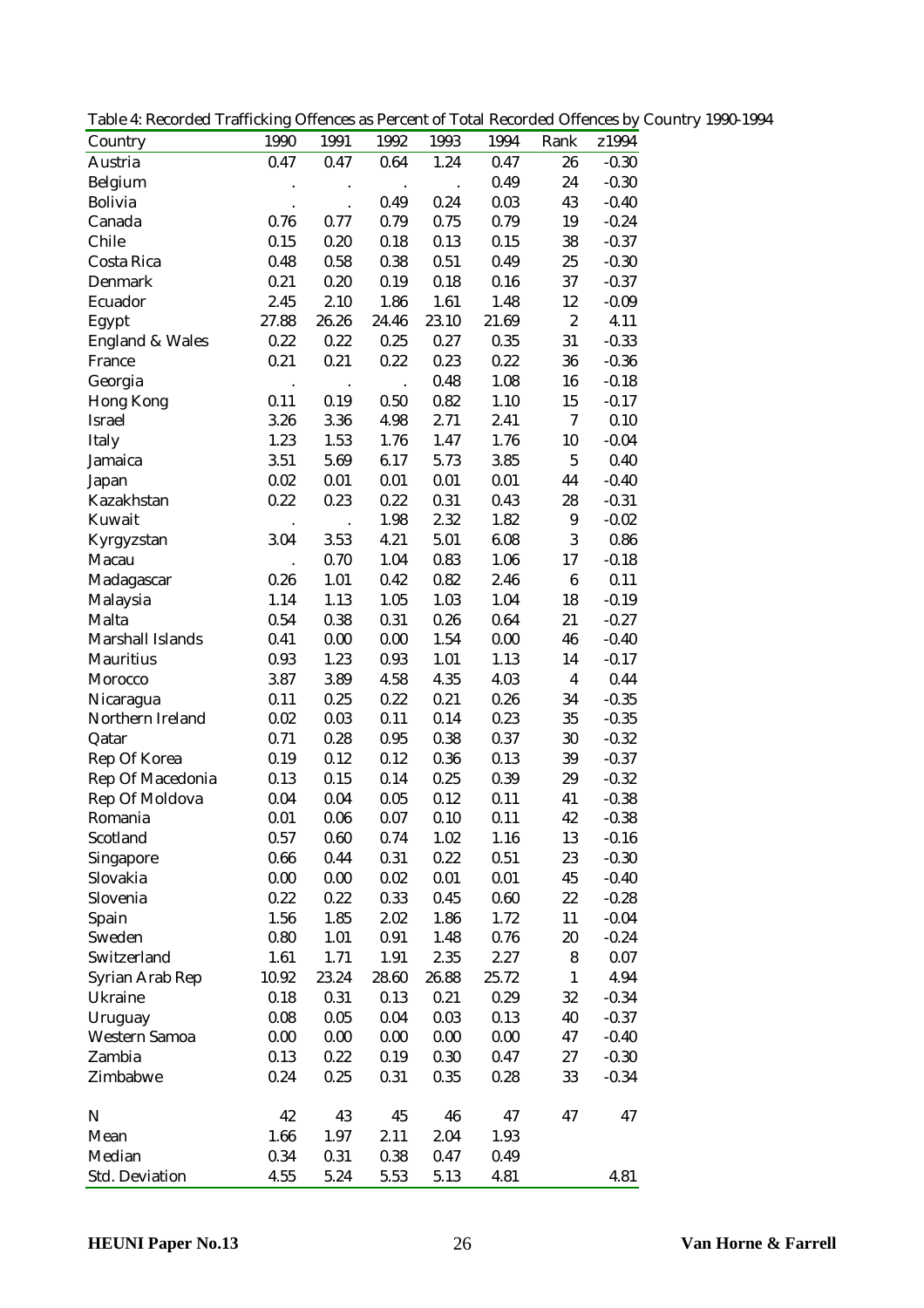Table 5: 'All Drug Offence' Suspects as Percent of Total Suspects by Country 1990-1994

| Country                         | 1990                 | 1991                 | 1992      | 1993    | 1994                 | Rank                    | z1994    |
|---------------------------------|----------------------|----------------------|-----------|---------|----------------------|-------------------------|----------|
| Austria                         | 2.11                 | 2.48                 | 3.37      | 4.85    | 5.53                 | 25                      | $-0.22$  |
| Azerbaijan                      | 3.40                 | 4.71                 | 5.30      | 10.91   | 13.43                | $\boldsymbol{9}$        | 0.80     |
| <b>Bahamas</b>                  | 28.84                | 30.32                | 26.85     | 29.36   | 20.54                | $\mathbf 5$             | 1.72     |
| <b>Belarus</b>                  | 0.61                 | 0.82                 | 1.01      | 1.33    | 1.44                 | 32                      | $-0.75$  |
| Canada                          | 5.91                 | 5.39                 | 5.67      | 5.72    | 6.22                 | 21                      | $-0.13$  |
| Chile                           | 0.91                 | 1.43                 | 1.34      | 1.18    | 1.25                 | 35                      | $-0.77$  |
| Columbia                        | 16.36                | 19.68                | 21.97     | 27.74   | 22.27                | $\boldsymbol{2}$        | 1.94     |
| Costa Rica                      |                      | $\ddot{\phantom{a}}$ | $\cdot$   |         | 7.62                 | 16                      | 0.05     |
| Croatia                         | 0.29                 | 0.52                 | 0.60      | 0.81    | 1.05                 | 37                      | $-0.80$  |
| Cyprus                          | 11.51                | 11.47                | 11.53     | 14.44   | 14.48                | 8                       | 0.94     |
| Denmark                         | $\ddot{\phantom{0}}$ | 25.17                | 24.29     | 25.64   | 21.64                | $\overline{\mathbf{4}}$ | 1.86     |
| Ecuador                         | 19.13                | 18.97                | 18.20     | 15.48   | 18.83                | $\bf 6$                 | 1.50     |
| Estonia                         | 0.17                 | 0.29                 | 0.22      | 0.19    | 0.12                 | 47                      | $-0.92$  |
| Finland                         | 0.88                 | 1.48                 | 1.11      | 1.98    | 2.76                 | 29                      | $-0.57$  |
| France                          | 5.95                 | 6.36                 | 7.15      | 6.84    | 7.15                 | 19                      | $-0.01$  |
| Georgia                         | 3.36                 | 4.98                 | 3.79      | 8.23    | 9.35                 | 13                      | 0.28     |
| Greece                          | 1.09                 | 1.07                 | 0.91      | 0.89    | 1.36                 | 34                      | $-0.76$  |
| <b>Hong Kong</b>                | 10.06                | 8.44                 | 5.25      | 11.24   | 10.49                | 11                      | 0.42     |
| Hungary                         | 0.04                 | 0.04                 | 0.09      | 0.20    | 0.22                 | 42                      | $-0.90$  |
| India                           | 0.30                 | 0.33                 | 0.36      | 0.33    | 0.38                 | 41                      | $-0.88$  |
| Italy                           | 6.94                 | 7.94                 | 8.44      | 6.25    | 6.75                 | 20                      | $-0.06$  |
| Jamaica                         | 19.68                | 21.04                | 20.93     | 20.14   | 16.71                | $\rm 7$                 | 1.23     |
| Japan                           | 4.45                 | 6.02                 | 5.96      | 5.92    | 5.58                 | 24                      | $-0.21$  |
| Kazakhstan                      | 4.18                 | 4.50                 | 4.89      | 5.53    | 6.17                 | 22                      | $-0.13$  |
| Kyrgyzstan                      | 5.56                 | 5.78                 | 6.22      | 6.09    | 9.97                 | 12                      | 0.36     |
| Latvia                          | 0.40                 | 0.35                 | 0.45      | 0.48    | 0.89                 | 38                      | $-0.82$  |
| Lithuania                       | 0.34                 | 0.34                 | 0.90      | 0.76    | 1.15                 | 36                      | $-0.78$  |
| Madagascar                      | 1.24                 | 3.38                 | 2.77      | 1.75    | 7.40                 | 18                      | $0.02\,$ |
| Marshall Islands                | 0.41                 | 0.36                 | 0.14      | 1.80    | 0.17                 | 46                      | $-0.91$  |
| Mauritius                       | 4.25                 | 4.00                 | 5.73      | 6.67    | 5.91                 | 23                      | $-0.17$  |
| Nicaragua                       | 1.59                 | 3.27                 | 3.79      | 5.44    | 4.98                 | 26                      | $-0.29$  |
| Panama                          |                      | 21.72                | $\bullet$ | $\cdot$ | $\ddot{\phantom{a}}$ | $\sqrt{3}$              | 1.87     |
| Qatar                           | 1.63                 | 0.51                 | 1.23      | 0.75    | 0.61                 | 40                      | $-0.85$  |
| Rep Of Korea                    | 0.21                 | 0.15                 | 0.14      | 0.33    | 0.17                 | 45                      | $-0.91$  |
| Rep Of Macedonia                | 0.33                 | 0.38                 | 0.38      | 0.54    | 0.75                 | 39                      | $-0.83$  |
| Rep Of Moldova                  | 1.03                 | 0.59                 | 0.79      | 1.15    | 1.42                 | 33                      | $-0.75$  |
| Romania                         | 0.01                 | 0.07                 | 0.09      | 0.13    | 0.18                 | 44                      | $-0.91$  |
| <b>Russian Federation</b>       | 1.29                 | 1.42                 | 1.64      | 2.36    | 3.31                 | 28                      | $-0.50$  |
| Slovakia                        | 0.03                 | 0.04                 | 0.00      | 0.00    | 0.19                 | 43                      | $-0.91$  |
| Slovenia                        | 0.75                 | 0.73                 | 0.86      | 1.02    | 1.49                 | 31                      | $-0.74$  |
| Spain                           | 8.93                 | 9.73                 | 10.99     | 9.67    | 8.74                 | 14                      | 0.20     |
| Sweden                          | 6.61                 | 6.51                 | 6.55      | 6.05    | 7.84                 | 15                      | 0.08     |
| Syrian Arab Rep                 | 9.63                 | 9.10                 | 9.72      | 4.36    | 4.92                 | 27                      | $-0.30$  |
| Turkey                          | 1.73                 | 1.41                 | 1.18      | 1.09    | 1.75                 | 30                      | $-0.71$  |
| Ukraine                         | 2.68                 | 3.98                 | 4.83      | 7.12    | 7.60                 | 17                      | 0.05     |
| <b>United States Of America</b> | 9.68                 | 9.40                 | 8.97      | 9.57    | 11.38                | 10                      | 0.54     |
| Western Samoa                   | 35.19                | 76.53                | 60.91     | 71.43   | 35.11                | $\mathbf{1}$            | 3.60     |
| $\mathbf N$                     | 44                   | 46                   | 45        | 45      | 46                   | 47                      | 47       |
| Mean                            | 5.45                 | 7.46                 | 6.83      | 7.64    | 6.90                 |                         |          |
| Median                          | 1.92                 | 3.68                 | 3.79      | 4.85    | 5.55                 |                         |          |
| Std. Deviation                  | 7.75                 | 12.79                | 10.73     | 12.22   | 7.52                 |                         | 7.75     |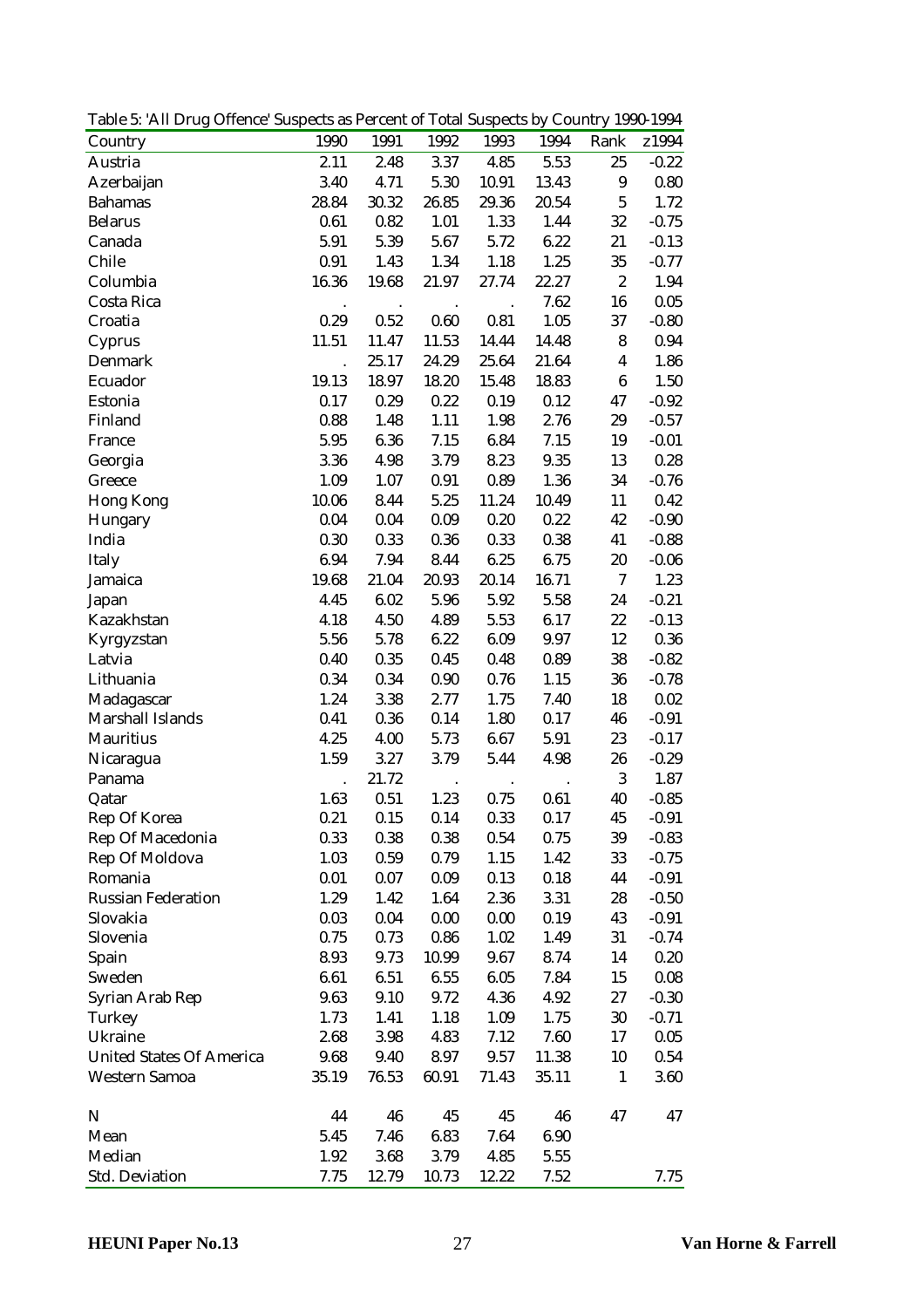Table 6: Drug Possession Suspects as Percent of Total Suspects by Country 1990-1994

| Country                         | 1990      | 1991      | 1992      | 1993      | 1994   | Rank                    | z1994   |
|---------------------------------|-----------|-----------|-----------|-----------|--------|-------------------------|---------|
| Austria                         | 1.61      | 1.88      | 2.59      | 3.72      | 4.43   | 13                      | $-0.13$ |
| Canada                          | 3.77      | 3.10      | 3.24      | 3.22      | 3.69   | 15                      | $-0.25$ |
| Chile                           | 0.45      | 0.84      | 0.85      | 0.73      | 0.70   | 20                      | $-0.76$ |
| Costa Rica                      |           |           |           |           | 4.76   | 12                      | $-0.07$ |
| Denmark                         |           | 23.77     | 23.02     | 24.46     | 20.49  | $\boldsymbol{2}$        | 2.62    |
| Ecuador                         | 2.31      | 2.53      | 2.51      | 2.47      | 3.08   | 16                      | $-0.36$ |
| France                          | 4.61      | 5.06      | 5.57      | 5.30      | 5.58   | 10                      | 0.07    |
| Georgia                         | $\bullet$ | $\bullet$ |           | 7.30      | 8.33   | $\boldsymbol{6}$        | 0.54    |
| <b>Hong Kong</b>                | 9.77      | 7.93      | 3.96      | 9.22      | 8.03   | 7                       | 0.49    |
| Hungary                         | 0.02      | 0.02      | 0.04      | 0.14      | 0.09   | 25                      | $-0.87$ |
| Jamaica                         | 13.30     | 12.24     | 10.82     | 11.25     | 11.02  | 3                       | 1.00    |
| Japan                           | 1.45      | 1.94      | 2.07      | 2.15      | 2.02   | 18                      | $-0.54$ |
| Kazakhstan                      | 3.50      | 3.90      | 4.24      | 4.44      | 4.95   | 11                      | $-0.04$ |
| Kyrgyzstan                      | 0.02      | 0.01      | 0.00      | 0.00      | 0.10   | 24                      | $-0.87$ |
| Madagascar                      | 0.40      | 0.42      | 1.79      | 0.40      | 2.08   | 17                      | $-0.53$ |
| Marshall Islands                | 0.00      | 0.36      | 0.14      | 0.26      | 0.17   | 22                      | $-0.85$ |
| Nicaragua                       | 1.38      | 2.79      | 3.21      | 4.81      | 4.30   | 14                      | $-0.15$ |
| Panama                          |           | 9.13      | $\bullet$ | $\bullet$ | $\,$ . | $\overline{\mathbf{4}}$ | 0.68    |
| Qatar                           | 0.24      | 0.07      | 0.00      | 0.15      | 0.00   | 27                      | $-0.88$ |
| Rep Of Macedonia                | 0.07      | 0.06      | 0.08      | 0.09      | 0.11   | 23                      | $-0.86$ |
| Rep Of Moldova                  | 0.69      | 0.49      | 0.63      | 0.91      | 1.14   | 19                      | $-0.69$ |
| Romania                         | 0.00      | 0.00      | 0.00      | 0.00      | 0.00   | 26                      | $-0.88$ |
| Slovenia                        | 0.42      | 0.38      | 0.24      | 0.26      | 0.48   | 21                      | $-0.80$ |
| Sweden                          | 5.63      | 5.66      | 5.69      | 5.23      | 6.94   | 8                       | 0.30    |
| Ukraine                         | 2.04      | 3.24      | 3.99      | 5.89      | 6.29   | $\boldsymbol{9}$        | 0.19    |
| <b>United States Of America</b> | 6.62      | 6.26      | 6.12      | 6.73      | 8.34   | $\overline{5}$          | 0.54    |
| <b>Western Samoa</b>            | 25.93     | 24.49     | 9.09      | 8.79      | 23.40  | $\mathbf{1}$            | 3.11    |
|                                 |           |           |           |           |        |                         |         |
| N                               | 23        | 25        | 24        | 25        | 26     | 27                      | 27      |
| Mean                            | 3.66      | 4.66      | 3.75      | 4.32      | 5.02   |                         |         |
| Median                          | 1.45      | 2.53      | 2.55      | 3.22      | 3.99   |                         |         |
| <b>Std. Deviation</b>           | 5.94      | 6.68      | 5.05      | 5.36      | 5.92   |                         | 5.85    |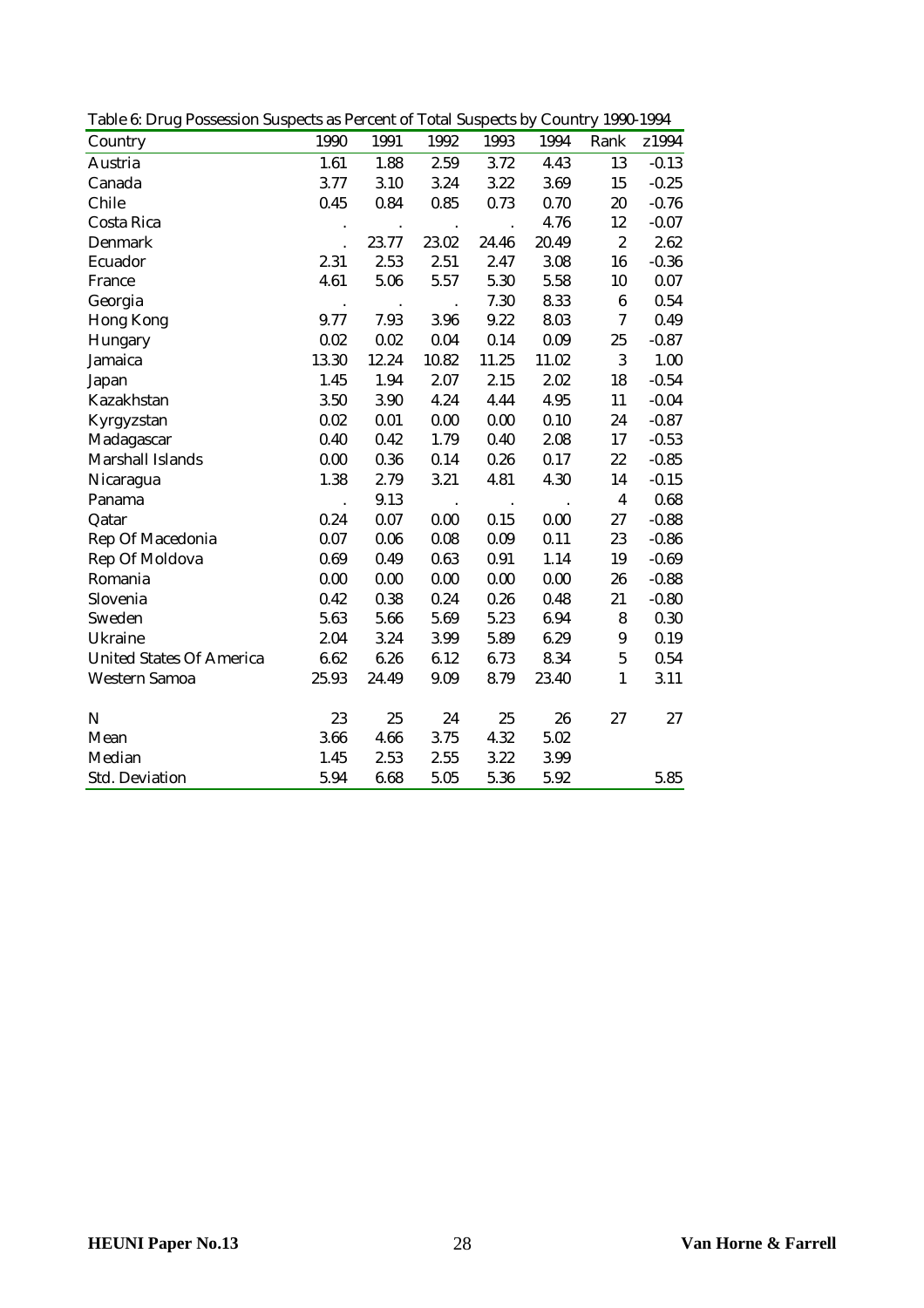Table 7: Drug Trafficking Suspects as Percent of Total Suspects by Country 1990-1994

| Country                         | 1990                 | 1991      | 1992      | 1993      | 1994             | Rank             | z1994   |
|---------------------------------|----------------------|-----------|-----------|-----------|------------------|------------------|---------|
| Austria                         | 0.51                 | 0.60      | 0.78      | 1.13      | 1.10             | 16               | $-0.43$ |
| Canada                          | 2.14                 | 2.29      | 2.44      | 2.50      | 2.53             | $\boldsymbol{9}$ | 0.15    |
| Chile                           | 0.20                 | 0.29      | 0.25      | 0.23      | 0.26             | 23               | $-0.78$ |
| Costa Rica                      | $\cdot$              | $\bullet$ | $\bullet$ | $\cdot$   | 2.86             | $\tau$           | 0.29    |
| Denmark                         | 1.54                 | 1.40      | 1.27      | 1.18      | 1.16             | 15               | $-0.41$ |
| Ecuador                         | 4.12                 | 3.58      | 3.13      | 2.83      | 2.66             | $\bf 8$          | 0.21    |
| France                          | 1.34                 | 1.31      | 1.58      | 1.55      | 1.57             | 13               | $-0.24$ |
| Georgia                         |                      |           |           | 0.93      | 1.01             | 17               | $-0.47$ |
| <b>Hong Kong</b>                | 0.29                 | 0.52      | 1.29      | 2.02      | 2.46             | 11               | 0.12    |
| Hungary                         | 0.02                 | 0.03      | 0.05      | 0.07      | 0.13             | 26               | $-0.83$ |
| Italy                           | 6.94                 | 7.94      | 8.44      | 6.25      | 6.75             | $\boldsymbol{2}$ | 1.88    |
| Jamaica                         | 6.38                 | 8.80      | 10.11     | 8.89      | 5.79             | $\boldsymbol{4}$ | 1.49    |
| Japan                           | 0.08                 | 0.09      | 0.08      | $0.07\,$  | 0.08             | 27               | $-0.85$ |
| Kazakhstan                      | 0.42                 | 0.37      | 0.41      | 0.53      | 0.62             | 21               | $-0.63$ |
| Kyrgyzstan                      | 5.54                 | 5.77      | 6.22      | 6.09      | 9.88             | $\mathbf{1}$     | 3.16    |
| Madagascar                      | 0.84                 | 2.96      | 0.98      | 1.35      | 5.32             | $\overline{5}$   | 1.29    |
| Marshall Islands                | 0.41                 | 0.00      | 0.00      | 1.54      | 0.00             | 28               | $-0.88$ |
| Nicaragua                       | 0.21                 | 0.48      | 0.58      | 0.63      | $0.67\,$         | 19               | $-0.61$ |
| Panama                          | $\ddot{\phantom{0}}$ | 6.34      | $\,$ .    | $\bullet$ | $\blacksquare$ . | $\mathbf 3$      | 1.71    |
| Qatar                           | 1.38                 | 0.44      | 1.23      | 0.59      | 0.61             | 22               | $-0.63$ |
| Rep Of Macedonia                | 0.26                 | 0.33      | 0.31      | 0.44      | 0.64             | 20               | $-0.62$ |
| Rep Of Moldova                  | 0.13                 | 0.06      | 0.10      | 0.19      | 0.24             | 24               | $-0.78$ |
| Romania                         | 0.01                 | 0.07      | 0.09      | 0.13      | 0.18             | 25               | $-0.81$ |
| Slovenia                        | 0.33                 | 0.35      | 0.62      | 0.76      | 1.01             | 18               | $-0.47$ |
| Sweden                          | 1.85                 | 1.75      | 1.72      | 1.52      | 1.83             | 12               | $-0.13$ |
| Syrian Arab Rep                 | 2.42                 | 3.69      | 4.44      | 2.33      | 2.47             | 10               | 0.13    |
| Ukraine                         | 0.64                 | 0.74      | 0.84      | 1.22      | 1.31             | 14               | $-0.35$ |
| <b>United States Of America</b> | 3.06                 | 3.14      | 2.84      | 2.84      | 3.04             | $\bf 6$          | 0.36    |
| Western Samoa                   | 0.00                 | 0.00      | 0.00      | 0.00      | 0.00             | 29               | $-0.88$ |
| N                               | 26                   | 27        | 26        | 27        | 28               | 29               | 29      |
| Mean                            | 1.58                 | 1.97      | 1.91      | 1.77      | 2.01             |                  |         |
| Median                          | 0.57                 | 0.60      | 0.91      | 1.18      | 1.13             |                  |         |
| <b>Std. Deviation</b>           | 2.03                 | 2.54      | 2.64      | 2.13      | 2.35             |                  | 2.45    |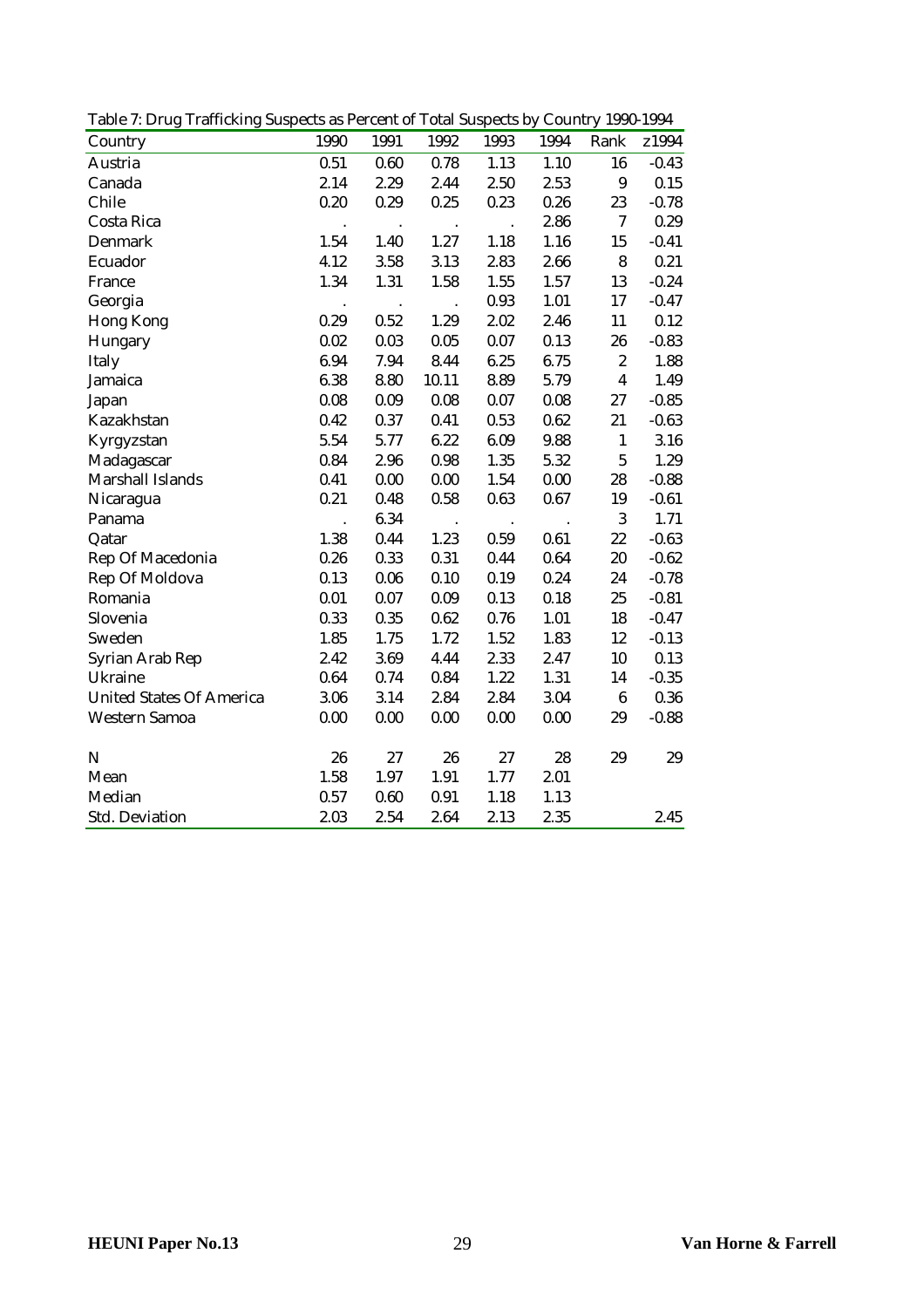Table 8: 'All Drug Offence' Prosecutions as Percent of Total Prosecutions by County 1990-1994

| Country                         | 1990                 | 1991                 | 1992                 | 1993                 | 1994  | Rank             | z1994   |
|---------------------------------|----------------------|----------------------|----------------------|----------------------|-------|------------------|---------|
| Andorra                         | 31.65                | 27.22                | 16.50                | 31.07                | 35.83 | 3                | 1.88    |
| <b>Bahamas</b>                  | 28.84                | 30.32                | 26.85                | 29.36                | 20.54 | $\boldsymbol{4}$ | 0.85    |
| <b>Belarus</b>                  | 0.09                 | 0.00                 | 0.16                 | 0.09                 | 0.28  | 38               | $-0.51$ |
| Bermuda                         | 22.00                | 18.32                | 17.58                | 14.39                | 15.76 | $\bf 6$          | 0.53    |
| Bulgaria                        | 0.06                 | 0.05                 | 0.00                 | 0.06                 | 0.09  | 43               | $-0.53$ |
| Canada                          |                      |                      | $\bullet$            | $\ddot{\phantom{a}}$ | 5.17  | 17               | $-0.19$ |
| Columbia                        | 0.92                 | 1.16                 | 1.65                 | 1.35                 | 0.92  | 31               | $-0.47$ |
| Croatia                         | 0.27                 | 0.43                 | 0.35                 | 0.44                 | 0.64  | 32               | $-0.49$ |
| Cyprus                          | 8.81                 | 7.28                 | 4.37                 | 8.44                 | 7.73  | 14               | $-0.01$ |
| Czech Rep                       | 0.23                 | 0.18                 | 0.26                 | 0.24                 | 0.43  | 35               | $-0.50$ |
| Egypt                           | 7.09                 | 3.94                 | 1.08                 | 1.19                 | 1.57  | $26\,$           | $-0.43$ |
| El Salvador                     | $\ddot{\phantom{a}}$ | $\ddot{\phantom{a}}$ | 9.40                 | 9.40                 | 9.41  | 11               | 0.10    |
| <b>England &amp; Wales</b>      | 1.43                 | 1.40                 | 1.36                 | 1.29                 | 1.64  | 25               | $-0.42$ |
| Estonia                         | 0.17                 | 0.29                 | 0.22                 | 0.19                 | 0.12  | 42               | $-0.52$ |
| Finland                         | 0.79                 | 0.97                 | 1.51                 | 1.71                 | 2.01  | 24               | $-0.40$ |
| Germany                         | 5.03                 | 5.81                 | 5.86                 | 5.54                 | 5.60  | 15               | $-0.16$ |
| Hong Kong                       | 10.61                | 7.13                 | 3.16                 | 5.70                 | 13.48 | $\tau$           | 0.37    |
| Hungary                         | 0.02                 | 0.03                 | 0.08                 | 0.19                 | 0.17  | 40               | $-0.52$ |
| India                           | 0.23                 | 0.28                 | 0.32                 | 0.34                 | 0.40  | 37               | $-0.51$ |
| Indonesia                       |                      |                      | 1.15                 | 3.11                 | 2.30  | 23               | $-0.38$ |
| Israel                          | 13.99                | 13.12                | 12.91                | 12.91                | 12.79 | $\bf 8$          | 0.33    |
| Italy                           | 5.62                 | 7.01                 | 6.67                 | 4.56                 | 4.61  | 19               | $-0.22$ |
| Japan                           | 1.33                 | 1.52                 | 1.45                 | 1.53                 | 1.52  | $27\,$           | $-0.43$ |
| Kazakhstan                      | 1.32                 | 2.44                 | 1.93                 | 1.30                 | 1.35  | 29               | $-0.44$ |
| Latvia                          | 0.44                 | 0.44                 | 0.43                 | 0.53                 | 1.07  | 30               | $-0.46$ |
| <b>Mauritius</b>                | 1.17                 | 1.22                 | 1.43                 | $\cdot$              |       | 28               | $-0.44$ |
| Netherlands                     | 4.42                 | $\cdot$              | $\ddot{\phantom{a}}$ | 4.77                 | 4.28  | 20               | $-0.24$ |
| Northern Ireland                | 1.10                 | 1.48                 | 2.84                 | 4.22                 | 5.26  | 16               | $-0.18$ |
| Peru                            | $\ddot{\phantom{a}}$ | $\ddot{\phantom{a}}$ | 3.72                 | 2.82                 | 2.94  | 22               | $-0.34$ |
| Portugal                        | 2.26                 | 2.97                 | 2.61                 | 3.89                 | 4.90  | 18               | $-0.20$ |
| Rep Of Korea                    | 0.35                 | 0.25                 | 0.21                 | 0.30                 | 0.45  | 34               | $-0.50$ |
| Rep Of Macedonia                | 0.33                 | 0.40                 | 0.29                 | 0.35                 | 0.55  | 33               | $-0.50$ |
| <b>Russian Federation</b>       | 1.30                 | 1.56                 | 1.85                 | 2.38                 | 3.08  | 21               | $-0.33$ |
| Sao Tome&Principe               | 38.89                | 0.00                 | 80.49                | 78.69                | 86.00 | $\mathbf{1}$     | 5.26    |
| Scotland                        | 5.37                 | 6.77                 | 7.08                 | 8.16                 | 9.79  | $\boldsymbol{9}$ | 0.13    |
| Singapore                       | 5.65                 | 5.34                 | 6.73                 | 6.60                 | 8.33  | 13               | 0.03    |
| Slovakia                        | 0.02                 | 0.02                 | 0.07                 | 0.11                 | 0.09  | 44               | $-0.53$ |
| Slovenia                        | 0.47                 | 0.54                 | 0.37                 | 0.27                 | 0.26  | 39               | $-0.52$ |
| South Africa                    | 9.96                 | 10.07                | 10.99                | 10.88                | 9.67  | 10               | 0.12    |
| Sweden                          | 7.66                 | 7.46                 | 7.81                 | 9.30                 | 9.25  | 12               | 0.09    |
| Turkey                          | 0.36                 | 0.32                 | 0.30                 | 0.32                 | 0.42  | 36               | $-0.50$ |
| <b>United States Of America</b> | 41.46                | 41.32                | 42.82                | 40.18                |       | $\boldsymbol{2}$ | 2.17    |
| Western Samoa                   | 31.05                | 28.55                | 24.21                | 21.80                | 15.96 | $\bf 5$          | 0.54    |
| Yugoslavia                      | 0.09                 | 0.07                 | 0.07                 | 0.12                 | 0.16  | 41               | $-0.52$ |
|                                 |                      |                      |                      |                      |       |                  |         |
| $\mathbf N$                     | 40                   | 39                   | 42                   | 42                   | 42    | 44               | 44      |
| Mean                            | 7.32                 | 6.09                 | 7.36                 | 7.86                 | 7.31  |                  |         |
| Median                          | 1.32                 | 1.48                 | 1.75                 | 2.60                 | 2.62  |                  |         |
| Std. Deviation                  | 11.46                | 9.87                 | 14.50                | 14.43                | 14.31 |                  | 14.85   |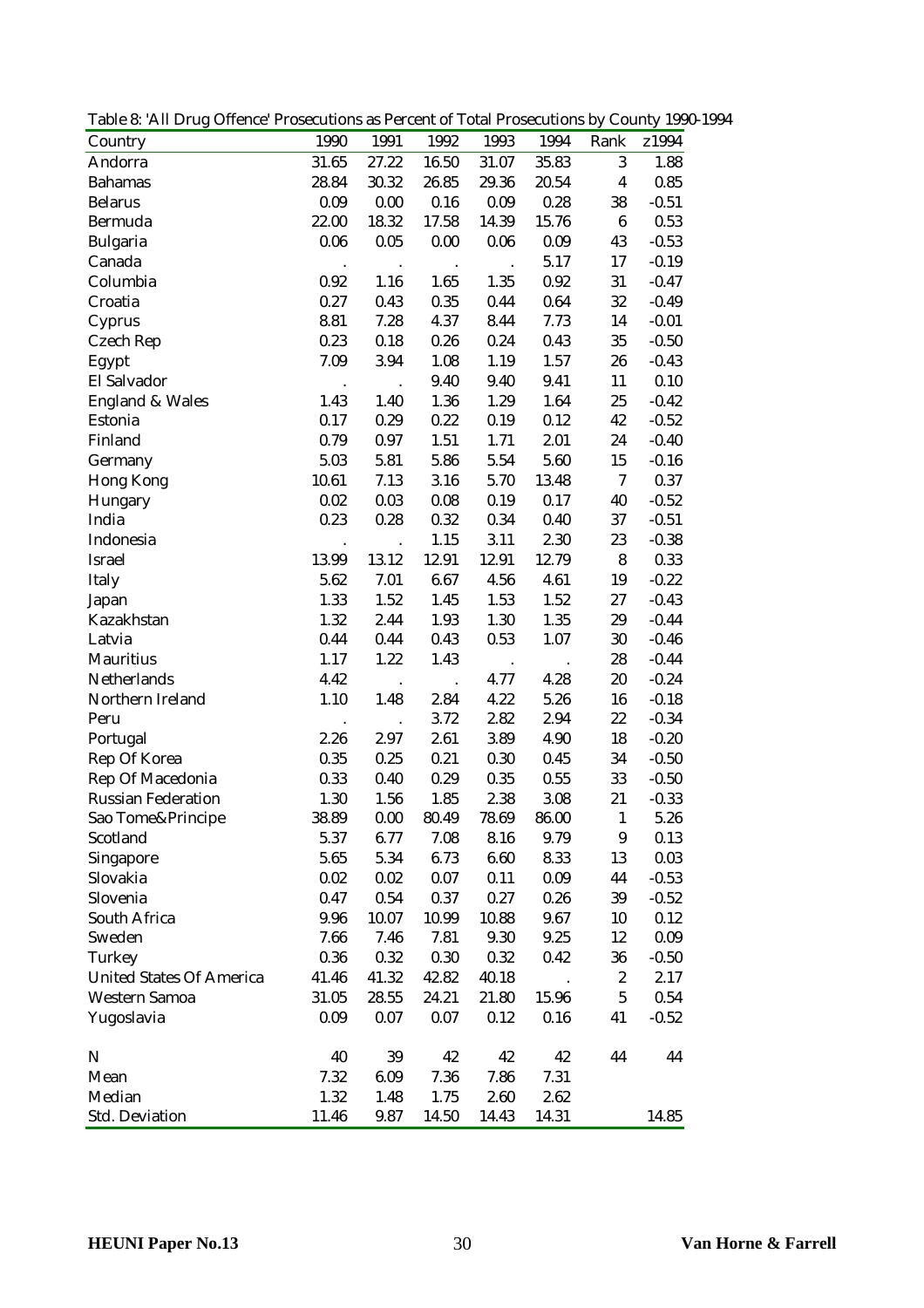|  | Table 9: Drug Possession Prosecutions as Percent of Total Prosecutions by Country 1990-1994 |  |  |  |
|--|---------------------------------------------------------------------------------------------|--|--|--|
|  |                                                                                             |  |  |  |

| Country                    | 1990             | 1991                   | 1992                   | 1993   | 1994          | Rank                    | z1994   |
|----------------------------|------------------|------------------------|------------------------|--------|---------------|-------------------------|---------|
| Andorra                    | 25.29            | 21.36                  | 14.01                  | 28.02  | 5.64          | 8                       | 0.43    |
| <b>Bulgaria</b>            | 0.03             | 0.04                   | 0.00                   | 0.03   | 0.01          | 19                      | $-0.75$ |
| Canada                     | $\blacksquare$ . | $\sim$                 | $\sim 100$ k $^{-1}$   | $\sim$ | 3.38          | 10                      | $-0.05$ |
| Denmark                    | 6.66             | 10.70                  | 9.34                   | 9.77   | 7.33          | $\boldsymbol{2}$        | 0.78    |
| <b>England &amp; Wales</b> | 1.04             | $0.96\,$               | 0.86                   | 0.83   | 1.10          | 13                      | $-0.53$ |
| Germany                    | $\sim$ $\sim$    | $\sim$                 | $\sim$                 | $\sim$ | 0.75          | 14                      | $-0.60$ |
| Hong Kong                  | 9.97             | 14.72                  | 18.60                  | 24.60  | 20.94         | $\mathbf{1}$            | 3.64    |
| Italy                      | 0.00             | 0.00                   | 0.00                   | 0.00   | 0.00          | 22                      | $-0.76$ |
| Mauritius                  | 0.96             | 1.00                   | 1.23                   | $\sim$ | $\sim$ $\sim$ | 12                      | $-0.50$ |
| Northern Ireland           | 0.74             | 0.73                   | 1.46                   | 2.92   | 3.87          | 9                       | 0.06    |
| Peru                       | $\sim$ $\sim$    | $\ddot{\phantom{a}}$ . | 0.08                   | 0.17   | 0.34          | 15                      | $-0.68$ |
| Portugal                   | 1.35             | 2.05                   | 1.18                   | 2.01   | 2.81          | 11                      | $-0.17$ |
| Rep Of Macedonia           | 0.04             | $0.04\,$               | 0.01                   | 0.04   | 0.08          | 17                      | $-0.74$ |
| Sao Tome&Principe          | 0.00             | 0.00                   | 0.00                   | 0.00   | 0.00          | 21                      | $-0.76$ |
| Scotland                   | 3.86             | 4.89                   | 5.28                   | 5.79   | 7.01          | 3                       | 0.72    |
| Singapore                  | 3.00             | 3.45                   | 5.20                   | 5.54   | 6.43          | $\overline{\mathbf{4}}$ | 0.59    |
| Slovenia                   | 0.26             | 0.31                   | 0.17                   | 0.14   | 0.05          | 18                      | $-0.75$ |
| South Africa               | 7.64             | 7.66                   | 8.32                   | 7.98   | 6.33          | 5                       | 0.57    |
| Sudan                      | $\bullet$        | $\blacksquare$ .       | $\ddot{\phantom{a}}$ . | 0.00   | $\sim$        | 20                      | $-0.76$ |
| Sweden                     | 4.16             | 3.71                   | 4.02                   | 5.01   | 5.81          | $\tau$                  | 0.46    |
| Turkey                     | 0.11             | 0.09                   | 0.11                   | 0.12   | 0.17          | 16                      | $-0.72$ |
| Western Samoa              | 9.96             | 5.96                   | 1.80                   | 1.58   | 5.91          | 6                       | 0.49    |
|                            |                  |                        |                        |        |               |                         |         |
| N                          | 18               | 18                     | 19                     | 19     | 20            | 22                      | 22      |
| Mean                       | 4.17             | 4.32                   | 3.77                   | 4.98   | 3.90          |                         |         |
| Median                     | 1.19             | 1.52                   | 1.23                   | 1.58   | 3.10          |                         |         |
| Std. Deviation             | 6.29             | 5.96                   | 5.32                   | 8.11   | 4.90          |                         | 4.76    |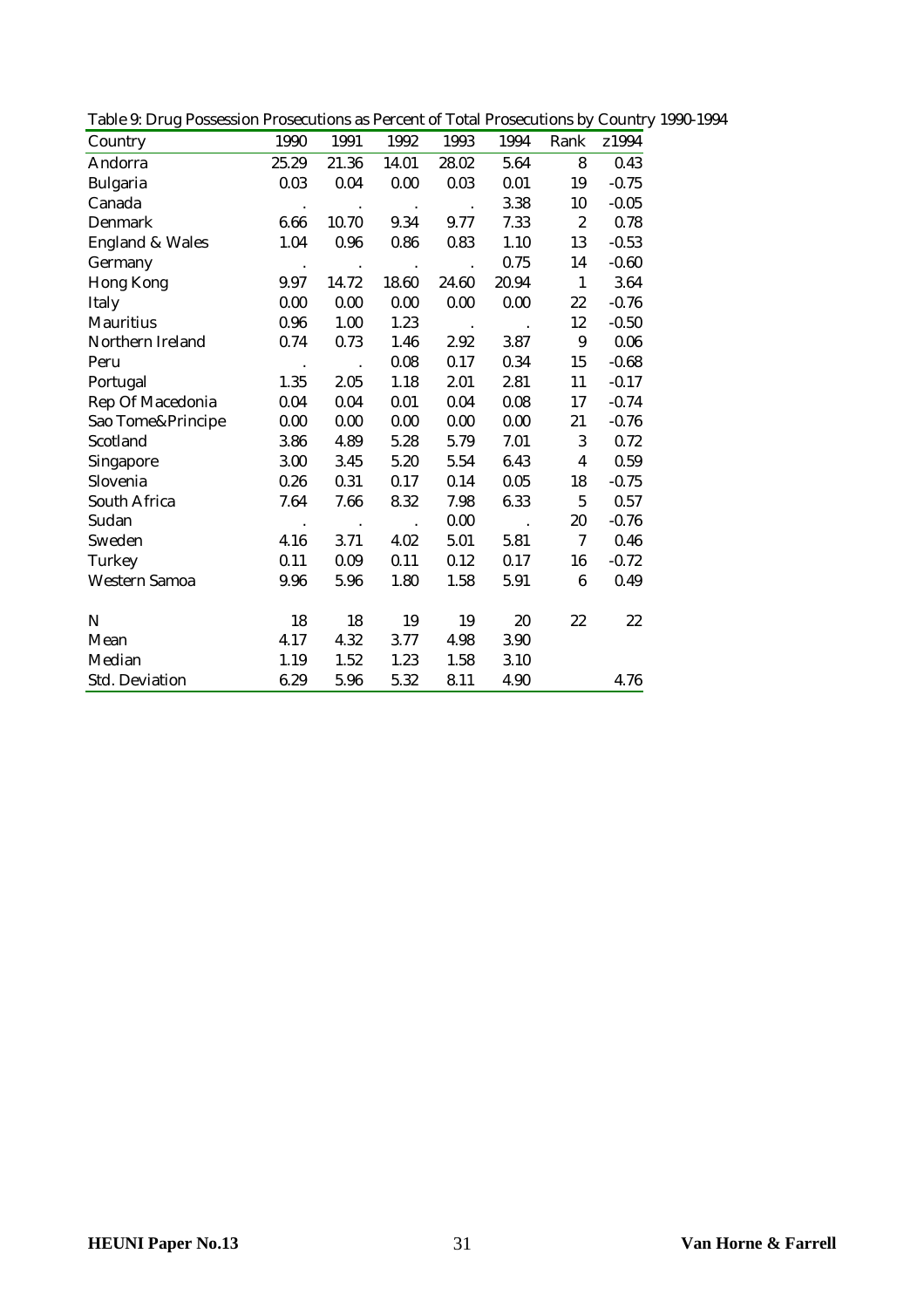|  | Table 10: Drug Trafficking Prosecutions as Percent of Total Criminal Prosecutions by County 1990-1994* |  |
|--|--------------------------------------------------------------------------------------------------------|--|
|  |                                                                                                        |  |

| Country                    | 1990 | 1991 | 1992 | 1993 | 1994  | Rank             | z1994   |
|----------------------------|------|------|------|------|-------|------------------|---------|
| Andorra                    | 6.36 | 5.86 | 2.48 | 3.05 | 30.20 | $\mathbf{1}$     | 4.49    |
| <b>Bulgaria</b>            | 0.02 | 0.01 | 0.00 | 0.03 | 0.08  | 22               | $-0.47$ |
| Canada                     |      |      |      |      | 1.55  | 11               | $-0.23$ |
| Chile                      | 2.52 | 1.32 | 1.48 | 1.18 | 1.13  | 14               | $-0.30$ |
| Croatia                    | 0.19 | 0.33 | 0.26 | 0.33 | 0.48  | 16               | $-0.41$ |
| <b>England &amp; Wales</b> | 0.40 | 0.44 | 0.50 | 0.46 | 0.54  | 15               | $-0.40$ |
| Georgia                    | 0.47 | 1.58 | 0.96 | 0.96 | 3.25  | $\bf 6$          | 0.05    |
| Germany                    |      |      |      |      | 4.85  | 3                | 0.31    |
| <b>Hong Kong</b>           | 0.47 | 0.70 | 1.16 | 2.40 | 3.25  | $\tau$           | 0.05    |
| Italy                      | 5.62 | 7.01 | 6.67 | 4.56 | 4.61  | $\boldsymbol{4}$ | 0.27    |
| Kyrgyzstan                 | 5.46 | 5.00 | 6.22 | 6.09 | 9.21  | $\boldsymbol{2}$ | 1.03    |
| <b>Mauritius</b>           | 0.07 | 0.09 | 0.08 |      |       | 23               | $-0.47$ |
| Northern Ireland           | 0.36 | 0.75 | 1.38 | 1.29 | 1.39  | 12               | $-0.26$ |
| Peru                       |      |      | 3.32 | 2.42 | 2.36  | $\boldsymbol{9}$ | $-0.10$ |
| Portugal                   | 0.90 | 0.69 | 1.03 | 1.35 | 1.28  | 13               | $-0.28$ |
| Rep Of Macedonia           | 0.29 | 0.35 | 0.28 | 0.31 | 0.48  | 17               | $-0.41$ |
| <b>Russian Federation</b>  | 0.09 | 0.12 | 0.14 | 0.18 | 0.29  | 18               | $-0.44$ |
| Sao Tome&Principe          | 0.00 | 0.00 | 0.00 | 0.00 | 0.00  | 24               | $-0.49$ |
| Scotland                   | 1.51 | 1.88 | 1.81 | 2.36 | 2.78  | 8                | $-0.03$ |
| Singapore                  | 2.65 | 1.89 | 1.54 | 1.06 | 1.90  | 10               | $-0.17$ |
| Slovenia                   | 0.21 | 0.22 | 0.20 | 0.14 | 0.20  | 20               | $-0.45$ |
| Sweden                     | 3.49 | 3.75 | 3.78 | 4.22 | 3.42  | $\mathbf 5$      | 0.08    |
| Turkey                     | 0.25 | 0.23 | 0.19 | 0.19 | 0.25  | 19               | $-0.45$ |
| <b>Western Samoa</b>       | 0.00 | 0.00 | 0.00 | 0.00 | 0.00  | 25               | $-0.49$ |
| Yugoslavia                 | 0.09 | 0.07 | 0.07 | 0.12 | 0.16  | 21               | $-0.46$ |
|                            |      |      |      |      |       |                  |         |
| N                          | 22   | 22   | 23   | 22   | 24    | 25               | 25      |
| Mean                       | 1.43 | 1.47 | 1.46 | 1.49 | 3.07  |                  |         |
| Median                     | 0.38 | 0.56 | 0.96 | 1.01 | 1.33  |                  |         |
| <b>Std. Deviation</b>      | 2.03 | 2.05 | 1.90 | 1.70 | 6.16  |                  | 6.06    |

\*Data for Andorra in 1994 appears somewhat suspect and skews the international mean.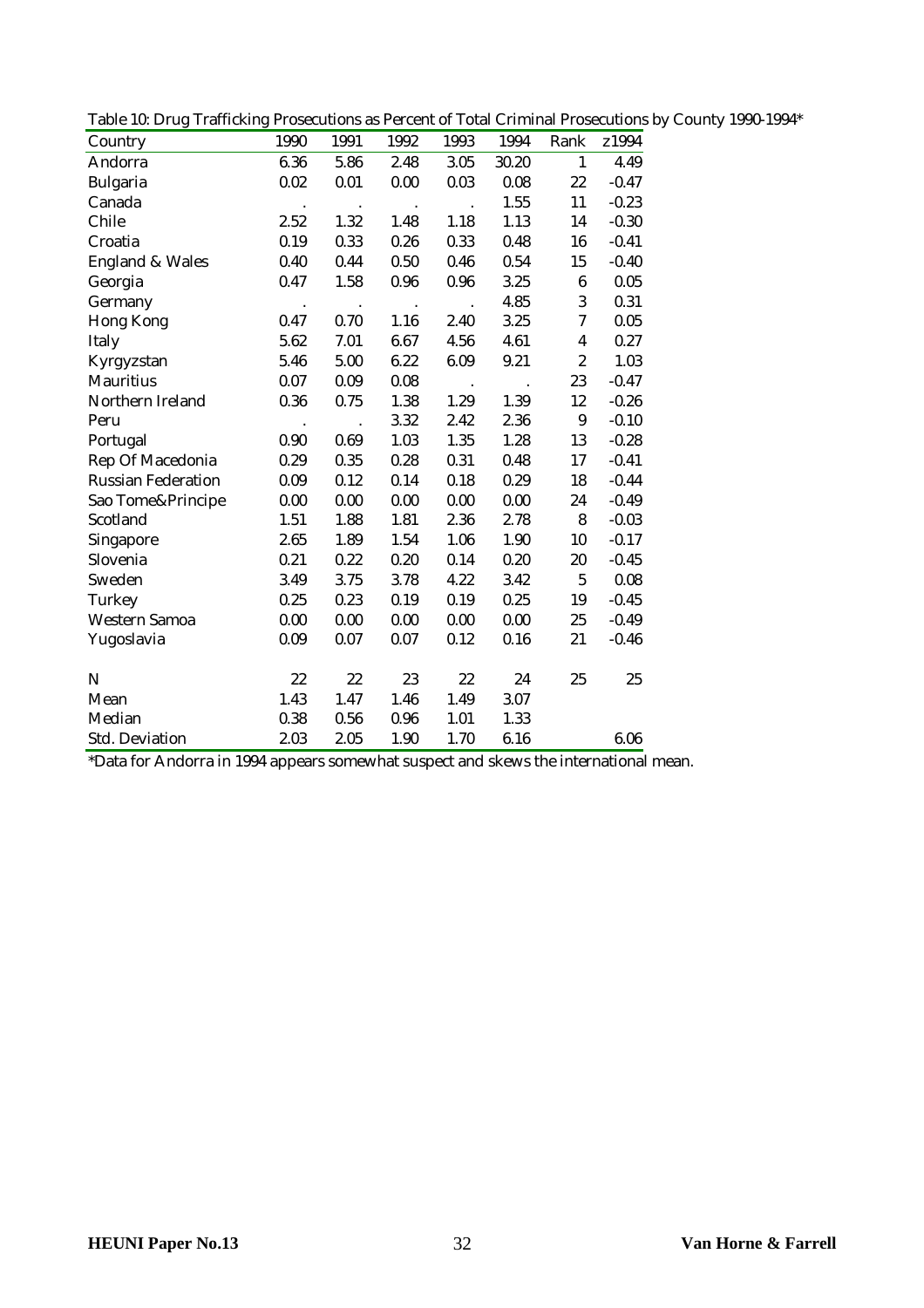Table 11: 'All Drug Offence' Convictions as Percent of Total Convictions 1990-1994

| Country                         | 1990                         | 1991                 | 1992           | 1993                 | 1994                         | Rank             | z1994   |
|---------------------------------|------------------------------|----------------------|----------------|----------------------|------------------------------|------------------|---------|
| Andorra                         | 9.16                         | 9.40                 | 9.92           | 14.86                | 20.24                        | 3                | 1.84    |
| Austria                         | 1.58                         | 1.95                 | 2.31           | 3.49                 | 4.71                         | 23               | $-0.24$ |
| Azerbaijan                      | 5.02                         | 7.44                 | 6.50           | 11.75                | 13.58                        | $\tau$           | 0.95    |
| <b>Belarus</b>                  | 0.73                         | 0.81                 | 1.12           | 1.27                 | 1.51                         | 29               | $-0.66$ |
| <b>Bulgaria</b>                 | 0.06                         | 0.03                 | 0.00           | 0.06                 | 0.09                         | 44               | $-0.85$ |
| Canada                          | $\cdot$                      | $\bullet$            | $\blacksquare$ | $\ddot{\phantom{a}}$ | 4.84                         | $22\,$           | $-0.22$ |
| Columbia                        | 6.92                         | 7.56                 | 10.64          | 5.33                 | 5.19                         | $20\,$           | $-0.17$ |
| Costa Rica                      | 2.91                         | 2.75                 | 3.65           | 3.47                 | 5.70                         | 19               | $-0.10$ |
| Croatia                         | 0.34                         | 0.58                 | 0.43           | 0.56                 | 0.74                         | 34               | $-0.77$ |
| Cyprus                          | 10.08                        | 7.79                 | 5.42           | 9.60                 | 9.27                         | 13               | 0.37    |
| <b>Czech Rep</b>                |                              | 0.10                 | 0.15           | 0.21                 | 0.26                         | 41               | $-0.83$ |
| Denmark                         |                              | $\cdot$              | $\sim$         | $\ddot{\phantom{a}}$ | 22.84                        | $\boldsymbol{2}$ | 2.19    |
| Egypt                           | 0.43                         | 0.27                 | 0.30           | 0.41                 | 0.38                         | 39               | $-0.81$ |
| <b>England &amp; Wales</b>      | 6.73                         | 6.49                 | 6.57           | 6.51                 | 8.01                         | 14               | 0.21    |
| Estonia                         | 0.23                         | 0.10                 | 0.46           | 0.11                 | 0.14                         | 42               | $-0.85$ |
| Finland                         | 0.79                         | 0.97                 | 1.52           | 1.73                 | 2.03                         | 26               | $-0.59$ |
| Georgia                         | 4.29                         | 7.03                 | 6.01           | 9.11                 | 9.68                         | 12               | 0.43    |
| Germany                         | 5.60                         | 6.42                 | 6.32           | 5.83                 | 5.88                         | 18               | $-0.08$ |
| Greece                          | 0.79                         | 0.84                 | 0.99           | 1.14                 | 1.22                         | 32               | $-0.70$ |
| <b>Hong Kong</b>                | 3.77                         | 3.43                 | 2.36           | 6.08                 | 15.96                        | $\boldsymbol{6}$ | 1.27    |
| Hungary                         | 0.03                         | 0.02                 | 0.04           | 0.10                 | 0.12                         | 43               | $-0.85$ |
| Indonesia                       | 0.08                         | 0.04                 | 0.06           | 0.12                 | 0.68                         | 36               | $-0.77$ |
| Israel                          | 12.91                        | 12.04                | 11.96          | 11.75                | 11.91                        | 8                | 0.73    |
| Italy                           | 7.01                         | 9.58                 | 10.64          | 9.15                 | 7.47                         | 15               | 0.13    |
| Japan                           | 18.65                        | 21.54                | 20.96          | 21.26                | 19.94                        | $\boldsymbol{4}$ | 1.80    |
| Latvia                          | 0.52                         | 0.46                 | 0.42           | 0.41                 | 0.56                         | 37               | $-0.79$ |
| Lithuania                       | 0.37                         | 1.23                 | 0.22           | 1.20                 | 1.76                         | 27               | $-0.63$ |
| <b>Mauritius</b>                |                              | 1.14                 | 1.30           |                      |                              | 31               | $-0.69$ |
| Myanmar                         | $\ddot{\phantom{0}}$<br>1.28 | 1.49                 | 1.36           | $\cdot$<br>1.00      | $\ddot{\phantom{0}}$<br>0.96 | 33               | $-0.74$ |
| Netherlands                     | 3.61                         | 3.80                 | 3.76           | 4.86                 | 5.07                         | 21               | $-0.19$ |
| Northern Ireland                | 1.22                         | 1.73                 | 3.21           | 4.76                 | 5.92                         | 17               | $-0.07$ |
| Portugal                        | 4.64                         | 4.71                 | 5.20           | 6.43                 | 6.49                         | 16               | 0.00    |
| Qatar                           | 3.19                         | 1.35                 | 3.34           | 1.64                 | 1.75                         | 28               | $-0.63$ |
| Rep Of Korea                    | 1.39                         | 0.68                 | 0.48           | 0.71                 | 0.74                         | 35               | $-0.77$ |
| Rep Of Macedonia                | 0.38                         | 0.49                 | 0.52           | 0.48                 | 0.48                         | 38               | $-0.80$ |
| Rep Of Moldova                  | 0.42                         | 0.68                 | 0.78           | 1.08                 | 1.47                         | 30               | $-0.67$ |
| <b>Russian Federation</b>       | 1.30                         | 1.56                 | 1.57           | 2.38                 | 3.08                         | 25               | $-0.45$ |
| Scotland                        | 5.65                         | 7.01                 | 7.46           | 8.84                 | 10.37                        | 11               | 0.52    |
| Slovakia                        | 0.02                         | $\rm 0.03$           | 0.08           | 0.09                 | 0.09                         | 45               | $-0.85$ |
| Slovenia                        | 0.35                         | 0.52                 | 0.39           | 0.24                 | 0.27                         | 40               | $-0.83$ |
| South Africa                    | 11.20                        | 11.40                | 12.44          | 12.25                | 10.98                        | 10               | 0.60    |
| Sudan                           | 15.82                        | 10.79                | 6.74           | 9.12                 | 19.40                        | $\overline{5}$   | 1.73    |
| Sweden                          | 2.79                         | 2.87                 | 2.93           | 2.67                 | 3.62                         | 24               | $-0.38$ |
| Switzerland                     | 8.67                         | 9.92                 | 10.03          | 10.50                | 11.03                        | 9                | 0.61    |
| <b>United States Of America</b> | 35.08                        | $\ddot{\phantom{a}}$ | 33.47          |                      |                              | $\mathbf{1}$     | 3.61    |
|                                 |                              |                      |                |                      |                              |                  |         |
| $\mathbf N$                     | 41                           | 42                   | 43             | 41                   | 43                           | 45               | 45      |
| Mean                            | 4.78                         | 4.02                 | 4.74           | 4.70                 | 5.96                         |                  |         |
| Median                          | 2.79                         | 1.64                 | 2.36           | 2.67                 | 4.71                         |                  |         |
| Std. Deviation                  | 6.67                         | 4.67                 | 6.39           | 5.01                 | 6.35                         |                  | 7.47    |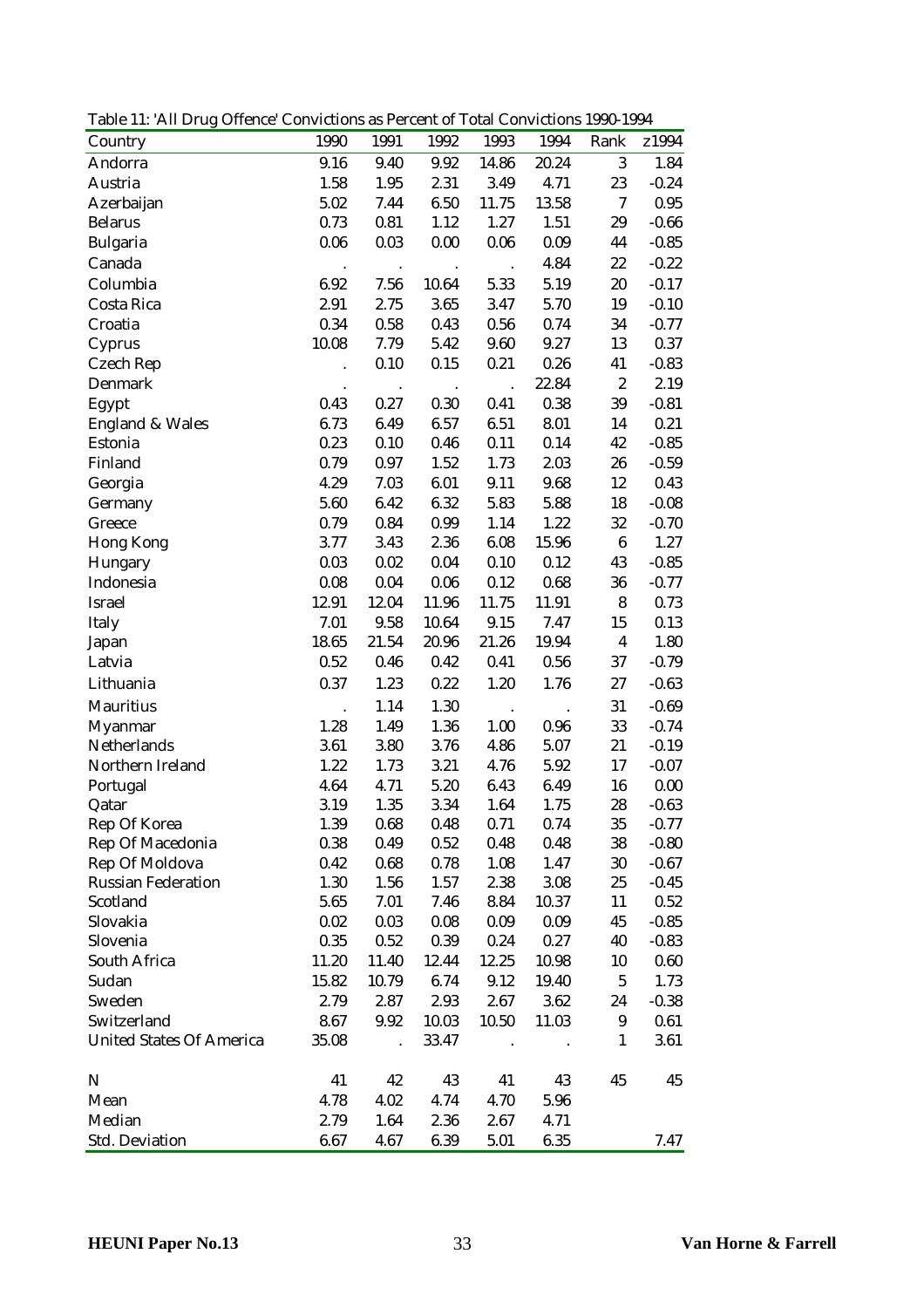| Country                         | 1990                 | 1991                 | 1992             | 1993                   | 1994  | Rank                  | z1994   |
|---------------------------------|----------------------|----------------------|------------------|------------------------|-------|-----------------------|---------|
| Austria                         | 1.04                 | 1.26                 | 1.44             | 2.21                   | 2.89  | 10                    | $-0.33$ |
| Canada                          | $\bullet$            | $\bullet$            | $\bullet$        |                        | 3.51  | 9                     | $-0.25$ |
| Costa Rica                      | 0.13                 | 0.21                 | 0.69             | 0.58                   | 1.34  | 13                    | $-0.54$ |
| Denmark                         | $\cdot$              | $\sim$ $\sim$        | $\sim$ $\sim$    | $\ddot{\phantom{a}}$ . | 21.35 | $\mathbf{2}^{\prime}$ | 2.22    |
| <b>England &amp; Wales</b>      | 5.10                 | 4.80                 | 4.54             | 4.52                   | 5.89  | $6\phantom{1}$        | 0.08    |
| Germany                         | $\sim$               | $\sim 100$           | $\sim 100$ $\mu$ | $\sim$                 | 0.74  | 16                    | $-0.63$ |
| Greece                          | 0.60                 | 0.65                 | 0.70             | 0.77                   | 0.76  | 15                    | $-0.62$ |
| Hong Kong                       | 18.97                | 24.54                | 26.70            | 32.63                  | 26.88 | $\mathbf{1}$          | 2.98    |
| Latvia                          |                      | $\sim$ 100 $\pm$     | $\sim$           |                        | 0.12  | 17                    | $-0.71$ |
| Mauritius                       | $\ddot{\phantom{0}}$ | 0.96                 | 1.21             | $\cdot$                |       | 14                    | $-0.56$ |
| Northern Ireland                | 0.82                 | 0.85                 | 1.70             | 3.44                   | 4.49  | 7                     | $-0.11$ |
| Portugal                        | 2.82                 | 2.35                 | 2.12             | 1.10                   | 2.01  | 12                    | $-0.45$ |
| Rep Of Macedonia                | 0.02                 | 0.02                 | 0.00             | 0.08                   | 0.06  | 20                    | $-0.72$ |
| <b>Russian Federation</b>       | 1.15                 | 1.40                 | 1.42             | 2.16                   | 2.75  | 11                    | $-0.35$ |
| Scotland                        | 4.26                 | 5.33                 | 5.79             | 6.52                   | 7.83  | $\overline{4}$        | 0.35    |
| Slovakia                        | 0.02                 | 0.01                 | 0.07             | 0.09                   | 0.09  | 18                    | $-0.72$ |
| Slovenia                        | 0.16                 | 0.31                 | 0.16             | 0.08                   | 0.07  | 19                    | $-0.72$ |
| South Africa                    | 8.87                 | 8.98                 | 9.76             | 9.32                   | 7.46  | 5                     | 0.30    |
| Switzerland                     | 3.31                 | 4.04                 | 3.44             | 3.49                   | 3.87  | 8                     | $-0.20$ |
| <b>United States Of America</b> | 12.97                | $\ddot{\phantom{a}}$ | 12.37            |                        |       | 3                     | 0.98    |
| N                               | 15                   | 15                   | 16               | 14                     | 18    | 20                    | 20      |
| Median                          | 1.15                 | 1.26                 | 1.57             | 2.19                   | 2.82  |                       |         |
| <b>Grouped Median</b>           | 1.15                 | 1.26                 | 1.57             | 2.19                   | 2.82  |                       |         |
| <b>Std. Deviation</b>           | 5.55                 | 6.30                 | 6.91             | 8.46                   | 7.39  |                       | 7.24    |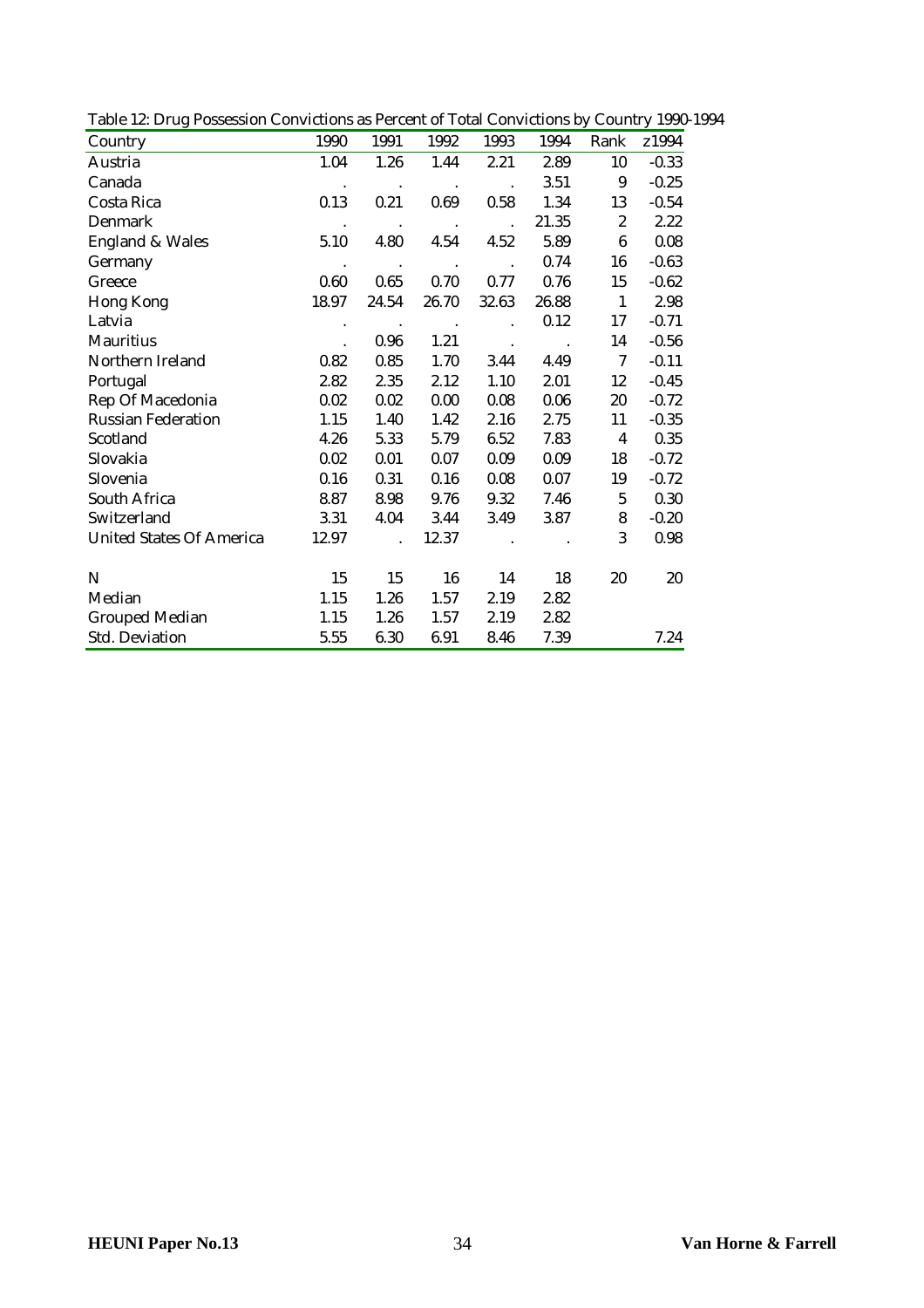|  | Table 13: 'All Drug Offence' Prison Admissions as Percent of Total Prison Admissions by Country 1990-1994 |  |  |  |  |  |  |  |
|--|-----------------------------------------------------------------------------------------------------------|--|--|--|--|--|--|--|
|--|-----------------------------------------------------------------------------------------------------------|--|--|--|--|--|--|--|

| Country                         | 1990                 | 1991                 | 1992                 | 1993                 | 1994      | Rank             | z1994   |
|---------------------------------|----------------------|----------------------|----------------------|----------------------|-----------|------------------|---------|
| Belgium                         | 31.26                | 29.11                | 32.72                | 36.59                | 41.41     | $\mathbf{1}$     | 2.80    |
| Bermuda                         | 14.52                | 15.65                | 13.08                | 17.62                | 13.53     | 11               | 0.18    |
| <b>Brunei Darussalam</b>        | 8.92                 | 8.42                 | 10.00                | 15.73                | 11.17     | 16               | $-0.04$ |
| Canada                          | 0.58                 | 0.85                 | 0.89                 | $\bullet$            | $\bullet$ | 36               | $-1.00$ |
| Cyprus                          | 7.85                 | 7.78                 | 4.92                 | 4.64                 | 4.34      | 28               | $-0.68$ |
| Denmark                         | 5.23                 | 5.53                 | 5.52                 | 6.25                 | 6.25      | 22               | $-0.50$ |
| Egypt                           | 0.74                 | 0.58                 | 0.44                 | 0.23                 | 0.52      | 38               | $-1.03$ |
| El Salvador                     | 4.46                 | 4.06                 | 3.76                 | 5.23                 | 5.44      | 25               | $-0.57$ |
| <b>England &amp; Wales</b>      | 1.96                 | 1.77                 | 2.19                 | 2.22                 | 2.23      | $32\,$           | $-0.87$ |
| Georgia                         | $\bullet$            |                      | 17.79                | 11.97                | 10.85     | 18               | $-0.07$ |
| Germany                         |                      | 34.42                | $\ddot{\phantom{a}}$ | $\bullet$            |           | $\boldsymbol{3}$ | 2.14    |
| Greece                          | 7.38                 | 12.36                | 11.52                | 18.73                | 12.88     | 13               | 0.12    |
| Guyana                          | 3.21                 | 2.58                 | 3.37                 | 2.65                 | 2.94      | 31               | $-0.81$ |
| <b>Hong Kong</b>                | 18.17                | 18.22                | 19.23                | 24.05                | 27.22     | $\boldsymbol{4}$ | 1.47    |
| Indonesia                       | 0.29                 | 0.28                 | 0.23                 | 0.34                 | 0.64      | 37               | $-1.02$ |
| Italy                           | 33.82                | 36.80                | 27.26                | 35.15                | 36.03     | $\boldsymbol{2}$ | 2.29    |
| Jamaica                         | 19.87                | 23.16                | 19.50                | 17.82                | 21.28     | $\tau$           | 0.91    |
| Japan                           | 13.12                | 13.87                | 13.33                | 12.63                | 11.09     | 17               | $-0.04$ |
| Liechtenstein                   |                      |                      |                      | 5.93                 |           | 23               | $-0.53$ |
| Macau                           |                      |                      |                      | $\ddot{\phantom{a}}$ | 11.67     | 15               | 0.01    |
| Madagascar                      | 22.93                | 22.93                | 21.93                | 22.51                | 20.96     | $\bf 8$          | 0.88    |
| Malta                           | 3.32                 | 3.28                 | 3.01                 | 7.03                 | 10.76     | 19               | $-0.08$ |
| Marshall Islands                | 0.00                 | 0.00                 | 0.00                 | 0.00                 | 0.00      | 39               | $-1.08$ |
| <b>Mauritius</b>                | 8.03                 | 8.27                 | 7.84                 | 10.22                | 12.87     | 14               | 0.12    |
| Northern Ireland                | 0.38                 | 0.53                 | 0.76                 | 3.03                 | 4.80      | 26               | $-0.63$ |
| Panama                          | 12.37                | 18.69                | 6.71                 | 17.84                | 18.29     | $9\,$            | 0.63    |
| Rep Of Korea                    | 1.91                 | 2.43                 | 2.74                 | 4.14                 | 4.47      | 27               | $-0.66$ |
| Rep Of Macedonia                | 3.04                 | 2.66                 | 4.36                 | 3.59                 | 3.63      | 30               | $-0.74$ |
| Rep Of Moldova                  | 0.58                 | 0.96                 | 0.99                 | 0.98                 | 1.29      | 33               | $-0.96$ |
| Scotland                        | 2.71                 | 3.14                 | 3.26                 | 3.53                 | 4.24      | 29               | $-0.69$ |
| Singapore                       | 7.64                 | 7.12                 | 8.84                 | 8.96                 | 10.37     | 20               | $-0.11$ |
| Slovenia                        | 0.49                 | 0.50                 | 0.76                 | 0.85                 | 1.08      | 35               | $-0.98$ |
| South Africa                    | 14.10                | 14.26                | 15.20                | 14.70                | 13.10     | 12               | 0.14    |
| Sudan                           | 5.87                 | 7.10                 | 4.21                 | 6.05                 | 5.67      | 24               | $-0.55$ |
| Sweden                          | $\ddot{\phantom{a}}$ | 8.66                 | 8.39                 | 7.84                 | 8.73      | 21               | $-0.27$ |
| Turkey                          | 2.40                 | 1.51                 | 0.84                 | 1.07                 | 1.28      | 34               | $-0.96$ |
| <b>United States Of America</b> |                      | $\ddot{\phantom{a}}$ | 25.28                | $\sim$               | $\sim$    | $\boldsymbol{6}$ | 1.29    |
| Western Samoa                   | 26.72                | 33.33                | 31.95                | 30.42                | 16.27     | 10               | 0.44    |
| Zambia                          | 8.21                 | $\ddot{\phantom{a}}$ | 29.87                | 27.90                | 27.09     | $\mathbf 5$      | 1.46    |
| $\mathbf N$                     | 33                   | 34                   | 36                   | 35                   | 35        | 39               | 39      |
| Mean                            | 8.85                 | 10.32                | 10.07                | 11.10                | 10.98     |                  |         |
| Median                          | 5.87                 | 7.11                 | 6.12                 | 7.03                 | 10.37     |                  |         |
| <b>Std. Deviation</b>           | 9.28                 | 10.85                | 9.97                 | 10.34                | 10.08     |                  | 10.67   |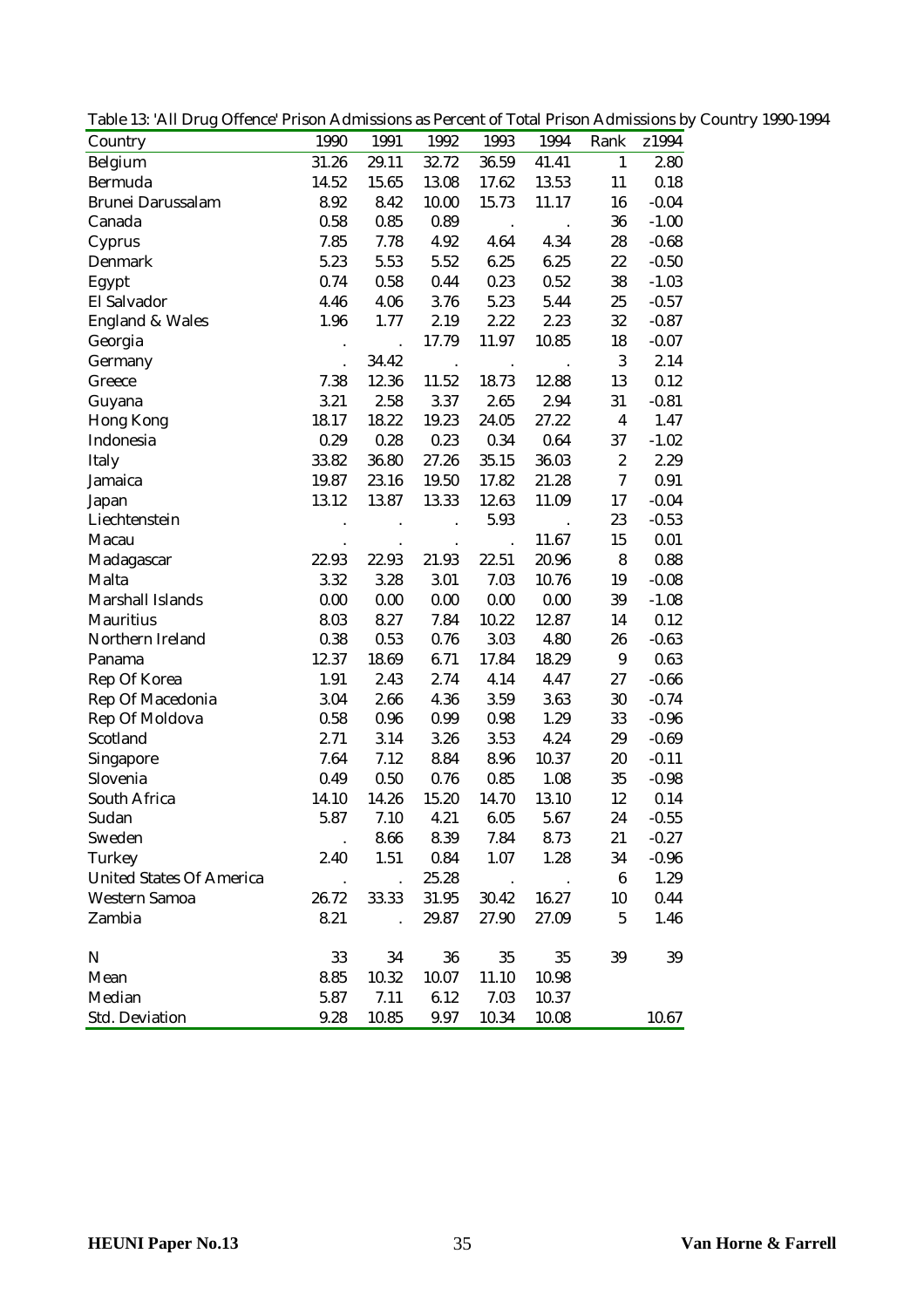| Country                         | 1990                 | 1991                   | 1992  | 1993          | 1994          | Rank                    | z1994   |  |
|---------------------------------|----------------------|------------------------|-------|---------------|---------------|-------------------------|---------|--|
| Bermuda                         | 7.90                 | 4.52                   | 4.60  | 6.20          | 3.60          | 12                      | $-0.37$ |  |
| Egypt                           | 3.58                 | 3.40                   | 2.85  | 5.77          | 3.54          | 13                      | $-0.38$ |  |
| El Salvador                     | 4.24                 | 3.86                   | 3.57  | 4.97          | 4.90          | $\boldsymbol{9}$        | $-0.12$ |  |
| Georgia                         |                      |                        | 7.18  | 4.97          | 4.54          | 10                      | $-0.19$ |  |
| Greece                          | 2.67                 | 4.95                   | 3.53  | 3.78          | 2.56          | 17                      | $-0.56$ |  |
| Hong Kong                       | 12.43                | 13.21                  | 15.26 | 19.47         | 22.04         | $\mathbf{1}$            | 3.11    |  |
| Kuwait                          | $\ddot{\phantom{a}}$ | 8.49                   | 11.70 | 16.47         | 16.94         | $\boldsymbol{2}$        | 2.15    |  |
| Madagascar                      | 3.08                 | 2.44                   | 2.94  | 3.17          | 3.31          | 15                      | $-0.42$ |  |
| Malta                           | 1.42                 | 0.96                   | 0.14  | 1.49          | 1.74          | 19                      | $-0.72$ |  |
| Marshall Islands                | 0.00                 | 0.00                   | 0.00  | 0.00          | 0.00          | 22                      | $-1.05$ |  |
| Nicaragua                       | $\mathcal{A}$        | $\sim$ .               | 2.92  | 4.27          | 3.54          | 14                      | $-0.38$ |  |
| Panama                          | 5.66                 | 6.54                   | 2.21  | 7.14          | 3.06          | 16                      | $-0.47$ |  |
| Scotland                        | 1.64                 | 2.26                   | 2.70  | 3.35          | 3.76          | 11                      | $-0.34$ |  |
| Singapore                       | 3.18                 | 4.06                   | 5.36  | 4.75          | 6.17          | 8                       | 0.12    |  |
| Slovenia                        | 0.08                 | 0.20                   | 0.47  | 0.53          | 0.43          | 21                      | $-0.97$ |  |
| South Africa                    | 11.17                | 11.23                  | 11.93 | 11.19         | 8.90          | $\overline{\mathbf{4}}$ | 0.63    |  |
| Sudan                           | 2.09                 | 2.04                   | 1.57  | 0.24          | 2.07          | 18                      | $-0.66$ |  |
| Sweden                          | $\ddot{\phantom{a}}$ | 6.88                   | 6.32  | 6.20          | 6.72          | $5\phantom{.0}$         | 0.22    |  |
| Turkey                          | 1.09                 | 0.46                   | 0.25  | 0.40          | 0.49          | 20                      | $-0.95$ |  |
| <b>United States Of America</b> | $\sim$ $\sim$        | $\ddot{\phantom{a}}$ . | 6.40  | $\sim$ $\sim$ | $\sim$ $\sim$ | $\overline{7}$          | 0.16    |  |
| Western Samoa                   | 11.34                | 8.08                   | 4.15  | 3.33          | 6.51          | $6\phantom{.}6$         | 0.18    |  |
| Zambia                          | 10.52                | 11.66                  | 10.90 | 8.81          | 10.91         | 3                       | 1.01    |  |
|                                 |                      |                        |       |               |               |                         |         |  |
| $\mathbf N$                     | 17                   | 19                     | 22    | 21            | 21            | 22                      | 22      |  |
| Mean                            | 4.83                 | 5.01                   | 4.86  | 5.55          | 5.51          |                         |         |  |
| Median                          | 3.18                 | 4.06                   | 3.55  | 4.75          | 3.60          |                         |         |  |
| Std. Deviation                  | 4.22                 | 4.02                   | 4.23  | 5.04          | 5.43          |                         | 5.30    |  |

Table 14: Drug Possession Prison Admissions as Percent of Total Prison Admissions by Country 1990-1994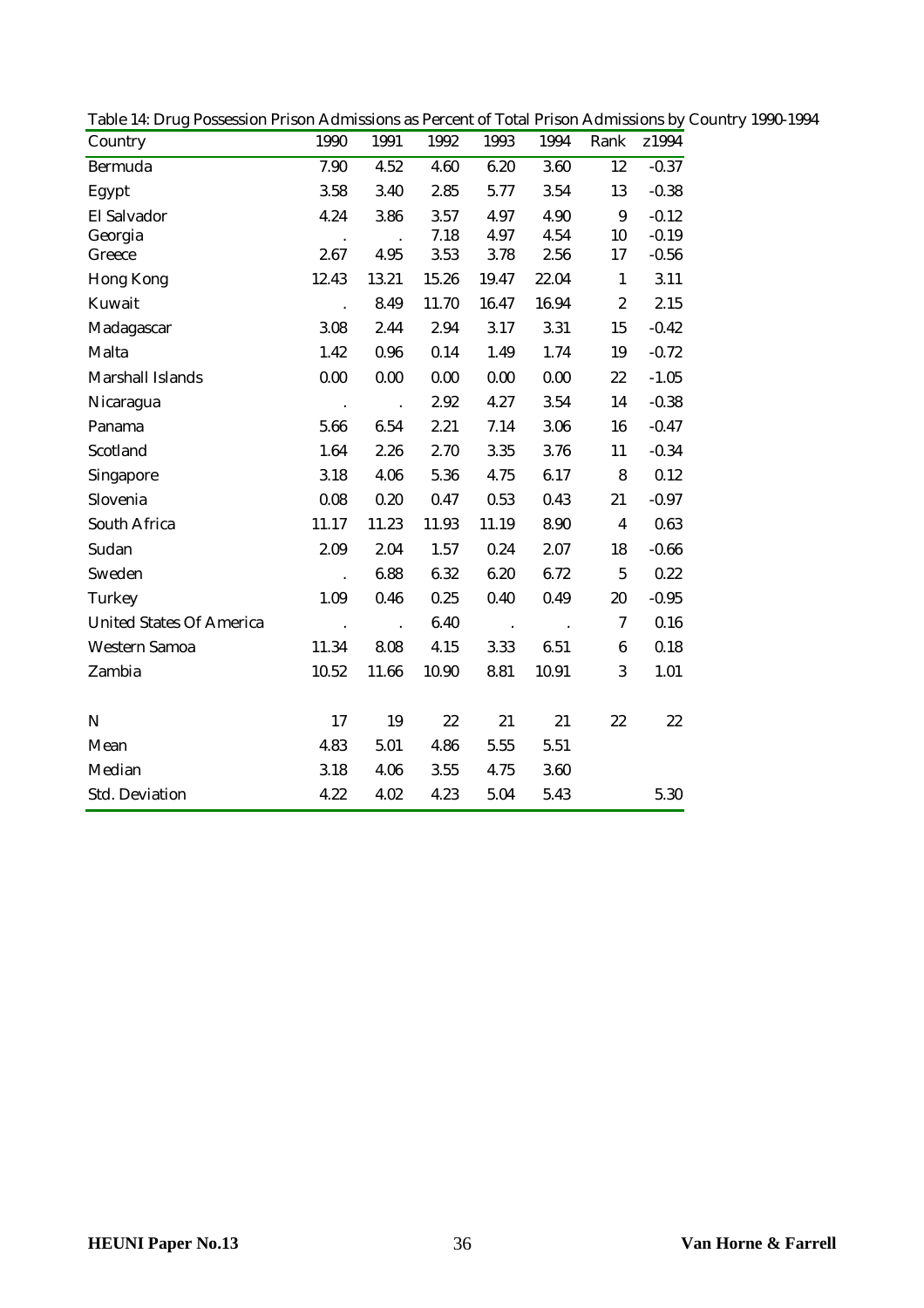| Table 15: 'All Drug Offences' Average Prison Sentenced Served (months) by Country 1990-1994 |           |                                                             |  |  |  |
|---------------------------------------------------------------------------------------------|-----------|-------------------------------------------------------------|--|--|--|
|                                                                                             | 1000 1009 | $1004$ $D_{\text{c}}$ $D_{\text{c}}$ $D_{\text{c}}$ $21004$ |  |  |  |

|                       | 1990     | 1992     | 1994     | Rank           | z1994   |
|-----------------------|----------|----------|----------|----------------|---------|
| Australia             |          |          | 33       | 8              | $-0.28$ |
| Columbia              | 66       | 66       | 78       | 3              | $-0.25$ |
| Egypt                 | 3196     | 5981     | 7564     | 1              | 3.47    |
| <b>Hong Kong</b>      | 19       | 12       | 14       | 11             | $-0.28$ |
| Jamaica               | 12       |          | 11       | 12             | $-0.29$ |
| Kuwait                |          | 192      | 264      | $\overline{2}$ | $-0.16$ |
| Marshall Islands      | $\theta$ | $\bf{0}$ | $\theta$ | 14             | $-0.29$ |
| <b>Netherlands</b>    | 35       | 37       | 43       | 6              | $-0.27$ |
| Sudan                 | 15       | 21       | 21       | 9              | $-0.28$ |
| Sweden                |          | 17       | 16       | 10             | $-0.28$ |
| Switzerland           | 10       | 10       | 10       | 13             | $-0.29$ |
| Turkey                | 60       | 60       | 60       | 4              | $-0.26$ |
| U.S.                  | 21       | 23       | 35       | 7              | $-0.27$ |
| Zambia                | 60       | 60       | 60       | 5              | $-0.26$ |
|                       |          |          |          |                |         |
| N                     | 11       | 12       | 14       | 14             | 14      |
| Mean                  | 318      | 540      | 586      |                |         |
| Median                | 21       | 30       | 34       |                |         |
| <b>Std. Deviation</b> | 954.92   | 1714.26  | 2009.38  |                | 2009.38 |

Table 16: Average Sentence Length (in months) for Drug Possession by Country 1990, 1992 and 1994

|                       | 1990   | 1992    | 1994    | Rank           | z1994   |
|-----------------------|--------|---------|---------|----------------|---------|
| Australia             |        |         | 30      | $\overline{4}$ | $-0.27$ |
| Columbia              | 36     | 36      | 36      | 3              | $-0.27$ |
| Egypt                 | 1860   | 4426    | 5793    |                | 3.33    |
| Hong Kong             | 4      | 4       | 5       | 12             | $-0.28$ |
| Jamaica               | 8      |         |         | 9              | $-0.28$ |
| Kuwait                |        | 48      | 48      | 2              | $-0.26$ |
| <b>Mauritius</b>      | 6      | 4       | 3       | 13             | $-0.29$ |
| Sudan                 | 12     | 12      | 12      | 6              | $-0.28$ |
| Switzerland           | 8      | 8       | 8       | 10             | $-0.28$ |
| Turkey                | 12     | 12      | 12      | 7              | $-0.28$ |
| U.S.                  | 11     | 11      | 8       | 11             | $-0.28$ |
| Western Samoa         | 24     | 24      | 24      | 5              | $-0.27$ |
| Zambia                |        | 12      | 12      | 8              | $-0.28$ |
|                       |        |         |         |                |         |
| N                     | 10     | 11      | 12      | 13             | 13      |
| Mean                  | 198    | 418     | 499     |                |         |
| Median                | 12     | 12      | 12      |                |         |
| <b>Std. Deviation</b> | 584.02 | 1329.40 | 1667.16 |                | 1601.96 |